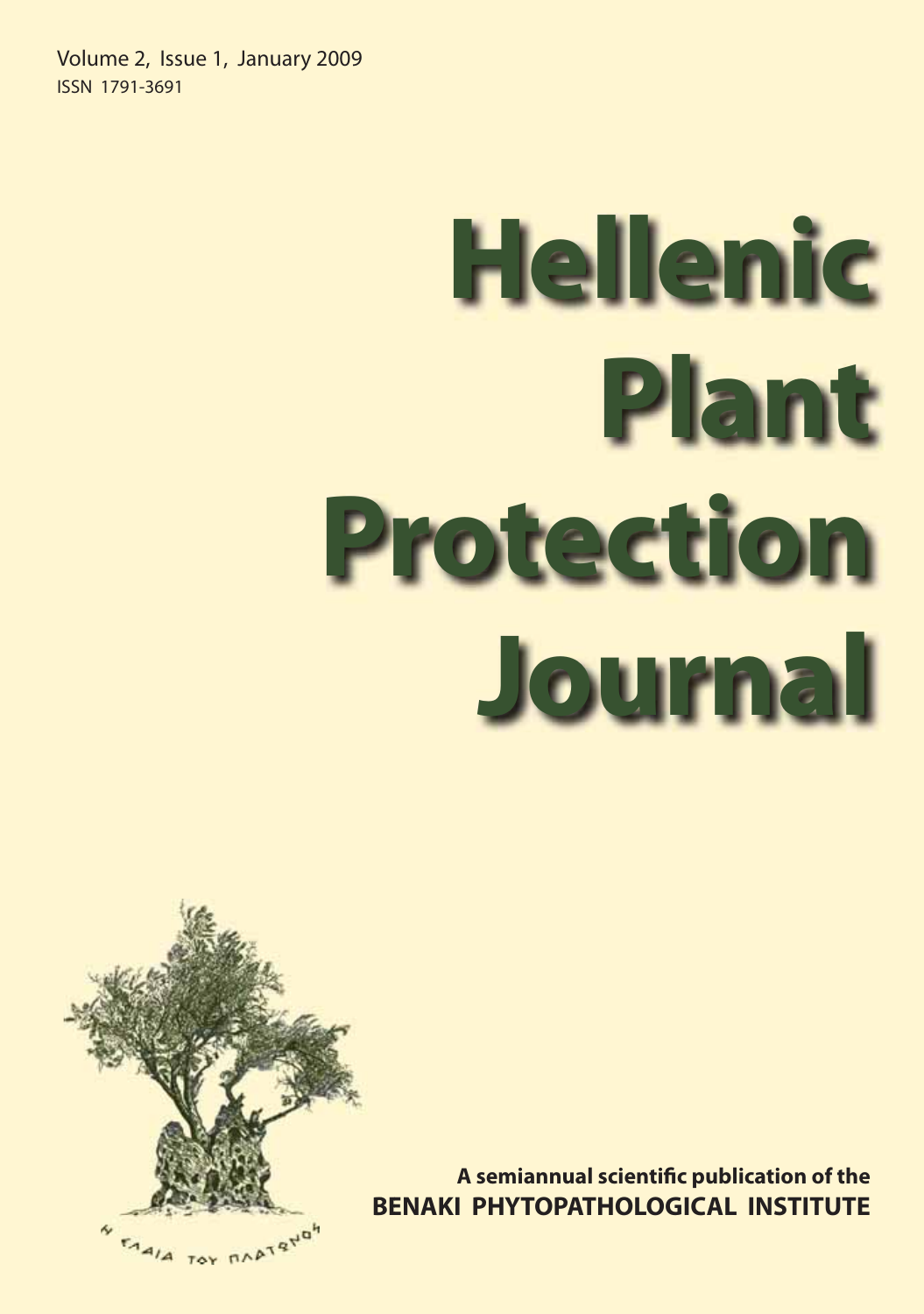The *Hellenic Plant Protection Journal* (ISSN 1791-3691) is the new scientific publication of<br>the Benaki Phytonathological Institute replacing the *Annals of the Benaki Phytonathologi*the Benaki Phytopathological Institute replacing the *Annals of the Benaki Phytopathological Institute* (ISSN 1790-1480) which had been published since 1935.

Starting from January 2008, the Benaki Phytopathological Institute is publishing the *Hellenic Plant Protection Journal* semiannually, in January and July each year, and accepts for publication any work related to plant protection in the Mediterranean region regardless of where it was conducted. All aspects of plant protection referring to plant pathogens, pests, weeds (identification, biology, control), pesticides and relevant environmental issues are topics covered by the journal.

Articles in the form of either a complete research paper or a short communication (including new records) may be submitted. Instructions on how to prepare the manuscript are provided at www.bpi.gr. Manuscripts should be submitted in electronic form either by e-mail at editors@bpi.gr or by post on a disk addressed to the Editorial Board, Benaki Phytopathological Institute, 8 St. Delta str., GR-145 61 Kifissia (Athens), Greece. Only original articles are considered and published after successful completion of a review procedure by two competent referees.

### **EDITORIAL BOARD**

**Editor:** Dr C.N. Giannopolitis (Weed Science Department, B.P.I.) **Associate editors:** Dr K. Elena (Phytopathology Department, B.P.I.)

 Dr K. Machera (Pesticides Control & Phytopharmacy Department, BPI) Dr A.N. Michaelakis (Entomology & Agric. Zoology Department, B.P.I.) V. Papaconstantinou (Library Department, B.P.I.)

**Technical editor:** Asteria Karadima (Information Technology Service, B.P.I.) **Secretary:** Emilia Pantazi (Information Technology Service, B.P.I.)

For subscriptions, exchange agreements, back issues and other publications of the Institute contact the Library, Benaki Phytopathological Institute, 8 St. Delta str., GR-145 61 Kifissia (Athens), Greece, e-mail: A.Papanikolopoulou@bpi.gr.

This Journal is indexed by: *CAB Abstracts*-Plant Protection Database, *INIST* (Institute for Scientific and Technical Information) and *SCOPUS*.



The olive tree of Plato in Athens is the emblem of the Benaki Phytopathological Institute

*Hellenic Plant Protection Journal* also available at **www.bpi.gr**

© Benaki Phytopathological Institute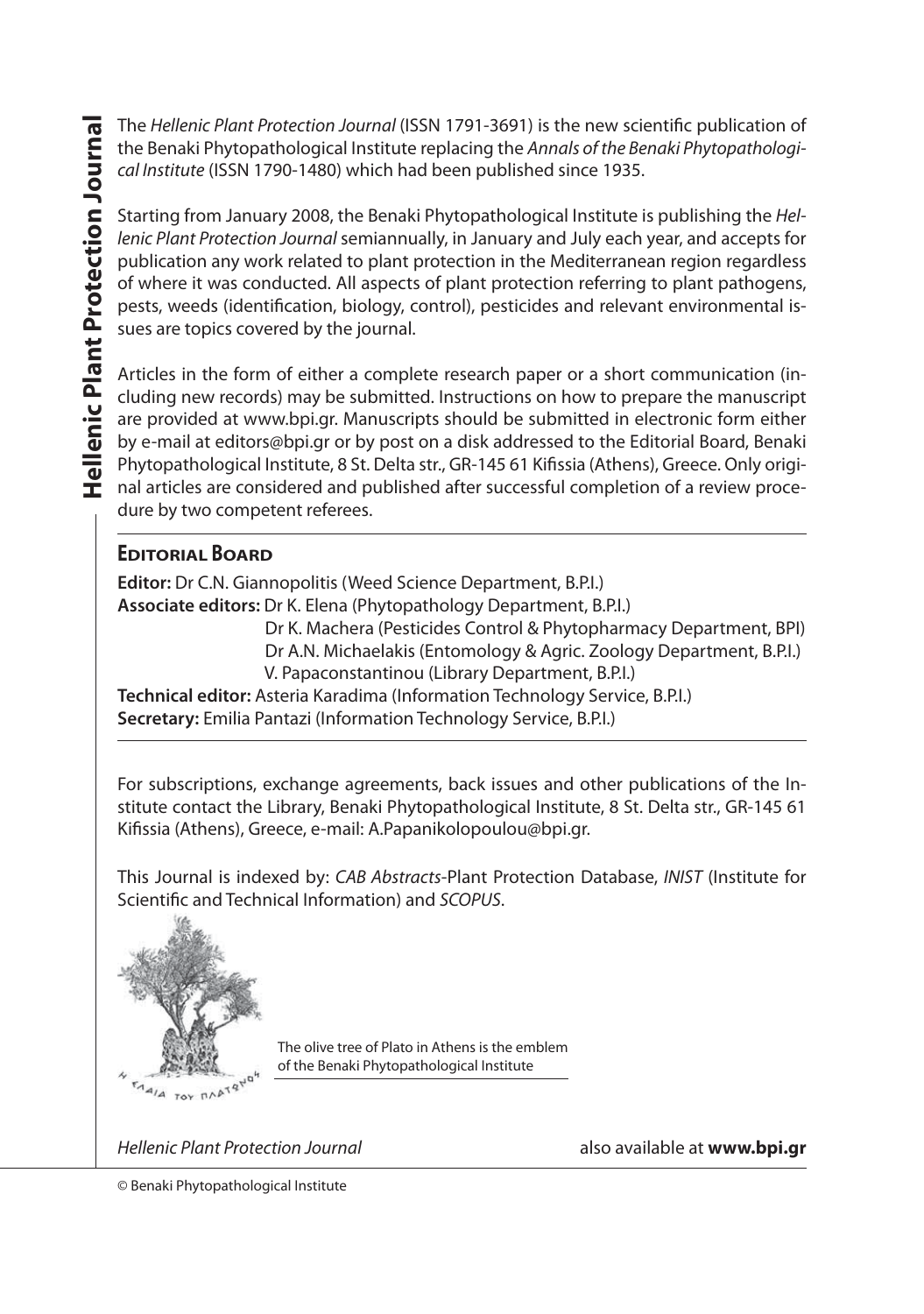### REVIEW ARTICLE

### **Evaluating the risks of occupational pesticide exposure**

### $C.R.$  Glass<sup>1</sup> and K. Machera<sup>2</sup>

**Summary** In the European Union (EU), the estimation and/or measurement of the operator expo-sure levels to a plant protection product (PPP) during its mixing/loading and application to the crops (outdoors or indoors) is a key issue in the registration process in accordance with Directive 91/414/EEC. The predictive models currently applied for regulatory purposes within the EU (UK POEM, German and Dutch models) have been based on data generated in Northern Europe, not reflecting the Southern European conditions. Several data, including outdoor and indoor trials in Greece, where hand-held application techniques were used, have been generated recently in order to address this issue. The most important route of exposure to PPPs is dermal, while the contribution of inhalation exposure is lower. The selection of the method to measure the operator exposure in each study is a decisive step and many factors should be taken into account. On the other hand, there are a great number of factors to consider when using predictive operator exposure models in the risk assessment of a PPP. In any case, the operator is considered to be safe only if the specific application scenario examined each time leads to a systemic exposure level lower than the systemic Acceptable Operator Exposure Levels (AOEL) as defined from the toxicological evaluation of each active substance.

*Additional keywords*: operator exposure, pesticide safety, dermal, inhalation

### **Introduction**

Plant Protection Products (PPPs) have become a key part of many crop protection programmes, allowing intensive production techniques for a wide range of crops. However, as a consequence, there are tasks involved with PPP use that can result in exposure of the user (operator) to the active ingredient(s) of the PPPs and potential risk for human health. The legislative basis for the regulation of PPPs in the European Union (EU) is the Directive 91/414/EEC, concerning the placing of PPPs on the market. This involves a harmonised approach to the official evaluation of PPPs and data requirements for applicants seeking to supply the

(i.e. pesticides) in the EU Member States (MS) is essentially a two stage process. At present, one MS acts as a Rapporteur on behalf of the Commission (EC) and prepares the Draft Assessment Report (DAR) for each active substance of PPPs. In the DAR, the risk assessment for the substance is provided which includes hazard identification, setting of reference values, exposure assessment, and risk characterisation. The DAR is then considered by the Pesticide Risk Assessment Peer Review (PRAPeR) Unit of the European Food Safety Authority (EFSA). A comprehensive summary of the Risk Assessment is produced by EFSA and sent to the Commission, where the final decision is made. Active substances that are demonstrated not to present an unacceptable level of risk for human health and the environment are then included in Annex I to Directive 91/414/EEC.

market with PPPs. The authorization of PPPs

The second stage of the process involves and it is carried out at MS (granting the au-

<sup>1</sup> Central Science Laboratory, Sand Hutton, York, YO41 1LZ, United Kingdom

<sup>2</sup> Laboratory of Pesticides Toxicology, Department of Pesticides Control and Phytopharmacy, Benaki Phytopathological Institute, 8 St. Delta str., GR-145 61 Kifissia (Athens), Greece.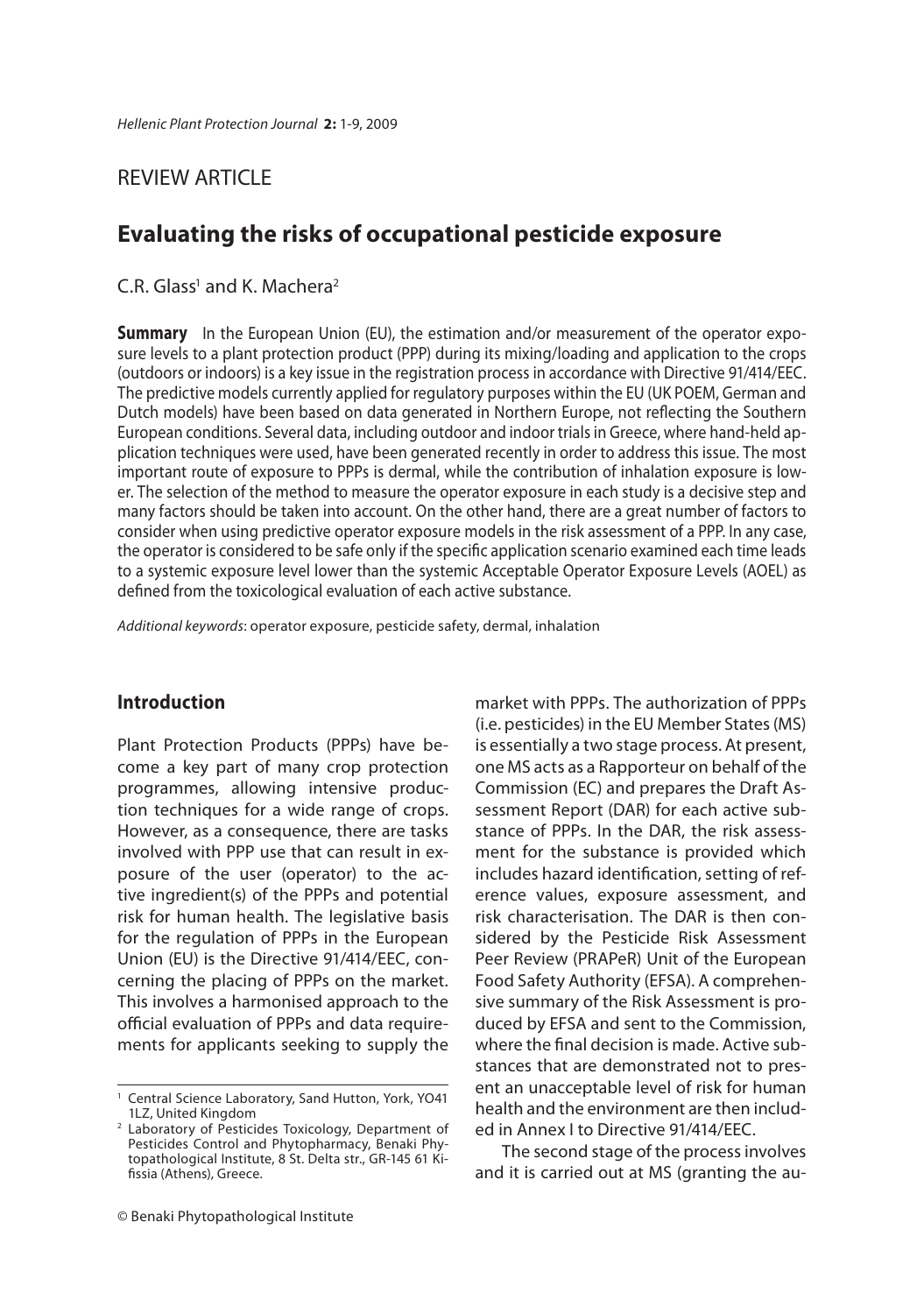thorization of the product) which has the responsibility of carrying out risk assessments for the examined PPPs which contain Annex I listed active substances. With the information from the hazard assessment for the active substance(s), as concluded during the Annex I inclusion, the regulatory authority for each individual MS decides whether the PPP can be used safely under national conditions. With decisions now made on a European basis for the selection of active substances for inclusion in the Annex I, it is important that data and information used in the initial risk assessment (such as exposure models) are valid for all MS, and not just for those that have generated the most information.

There are various tasks involved which result in occupational exposure to pesticides, but the greatest exposures are often associated with the operator, during both the handling of the concentrated pesticide when mixing and loading, and the application of the diluted pesticide in the field. Studies to measure operator exposure have been carried out since the 1960's using a range of methodologies to determine potential dermal and inhalation exposure. More recent studies have measured dermal exposure and the absorbed dose, and data is now available from a wide range of studies using different application techniques. The estimation or measurement of operator exposure is a key element of occupational health and a requirement of the risk assessment in pesticide registration (van Hemmen and Brouwer, 1997), which is carried out according to the directive 91/414/EEC.

Three predictive models are used for regulatory purposes within the EU: the UK model (Martin, 1990); the German model (Lundehn *et al.*, 1992) and the Dutch model (van Hemmen, 1992). These models contain experimental data obtained from particular use scenarios and were incorporated into the European Predictive Operator Exposure Model (EUROPOEM) Expert Group under concerted Action AIR3-CT93-1370. The EUROPOEM is a database for reference rather than an actual tool for regulators, and

tends to be used in conjunction with existing models developed in the UK and Germany. Data have been added since EUROPOEM was set up, with field assessments carried out, especially in southern Europe (Machera *et al.*, 2001; Glass *et al.*, 2002) as part of the project SMT4-CT96-2048. In North America, a Pesticides Handlers Exposure Database (PHED) provides generic mixer/loader/applicator exposure data (Krieger, 1995). Work is being done to combine PHED and EUROPO-EM datasets in a new North American model, the Applicator and Handlers Exposure Database (AHED).

The modelling of operator exposure still relies on a number of assumptions related to the personal protective equipment (PPE) worn by operators, the protection factor offered by coveralls for example. The degree of dermal absorption of the compound is a substantial information for reliable human risk assessment. This information is usually derived from *in vivo* animal data and *in vitro* human and animal skin data. When there are no available data for a substance, default values of dermal absorption are used.

The methods used to measure operator exposure, and the subsequent use of these data together with toxicology data in risk assessments are discussed.

#### **Routes of operator exposure**

The most important route for exposure to pesticides is dermal for the majority of application techniques. The other routes are inhalation, particularly with fogging and misting application techniques, and by accidental ingestion (oral), for example by eating or smoking while working, or not washing adequately after work.

Potential dermal exposure is the total amount of pesticide landing on the body, including amounts landing on clothing. The mass of pesticide available on the skin for absorption into the body is the actual dermal exposure, which is the amount deposited directly on the skin plus any that penetrates clothing.

Inhalation exposure, generally contributes much less to the absorbed dose than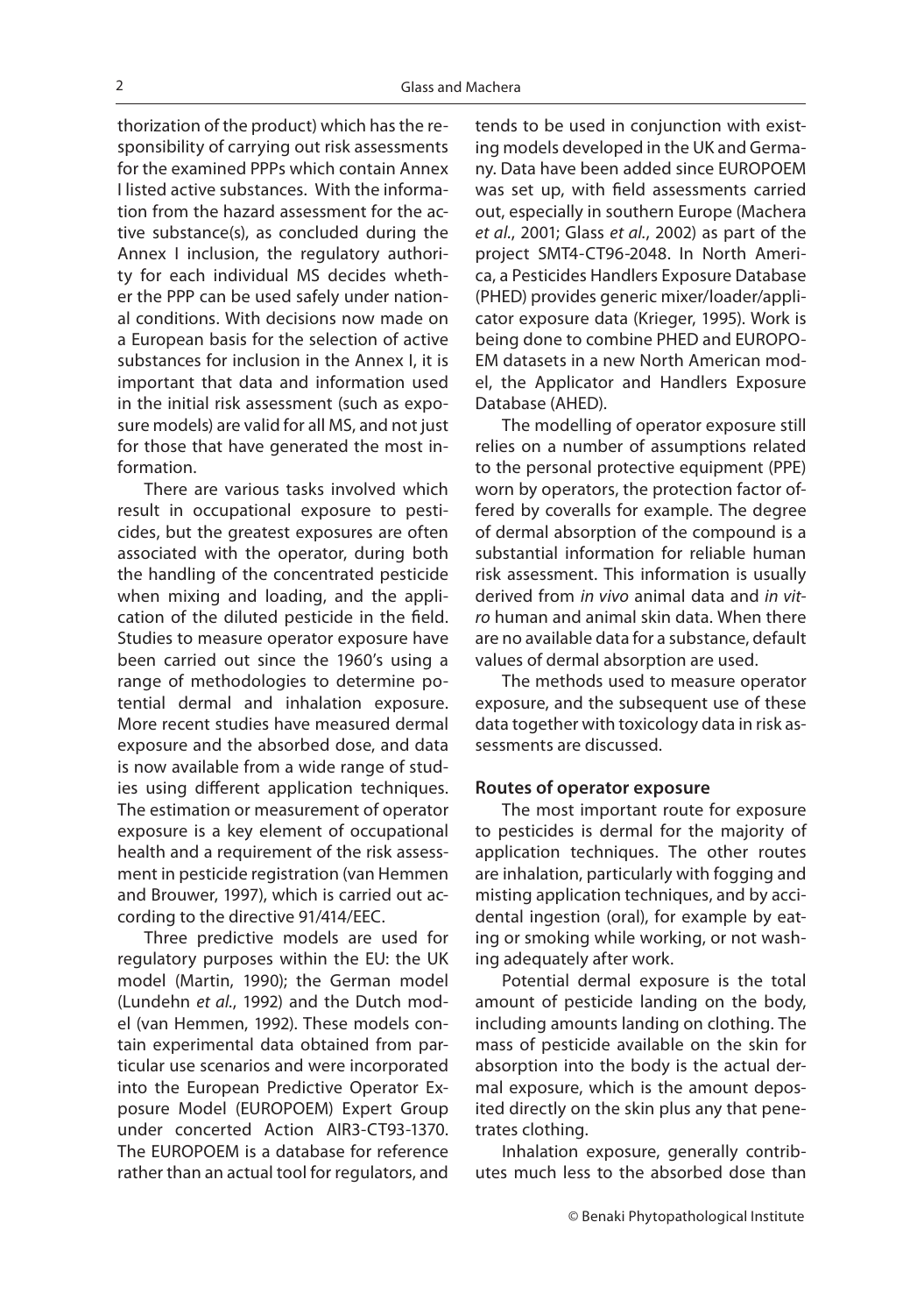the dermal exposure. The concentration of the pesticide in the air inhaled by the operator is used as the basis for estimating operator exposure by the inhalation route. Particulates of up to 100 μm within the breathing zone of the operator may enter the nose or mouth. However, only particles of diameter <10 μm range are likely to reach the lungs, known as the inhalable fraction. The larger particles will be deposited on the surface and hairs of the nasal cavity, and subsequently swallowed in many cases.

### **Methodology to determine levels of operator exposure**

#### **Dermal Exposure**

Early methods of measuring potential dermal exposure involved the use of absorbent cotton pads attached to different parts of the body (Durham and Wolfe, 1962). The amount of pesticide collected on each pad was used to extrapolate to various parts of the body. The method can also be used to estimate dermal exposure, by placing the patches inside the workers PPE. Although this method is relatively easy to use in practice, attaching 100 cm<sup>2</sup> pads to the outside of workers normal PPE, it has been criticised for providing inaccurate values for potential dermal exposure (Machera *et al.* 1998). Therefore in modern studies it has been superseded by the whole body dosimetry method, which uses a coverall as the dermal sampler, so avoiding the need for extrapolation. Care needs to be taken with this method, as pesticide deposit can either penetrate or be shed by the dosimeter, leading to underestimates of exposure. Therefore a useful variation of the whole body dosimeter method uses typical work clothing, such as cotton coveralls, as the sampling media (Chester, 1993). This technique allows potential dermal exposure to be estimated by dermal dosimetry in addition to allowing biological monitoring.

Dosimeters can be worn to measure potential dermal exposure, or as internal garments to measure dermal exposure. In both cases care needs to be taken in the use of the data, as pesticide can penetrate through to the skin, so not retained by the internal dosimeter, or included in the dermal exposure measurement.

Measuring the pesticide deposits on hands or the potential dermal exposure of the hands is complicated. The hands are often the part of the body most exposed to pesticides. The use of absorbent gloves (cotton) worn outside any other protection can give information about the potential hand exposure. However absorbent gloves will retain more liquid than the hand itself. Absorbent gloves worn inside protective gloves give an indication of dermal exposure, but this is only relevant for that particular scenario and the type of glove worn. Outer protective gloves worn more than once often contain internal pesticide deposit, carried into the inner glove during removal and donning by the operator, or by penetration through the material. To overcome this, hand rinse sampling has been used for monitoring dermal hand exposure. Prior to the study the hands need to be washed in the solvent to remove any background contaminants present. Data for the recovery of the pesticide for the handwash technique is not really available for such studies, and for this reason the technique has been criticised as underestimating dermal exposure of the hands.

#### **Inhalation exposure**

The inhalation exposure is carried out using personal air samplers, which sample the air in the breathing zone of the operator using a pump and appropriate filter to allow the airborne concentration to be determined. The breathing rate of the operator will vary depending on the type of task being done, generally considered to be 1.7-  $3.5 \text{ m}^3/h.$ 

#### **Biomonitoring**

The amount of pesticide which has been absorbed by the body is the ultimate measure of operator exposure, however lack of pharmacokinetic data makes interpretation difficult, together with human variability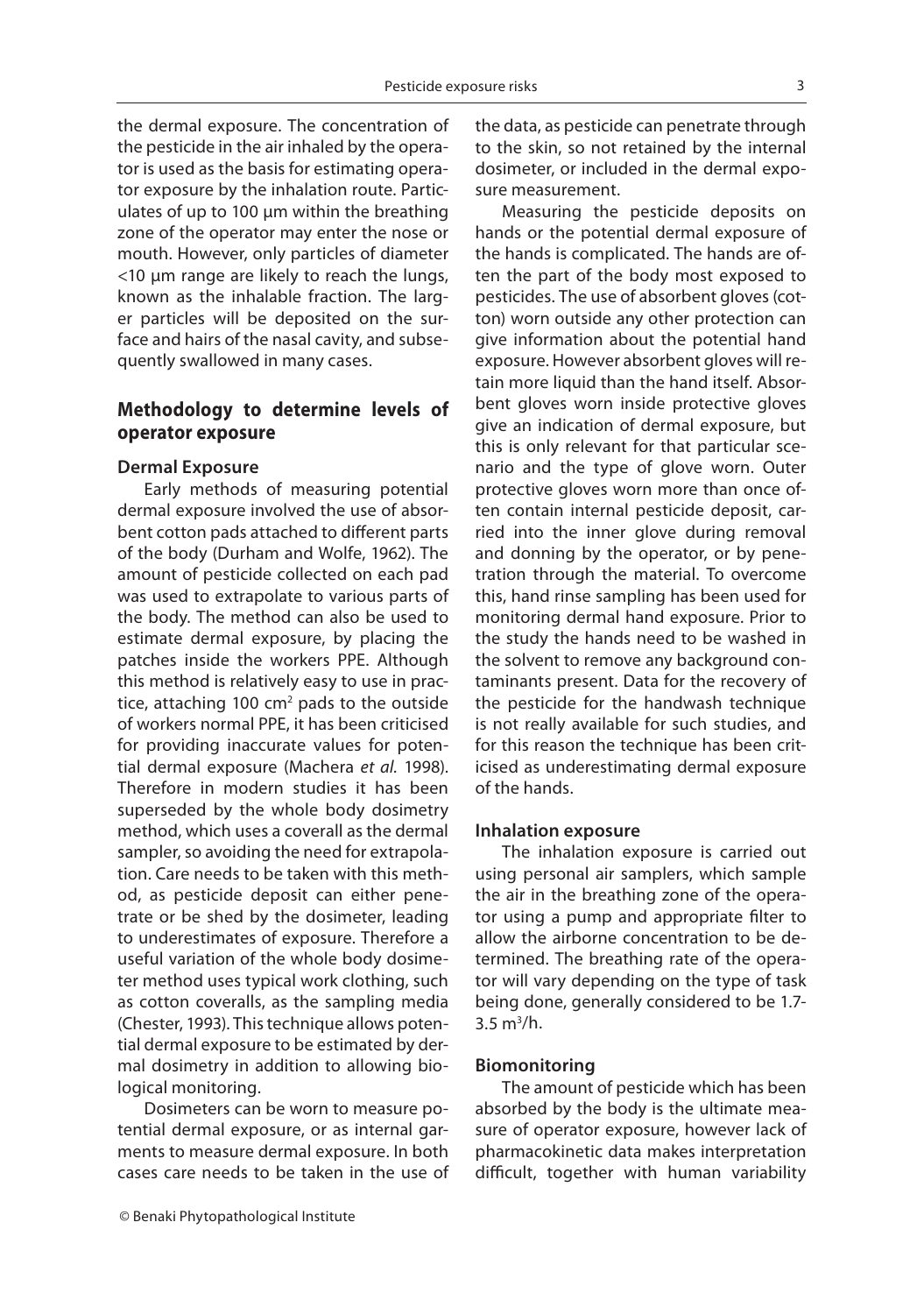and other confounding factors on rates of metabolism. Urine samples, taken over a period of at least 24 hours, tend to be used for biomonitoring studies.

### **Examples of data for operator exposure**

The hand held application technique is generally considered to represent the worst-case scenario for applicator exposure, due to the proximity of the nozzle to the operator. In the EU-funded project SMT4- CT96-2048, data for hand held application techniques were generated in a number of southern European countries (see Figure 1). These studies provided data for the developing EUROPOEM database, which till then had few datasets for hand held applications, and those available concerned outdoor application in northern Europe.

In considering operator exposure to pesticides, studies should be done to allow exposure during the tasks of mixing/loading to be determined separately from the exposure during the application. The handling of the concentrated pesticide during mixing and loading generally results in greater levels of exposure than the application process. However this depends on the type of containers or transfer mechanism used for mixing and loading, as the size of the container and the number of containers to be handled is critical and varies greatly. In case large greenhouses are to be treated, the mixing and loading procedure of pesticides is often done by workers not involved with the application itself.

The data presented in Figure 1, concerning a hand held, upward application technique, show potential dermal exposure as ml/hour separately for the hands and the body. The potential dermal exposure of the hands was measured by placing cotton gloves on the volunteer operators, so it is a measure of the pesticide landing on the hands, and not necessarily what would be retained by hands or impermeable gloves.

These data are consistent with published data for potential dermal exposure for the hand held, upward application technique. The majority of the data for potential dermal



**Figure 1.** Data for potential dermal exposure of hands and body (ml/hour).

exposure excluding hands are between 60 and 120 ml/hour. The data are variable, with coefficient of variation of 122% for the hands and 139% for the rest of the body. Data in the German model (Lundehn *et al.*, 1992) for an equivalent application technique have a coefficient of variation of 149%.

Several studies have been carried out in Greece concerning indoor and outdoor hand held application of pesticides yielding data for potential dermal exposure expressed in ml spray solution/hour (Machera *et al.*, 2001; Machera *et al*., 2002; Machera *et al.,* 2003). Recent studies have provided the exposure levels in mg/kg a.i as expressed in the German Model. Two of them involved outdoor application in olives and vines indicating a potential dermal exposure between 61-317 mg/kg a.i. with the respective value calculated by the German model being 189 mg/kg a.i. The other two of them involved greenhouse trials, hand held application techniques with either spray guns or 4 nozzle lances fed by hoses at 25 bar pumping pressure. In the first greenhouse study with 11 operators using spray guns and two types of protective coveralls the potential dermal exposure ranged from 8.4 to 664.1 mg/kg a.i. applied, with a mean of 179.3 and a coefficient of variation of 112%. The lowest value was obtained with an application where the operator walked backwards away from the spray cloud. In the same study the data indicate that the potential dermal exposure measured (mg/kg a.i., 50% percentile) was 5-6 times the value estimated by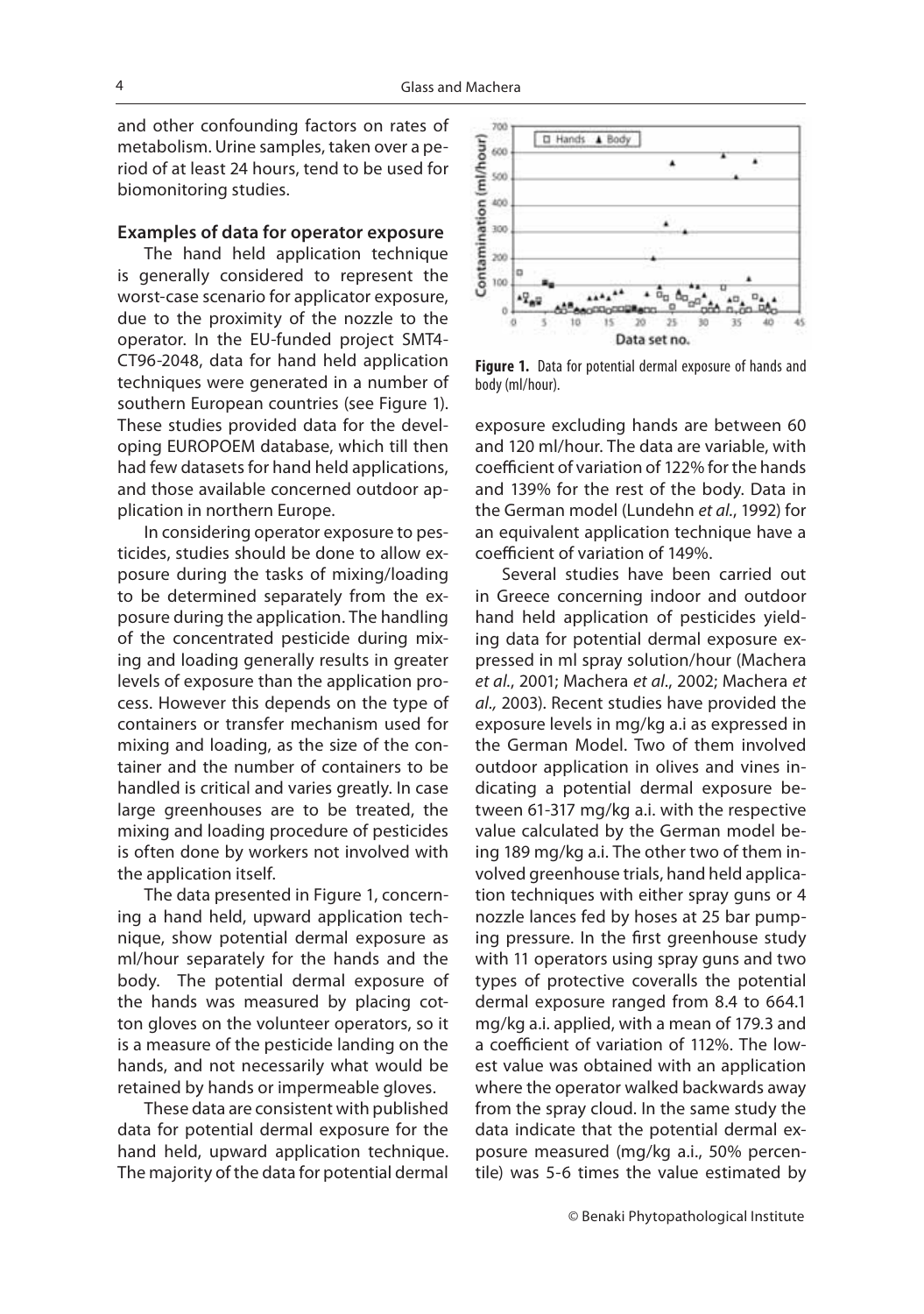the German Model (Machera *et al.,* 2009). Data from the second greenhouse study conducted with a handheld lance indicate that potential dermal exposure measured (75% percentile) was 12-13 times the value estimated using the German Model (Machera & Tsakirakis, pers. comm.).

### **Interpretation of data Interpretation of data**

### **Use of predictive models**

Within the EU most regulators use the UK POEM or the German model. The UK model is based mainly on local unpublished studies conducted mainly by industry and the Government laboratories such as the Central Science Laboratory. The predicted exposure is expressed in mass or volume of the formulation or the spray liquid per unit time (mg/h or ml/h). Surrogate exposure levels are chosen to be the 75th percentile values. An estimated value for potential dermal and inhalation exposure is given based on the input parameters, from which actual dermal exposure is estimated, to give a final figure for the systemically absorbed dose based on default values for clothing penetration/permeation and dermal absorption. This value is compared to the systemic Acceptable Operator Exposure Level (AOEL) value for a particular compound.

In the UK model exposure during mixing and loading is assumed to be confined to the hands with respiratory exposure not taken into account. The dermal exposure estimation is based on the number of pesticide containers or packs (operations) which the worker has to deal with during one working day. The estimation of operator exposure is therefore based on the amount of active ingredient handled during mixing and loading together with the exposure during the application itself which is time rather than mass dependant. The concentration of the spray liquid but not the treated area is included for the calculation of the exposure during application.

The German model is based on the amount of the pesticide handled during one working day, and exposure level is expressed as units of mass per amount of a.i. handled (mg/kg a.i.). The potential exposure is calculated, including potential respiratory exposure, for both mixing and loading and application. Again the actual exposure is calculated as the mass of pesticide on the workers skin area after penetration through clothing. The actual dermal and inhalation exposure is then compared with the AOEL value.

There is also a Dutch model which is a literature-based model using internationally published studies. The units for exposure values are similar to the UK model (ml/h or mg/h), but the dermal exposure during mixing and loading is not limited to the hands. The potential exposure is calculated as for other models; however the estimation of the actual exposure is left to expert judgement, and is often close to the potential exposure (Kangas and Sihvonen 1996).

In the Dutch model, the estimation of the operator exposure for outdoor applications is based on the working time, the concentration of the formulation and the concentration of the spray liquid. This is supported by an additional model for mixing and loading based on field studies carried out in the Netherlands. The exposure is dependent on the amount of pesticide handled and is expressed in mass units per amount of active ingredient handled (mg/kg a.i.) as in the German model.

A number of assumptions are made, which often differ, in the different models, such as the wearing of clothing, both the workers own clothing and PPE, and the penetration and permeation of PPE which is worn. The rates of uptake from the skin also vary as do the statistical parameters on surrogate values used such as the geometric mean used in the German model, the 75th percentile in the UK POEM and the 90th percentile in the Dutch model.

The rate of coverall contamination is one of the factors that determine the protective factor of the PPE worn during pesticide application, representing the challenge to the PPE. In an ideal scenario, the rate of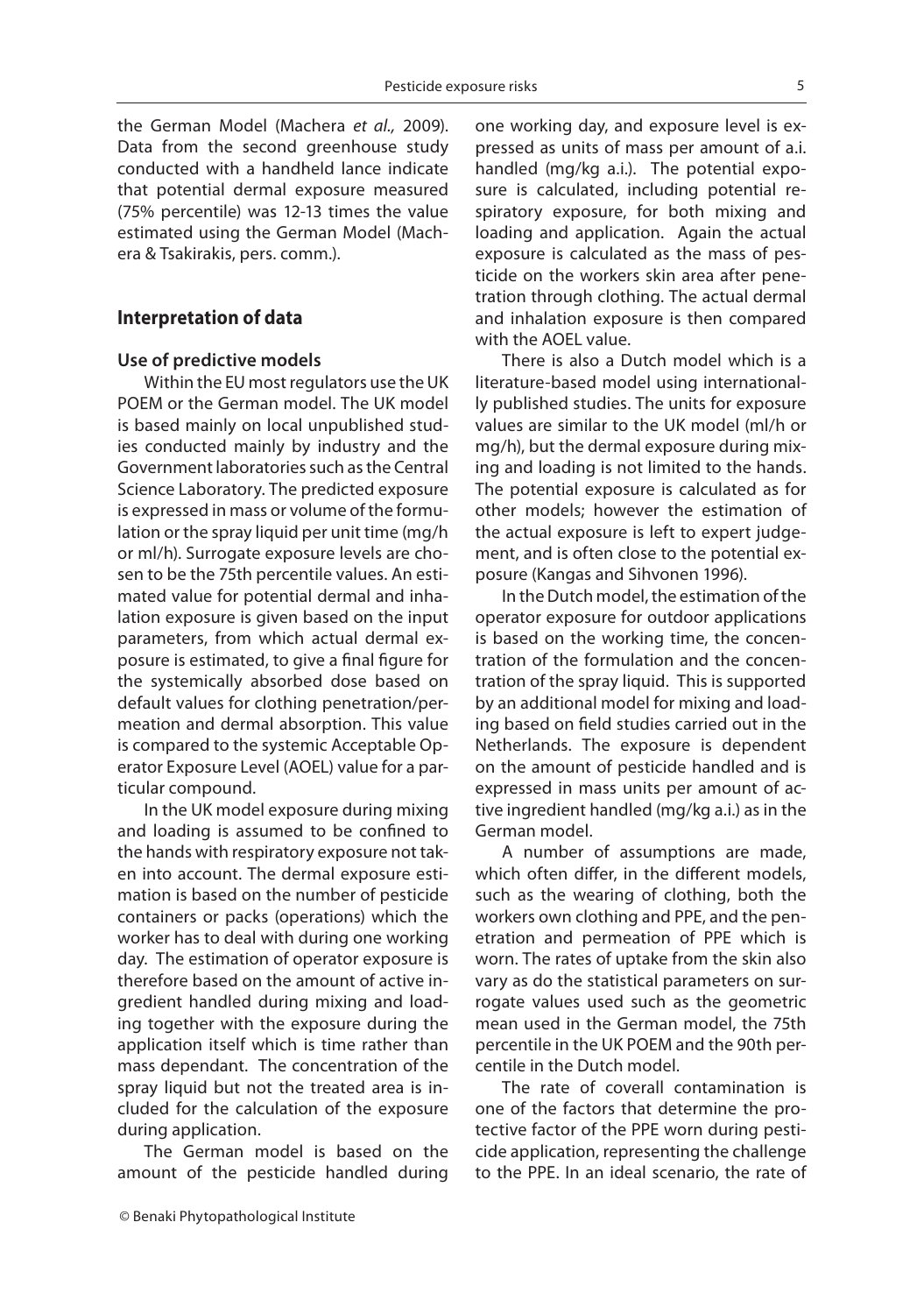PPE contamination would be a factor to be taken into account when selecting appropriate PPE to be worn for a particular pesticide application task. Therefore, impermeable coveralls (e.g. CE marked Type 3 or Type 4 garments) should be worn for certain tasks involving hand held application techniques. However, in reality the climatic conditions in Southern Europe make the wearing of such PPE difficult. Therefore the types of coveralls worn by pesticide applicators tends to be constructed of permeable material such as cotton or cotton/polyester mixtures.

#### **Working patterns in different regions of EU**

In using models or evaluating data from operator exposure studies the working patterns typical for the region where the pesticide is to be used need to be considered. For mechanised applications such as tractor mounted or trailed boom sprayers the operator can be expected to work longer hours than a manual application, and treat much larger areas. Table 1 shows the default values of the three models.

As the common acceptance directive is developed, there is likely to be greater tendency for pesticides to be approved for use over more than one country, which provides another uncertainty factor into the risk assessment. For example, in the studies published by Glass *et al.* (2002), the working patterns in southern Spain were very different from those in Greece or Portugal, in terms of the length of the working day, types of application equipment used and the protective clothing worn.

### **Derivation of the AOEL and Risk Assess ment**

The AOEL is "the maximum amount of the active substance to which the operator

may be exposed without any adverse health effects", as defined in Annex VI to Directive 91/414/EEC. In this definition, "operators" are represented by mixer/loaders, applicators and re-entry workers, but the term may be extended to include non-occupational exposed groups (bystanders). The AOEL is based on the highest level at which No Adverse Effect (NOAEL) is observed in tests of the most sensitive relevant animal species. To translate the NOAEL values into an AOEL, assessment factors accounting for uncertainties in extrapolation from toxicity data to the exposed human population are applied. Often, the AOEL values relate to the internal (absorbed) dose available for systemic distribution from any route of absorption and expressed as internal levels (mg/kg body weight/day) (AOEL systemic). Thus, depending on the route specific NOAEL (oral, dermal, inhalation), the degree of oral/dermal/inhalation absorption should be considered in the correction of the AOEL and the estimation of AOEL systemic.

Following the setting of the systemic AOEL, a comparison to the estimated dose of exposure is performed. The systemic dose of exposure is the sum of the exposure from the dermal route, corrected for the degree of dermal absorption and the exposure from the inhalation route considering 100% absorption of the inhaled amount. The examined PPP is considered to be safe for the operator for the specific application scenario, when the systemic dose of exposure is lower than the systemic AOEL.

### **Discussion**

There is a number of factors to consider when using predictive operator exposure

**Table 1.** Standard daily work rates for agriculture used for the models (Kangas & Sihvonen 1996).

| Application method            | UK                             | Dutch            | German |
|-------------------------------|--------------------------------|------------------|--------|
| Tractor, downward application | 50 ha                          | 10 <sub>ha</sub> | 20 ha  |
| Tractor, upward application   | 30 ha                          | 6 ha             | 8 ha   |
| Hand-held equipment           | 1 ha (or 400 L spray dilution) | 1 ha             | 1 ha   |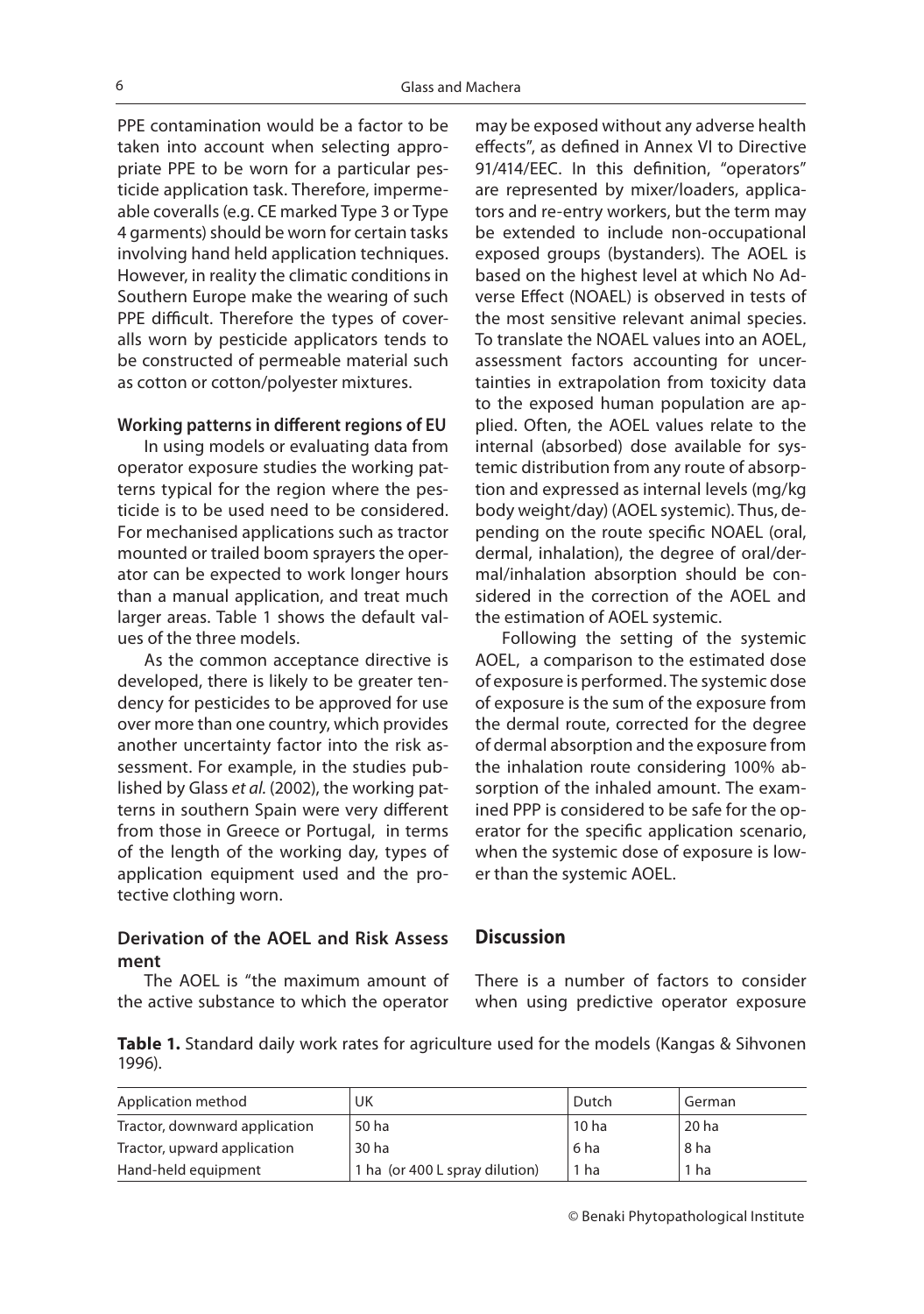models. Extrapolations often have to be made using data from the most suitable or similar scenario for crop or application technique. In selecting an indicative value for potential dermal exposure the variability of the data in the database supporting the model needs to be considered. The UK model uses the 75th percentile values, whereas the German model uses the geometric mean values. Having determined the potential operator exposure, a number of assumptions are then made with respect to transfer factors of the pesticide from the outside of PPE to the skin of the operator and the rate of subsequent dermal absorption of the active substance estimated to have reached the skin of the operator.

### **Performance of protective clothing**

The protection factor offered by various types of PPE tends to be related to the performance of new garments in standard laboratory tests such as EN 463 and EN 468. These two tests are for whole garments of chemical protective clothing and those passing the test are CE marked as Type 3 (EN 463) or Type 4 (EN 468) garments. Type 4 garments offer more protection than Type 3 garments. Recently Type 6 garments (prEN 13034) became available, which offer limited protection against penetration by liquid contamination. However in many cases, such as with the orchards or greenhouses of southern Europe, working conditions for pesticide operators are such that specific chemical protective clothing is rarely used. Where protective clothing is worn it tends to be workwear such as polyester cotton coveralls, for which there are no test methods to determine penetration by aqueous liquids. Field and laboratory tests carried out within the framework of the project SMT4-CT96-2048 have shown that the rate of coverall contamination is a key factor in determining the protection factor offered by various types of coveralls (Moreira *et al.*, 1999).

Another factor which should be further evaluated is the age or condition of PPE. Disposable coveralls have a limited life, and the coating on the material begins to be damaged and removed by contact with the crop for example, or simply through the movement of the applicator creasing the material. Washable coveralls such as the polyester coveralls become more absorbent and less repellent after repeated washings, as the coating of the material is removed.

### **Rates of dermal absorption**

Most models assume that 10% of the active substance which reaches the skin is absorbed into the body. In practice the proportion of the active substance which is absorbed by the body is influenced by many factors. These range from factors such as the physicochemical properties of the active substance (partition coefficient in octanol/ water and molecular weight), concentration of the active substance on the skin and the area of skin exposed, to the relative humidity and temperature of the air. In order to improve model estimates of exposure, compound specific data are required for dermal absorption for likely ambient conditions in which the product would be used. The type of formulation can affect the rate of dermal absorption, such as the presence of lipophilic organic solvents such as xylene in emulsifiable concentrate formulations. The size of the molecule of the active substance also affects the rate of dermal absorption.

### **Biomarkers of exposure and effect**

Biomonitoring studies to measure pesticides and metabolites in urine samples give an indication of the exposure levels and the absorbed dose, assuming pharmacokinetic data are available. Biomarkers of exposure can also measure the interactions between a pesticide and target molecules or cells, including detection of biologically effective doses (Lowry *et al.*, 1995; Decaprio *et al.*, 1997; Lopez *et al.*, 2007).

Biomarkers of effect can identify alterations of an organism that could indicate a potential for health impairment or disease. Therefore biomarkers can be used to detect the early effects of pesticides before adverse clinical health effects occur. Tech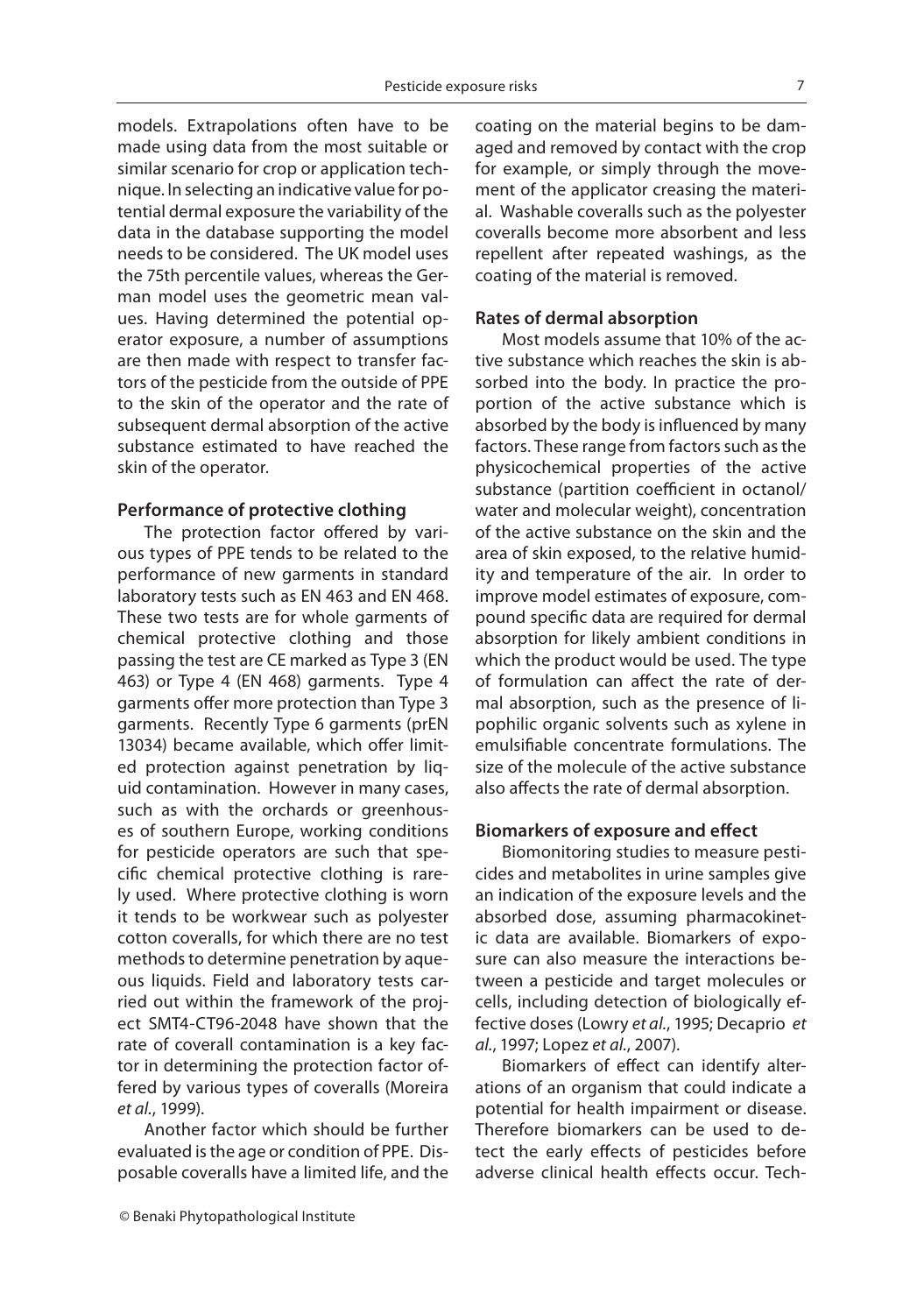niques that measure DNA damage with e.g. the COMET assay provide a powerful tool for measuring effects of exposure, although not specific, being a response to oxidative stress (Bhalli *et al.*, 2006; Muniz *et al*., 2008). Studies on the cytogenetic effects of pesticide exposure report increases in the frequency of chromosomal aberrations and/or sister chro-<br>matid exchanges (Ergene *et al.*, 2007). Biomatid exchanges (Ergene *et al.*, 2007). Bio-<br>markers of effect have been developed for detecting early stage effects of neurotoxic pesticides picking up delayed neuropathy and neurobehavioural effects of chronic pesticide exposure (Salvi *et al.*, 2003; Battershill *et al.*, 2004).

Genetic variation with the human population makes it difficult to be certain about the dose-response relationship. There has been a great deal of interest in the role of P450 enzyme gene polymorphisms, and the role played by metabolic pathways of toxic compounds such as pesticides (Buratti *et al.*, 2007; Wang *et al.*, 2008). Ultimately biomarkers of effect could be used to predict and therefore possibly prevent detrimental health effects and disease associated with pesticide exposure.

### **Literature Cited**

- Battershill, J.M., Edwards, P.M. and Johnson, M.K. 2004. Toxicological assessment of isomeric pesticides: a strategy for testing of chiral organophosphorus (OP) compounds for delayed polyneuropathy in a regulatory setting. *Food and Chemical Toxicology,* Vol: 42(8): 1279-1285.
- Buratti, F.M, Leoni, C. and Testai, E. 2007. The human metabolism of organophosphorothionate pesticides: Consequences for toxicological risk assessment. *Journal Of Consumer Protection And Food Safety,* Vol: 2(1): 37-44.
- Chester, G. 1993. Evaluation of agricultural worker exposure to, and absorption of, pesticides. *Annals of Occupational Hygiene,* 37: 509-523.
- Decaprio, A.P. 1997. Biomarkers: Coming of age for environmental health and risk assessment. *Environmental Science & Technology,* Vol: 31(7): 1837- 1848.
- Durham, W.F. and Wolfe, H.R. 1962. Measurement of the exposure of workers to pesticides *Bulletin of WHO,* 26: 75-91.
- Ergene, S., Celik, A., Cavas, T. and Kaya, F. 2007. Geno-

toxic biomonitoring study of population residing in pesticide contaminated regions in Goksu Delta: Micronucleus, chromosomal aberrations and sister chromatid exchanges. *Environment International*, Vol: 33(7): 877-885.

- Glass, C.R., Gilbert, A.J., Mathers, J.J., Martinez Vidal, J.L., Egea Gonzalez, F.J., Gonzales Pradas, E., Urena Amate, D., Fernandez Perez, M., Flores Cespedes, F., Delgado Cobos, P., Cohen Gomez, E., Moreira, J.F., Santos, J., Meuling, W., Kapetanakis, E., Goumenaki, E., Papaeliakis, M., Machera, K., Goumenou, M.P., Capri, E., Trevisan, M., Wilkins, R.M., Gar-<br>ratt, J.A., Tuomainen, A. and Kangas, J. 2002. The assessment of operator, bystander and environmental exposure to pesticides. Final Report EUR-20489 *tal exposure to pesticides.* Final Report EUR-20489 Project contract SMT4-CT96-2048. ISBN 92-894- 4435-5.
- Kangas, J. and Sihvonen, S. 1996. Comparison of predictive models for pesticide operator exposure. TemaNord 1996:560. Kuopio Regional Institute of Occupational Health, Finland ISBN 0908-6692.
- Krieger, R.I. 1995. Pesticide Exposure Assessment. *Toxicological Letters*, 82: 65-72.
- Lopez, O., Hernandez, A.F., Rodrigo, L., Gil, F., Pena, G., Serrano, J.L., Parron, T., Villanueva, E. and Pla, A. 2007. Changes in antioxidant enzymes in humans with long-term exposure to pesticides. *Toxicology Letters,* Vol: 171(3): 146-153.
- Lowry, L.K. 1995. Role of biomarkers of exposure in the assessment of health risks. *Toxicology Letters,*  Vol 77(1-3): 31-38.
- Lundehn, J.R., Westphal, D., Kieczka, H., Krebs, B., Löcher-Bolz, S., Maasfeld, W. and Pick, E.D. 1992. Uniform principles for safeguarding the health of applicators of plant protection products. *Mitteilungen aus der Biologischen Bundesantalt für Land- und Forstwirtschaft,* Heft 277, Berlin, Germany 1992.
- Machera, K., Egea Gonzalez, F.J., Kapetanakis, E., Martínez Vidal, J.L., Castro Cano, M.L. and Glass, C.R. 1998. Measurement of potential dermal exposure in greece and spain with patch and whole body dosimetry techniques. *Proceedings of 9th International Congress Pesticide Chemistry, The Food-Environment Challenge,* Westminster, London, UK. 2-7 August 1998.
- Machera, K., Goumenou, M., Kapetanakis, E., Kalamarakis, A. and Glass, C.R. 2001. Determination of potential dermal and inhalation exposure of operators, following spray applications of the Fungicide penconazole in vineyards and greenhouses. *Fresenius Environmental Bulletin,* 10(5): 464-469.
- Machera, K., Kapetanakis, E., Charistou, A., Goumenaki, E. and Glass, C.R. 2002. Evaluation of potential dermal exposure of pesticide spray operators<br>in greenhouses by use of visible tracers Journal of in greenhouses by use of visible tracers *Journal of Environmental Science and Health,* B37(2): 11-19.
- Machera, K., Goumenou, M., Kapetanakis, E., Kalamarakis, A. and Glass, C.R. 2003. Determination of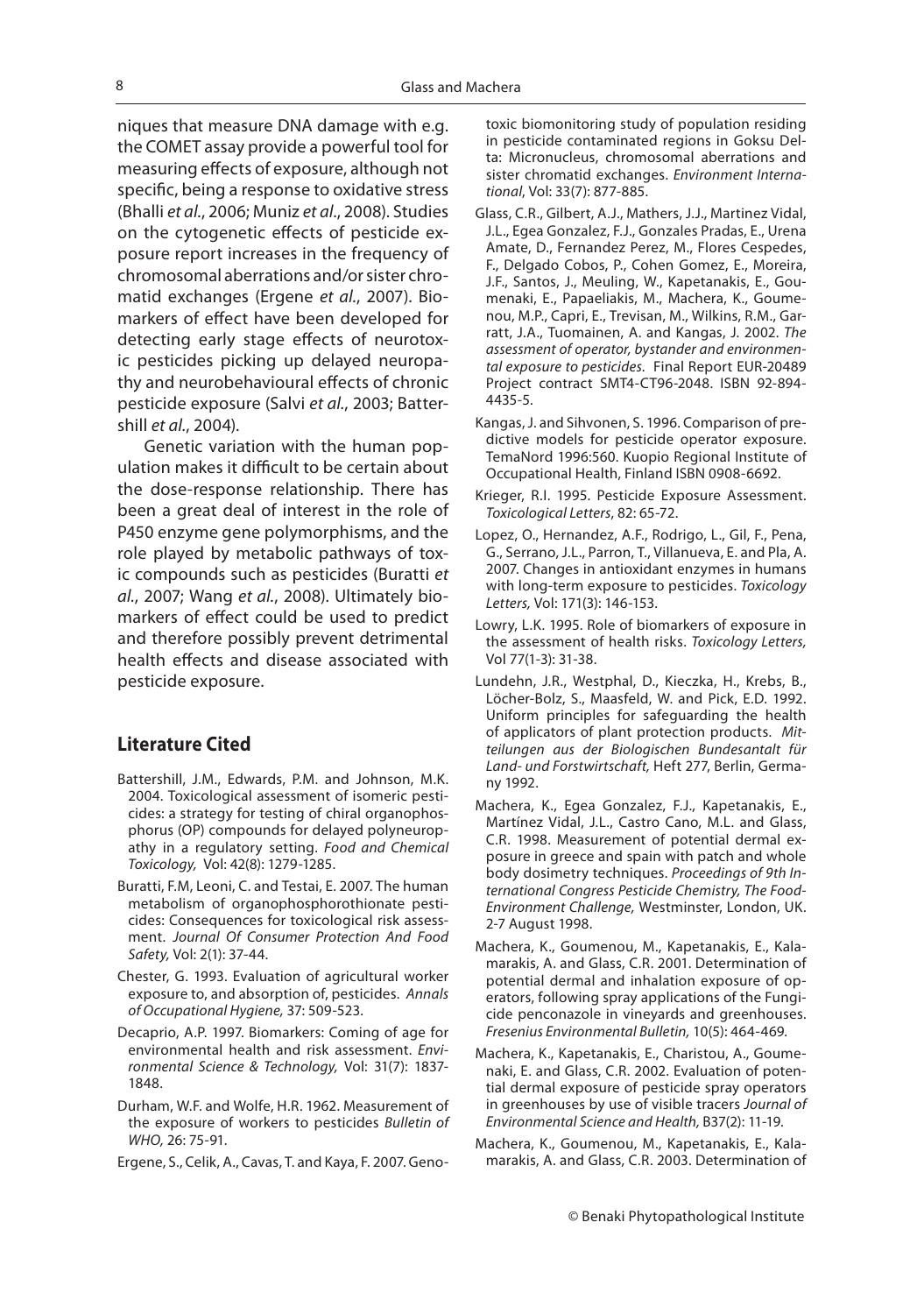potential dermal and inhalation operator exposure to malathion in , greenhouses with the whole body dosimetry method. *Annals of Occupational Hygiene,* 47(1): 61-70.

- Machera, K., Tsakirakis, A., Charistou, A., Anastasiadou, P. and Glass, C.R. 2009. Dermal Exposure of pesticide applicators as a measure of coverall performance under field conditions (submitted for publication).
- Martin, A.D. 1990. *A Predictive Model For The Assessment Of Dermal Exposure To Pesticides.* In Prediction of Percutaneous Penetration. Methods, Measurements, Modelling. 1990 (Edited by Scott R C, Guy R H and Hadgraft J). IBC Technical services Ltd, Southampton.
- Moreira, J.F., Santos, J. and Glass, C.R. 1999. Personal protective equipment penetration during application of plant protection products. *XIVth international plant protection congress.* Jerusalem, Israel, July 25-30, 1999.
- Muniz, J.F., McCauley, L., Scherer, J., Lasarev, M., Koshy, M., Kow, Y. and Nazar-Stewart, V. 2008. Biomarkers of oxidative stress and DNA damage in

agricultural workers: A pilot study. *Toxicology And Applied Pharmacology,* Vol:227(1): 97-107.

- Salvi, R.M., Lara, D.R., Ghisolfi, E.S., Portela, L.V., Dias, R.D. and Souza, D.O. 2003. Neuropsychiatric evaluation in subjects chronically exposed to organophosphate pesticides. *Toxicological Sciences,* Vol:72(2): 267-271.
- Van Hemmen, J.J. 1992. Agricultural pesticide databases for risk assessment. *Reviews of Environmental Contamination and Toxicology,* 126: 1-85.
- Van Hemmen, J.J. and Brouwer, D.H. 1997. Exposure assessment for pesticides: Operators and harvesters risk evaluation and risk management. *Med. Fac. Landbouww. University of Gent,* 62/2: 113-130.
- Wang, H.B. and Tompkins, L.M. 2008. CYP2B6: New insights into a historically overlooked cytochrome P450 isozyme. *Current Drug Metabolism*, Vol:9(7): 598-610.

*Received: 20 November 2008; Accepted: 19 December 2008*

### ΑΡΘΡΟ ΕΠΙΣΚOΠΗΣΗΣ

### **Αξιολόγηση της επικινδυνότητας κατά την επαγγελματική έκθεση σε φυτοπροστατευτικά προϊόντα**

### C.R. Glass και K. Μαχαίρα

**Περίληψη** Στην Ευρωπαϊκή Ένωση (Ε.Ε.), ο υπολογισμός ή/και η πειραματική μέτρηση των επιπέδων έκθεσης των ψεκαστών σε φυτοπροστατευτικά προϊόντα (φ.π.) κατά την ανάμιξη - φόρτωση του ψεκαστικού διαλύματος και κατά την εφαρμογή τους στις καλλιέργειες (θερμοκηπίου ή υπαίθριες) είναι ένα από τα κύρια σημεία της αξιολόγησής τους σύμφωνα με την Οδηγία 91/414/ΕΟΚ. Τα υπολογιστικά μοντέλα που εφαρμόζονται κατά τον έλεγχο των φ.π. στην Ε.Ε. (UK-POEM, Γερμανικό και Ολλανδικό μοντέλο) έχουν βασιστεί σε στοιχεία που έχουν παραχθεί σε χώρες της Βόρειας Ευρώπης και δεν είναι πάντοτε αντιπροσωπευτικά των συνθηκών των νοτίων Ευρωπαϊκών χωρών. Προκειμένου να αντιμετωπιστεί το θέμα, ένας μεγάλος αριθμός πειραμάτων έχει πρόσφατα πραγματοποιηθεί στην Ελλάδα με τεχνικές που περιλαμβάνουν χειροκίνητα μέσα εφαρμογών φ.π. σε υπαίθριες και σε υπό κάλυψη καλλιέργειες. Η σημαντικότερη οδός έκθεσης σε φ.π. είναι από δέρματος, ενώ η συνεισφορά της έκθεσης από αναπνοής είναι χαμηλότερη. Η επιλογή της μεθοδολογίας που θα εφαρμοστεί για τον προσδιορισμό των επιπέδων έκθεσης των ψεκαστών είναι ένα καίριο βήμα και πολλά στοιχεία της εφαρμογής θα πρέπει να ληφθούν υπόψη. Ακόμη, κατά την εφαρμογή των υπολογιστικών μοντέλων για την εκτίμηση επικινδυνότητας κατά τη χρήση ενός φ.π. ένας μεγάλος αριθμός παραμέτρων θα πρέπει να ληφθεί υπόψη. Σε όλες τις περιπτώσεις και για όλους τους τρόπους εκτίμησης των επιπέδων έκθεσης, ο ψεκαστής των φ.π. θεωρείται ότι είναι ασφαλής κατά την εφαρμογή ενός φ.π. μόνον όταν το συγκεκριμένο σενάριο εφαρμογής που εξετάζεται κάθε φορά οδηγεί σε επίπεδα συστηματικής έκθεσης χαμηλότερα από τα Αποδεκτά Επίπεδα Συστηματικής Έκθεσης των Ψεκαστών, όπως αυτά έχουν καθοριστεί από τον τοξικολογικό έλεγχο της κάθε δραστικής ουσίας.

*Hellenic Plant Protection Journal* **2**: 1-9, 2009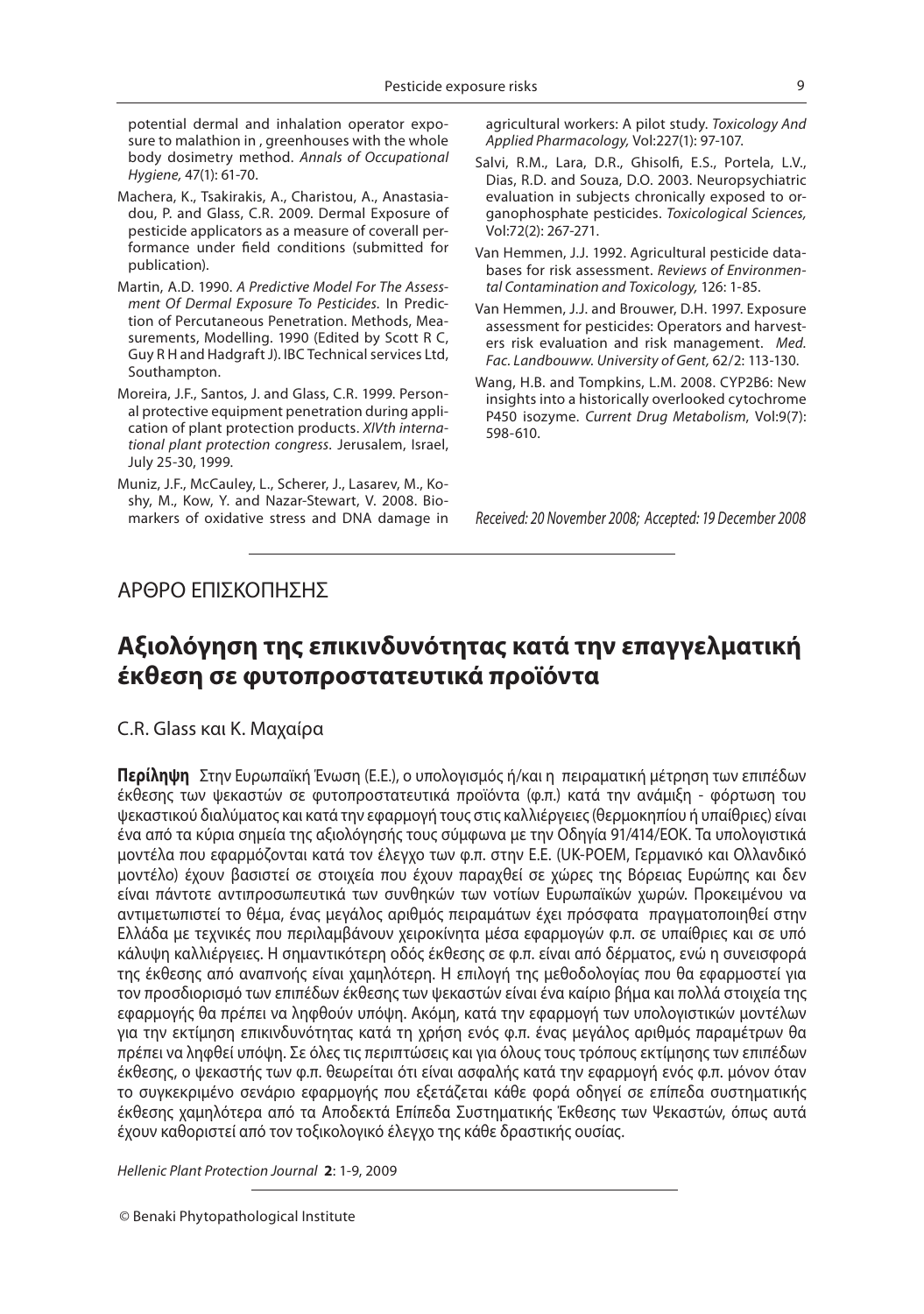### SHORT COMMUNICATION

### **Comparison of two methods for the determination of soil nitrate nitrogen in the fi eld**

### Y.E. Troyanos<sup>1</sup>, E. Roukounaki<sup>1</sup> and G. Gomoli<sup>2</sup>

**Summary** A "test strip" method (Merck quant®) was compared against the standard (hydrazine nitrate reduction) method for measuring soil nitrate nitrogen (NO<sub>3</sub> - N) concentrations in soil samples from processing tomato fields in the area of Ilia. The agreement between the "test strip" and standard method was tested by using regression analysis and a simple "graphical" method. The regression analysis showed that the "test strip" method overestimated the mean soil NO<sub>3</sub> - N concentrations ([NO<sub>3</sub> - N]) by approximately 12% compared to the standard method. However, analysis of the results according to a more precise "graphical" method revealed that the maximum differences that could be expected to occur when the "test strip" method is used in the field are 10 ppm above or 6 ppm [NO<sub>3</sub> - N] below the standard method. This discrepancy is acceptable for "on-farm" measurements of soil N and the "test strip" method could be used with adequate confidence to evaluate the soil [NO $_{\tiny 3}^{\tiny -}$  - N] in fields.

Efficient nitrogen fertilization management is essential to achieve optimum yields. A technique available to manage in-season N inputs efficiently, in terms of economic and environmental concerns, can be accomplished by monitoring the in-season  $NO_3^-$ - N status of the soil. Τhe "quick test" Merck quant® method described by Hartz *et al.* (4) is currently used in California as an "on farm" procedure to manage the nitrogen fertilization of vegetables. Soil samples from processing tomato fields in the area of Ilia (Peloponnissos) were collected in order to compare the "quick test" method with an established method (e.g. hydrazine sulfate reduction method) for  $[NO<sub>3</sub>]$  - N] determination.

It is well known that comparisons of different analytical methods could be carried out using correlation or regression analysis. However, the correlation coefficient (r) measures the strength of the relation, not the agreement between the methods whereas, regression analysis has drawbacks since both the dependent ("test strip" method) and the independent (standard method) variables are measured with error. To overcome these problems, a simple "graphical" method has been suggested by Altman and Bland (1). In this study both the regression analysis and the simple "graphical" method were used to compare the two methods.

Soil cores were taken randomly between the drippers from 0-20 and 20–40 cm depth from processing tomatoes fields. The cores were bulked in a composite sample from each soil depth that contained approximately 10 soil cores per hectare. The composite samples were placed in a refrigerator until NO<sub>3</sub> - N analysis. A total of 67 composite soil samples were sent to the laboratory for analyses. According to the standard method (hydrazine reduction method) (2), 2 sub-samples (25 g each) were taken from each composite sample, whereas one subsample was taken for the "test strip" meth-

<sup>&</sup>lt;sup>1</sup> Laboratory of Non Parasitic Diseases, Department of Phytopathology, Benaki Phytopathological Institute, 8 St. Delta str., GR-145 61 Kifissia (Athens), Greece.

<sup>2</sup> Kyknos S.A., 72 km Patra – Pyrgos, Savalia, GR-272 00 Amaliada, Greece

Corresponding author: Y.Troyanos@bpi.gr

*Abbreviations:* NO<sub>3</sub> - N; nitrate nitrogen, [NO<sub>3</sub> - N]; ni-<br>trate nitrogen concentration trate nitrogen concentration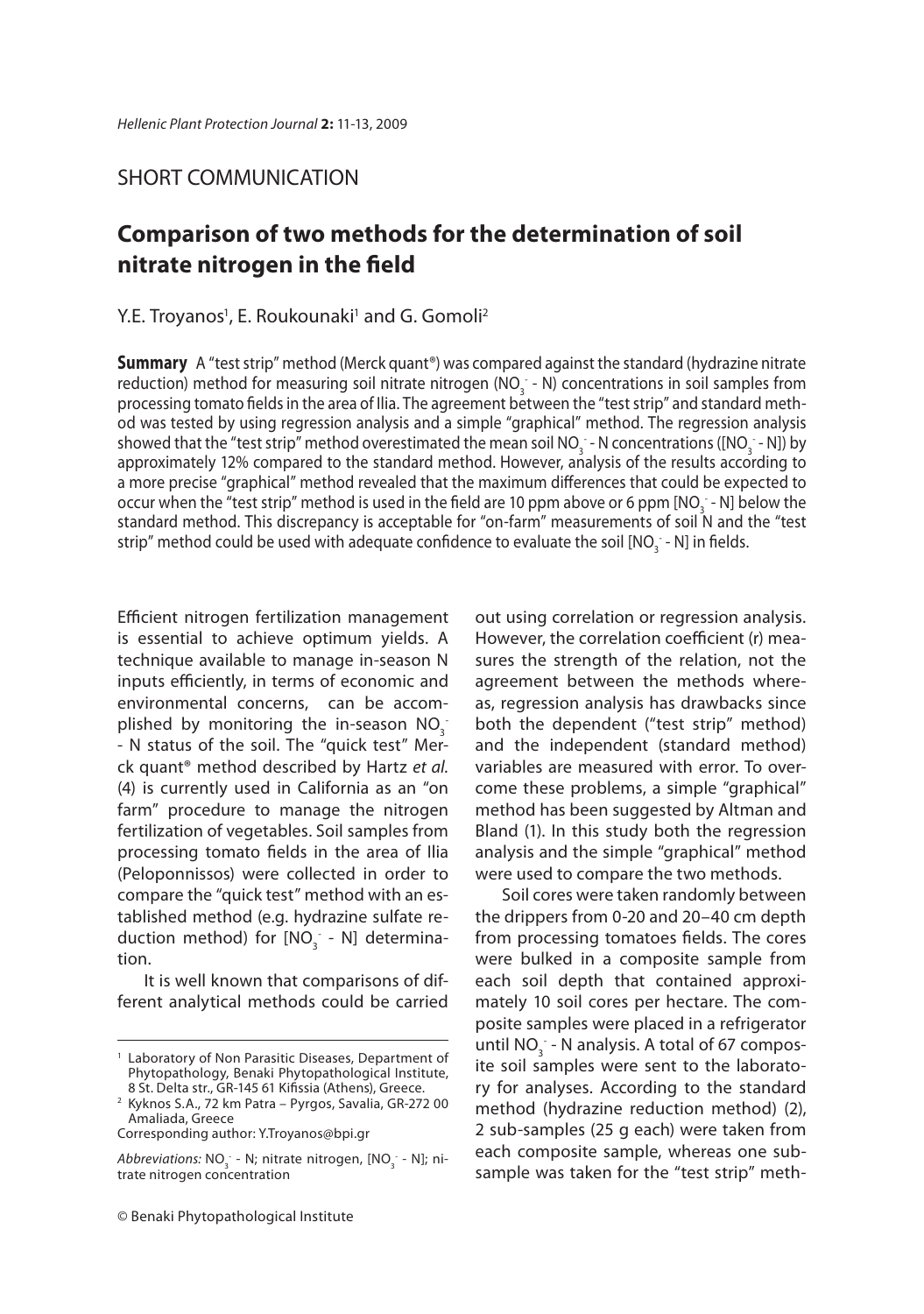od (4).

 $[NO<sub>3</sub> - N]$  measurements were carried out with the standard method after extracting each sub-sample with 250 ml de-ionized water for 0.5 hour. The extracts were filtered using a 125 mm filter paper which had been rinsed with 25 ml of de-ionized water. After filtration, 0.75 ml of a solution containing 1 M NaOH and 0.12 M  $\textsf{Na}_3\textsf{PO}_4$ .12H<sub>2</sub>O was added per 25 ml of extract to remove the Ca and Mg ions (5). Afterwards, a volume of 2 ml extract was taken from the clear supernatant and used for colorimetric determination of  $[NO<sub>3</sub> - N]$  (5). If the results of the analyses of the two sub-samples differed more than 10%, a new sub-sample was taken and analyzed for a third time and the means of the three measurements were used. Measurements with the "test strip" method were carried out according to Hartz *et al.* after extracting the soil with 0.01 M CaCl $_2$  (4).

Regression analysis was performed between the  $\text{[NO}_{\text{3}}\text{-}\text{N}]$  determined by the "test strip" and the standard method (Figure 1). The analysis showed that a linear curve was significant ( $P < 0.001$ ) with a high coefficient of determination ( $R^2$ =0.85, n=67). The slope of the line was estimated to be 0.953, it was different from zero (P<0.001) and had a standard error (SE) of 0.053. The estimated constant was 2.408, it was different from zero (P<0.001) and had a SE 0.919 (P=0.011). Based on this analysis, the mean [NO $_{\text{3}}$  -N] measured by the standard method was 14.22 ppm and the mean  $[NO<sub>3</sub> - N]$  measured by the "test strip" method was 15.96 ppm showing an



**Figure 1.** Regression analysis between the "test strip" and the standard method and the line of agreement  $(y=x)$  between the methods.

overestimation of approximately 12.23 % by the "test strip" method. From Figure 1 it is evident that the constant of the regression equation causes the regression line to be different from the line  $(y=x)$  which describes the agreement between the two methods.

To evaluate the differences between the two methods the procedure of Bland and Altman (3) was used. According to this method the plot of the differences between the [NO $_3$  -N] determined with the two methods against their means are indicative of their discrepancies. The mean of the differences  $(\bar{x})$  ("test strip" – standard method) was 1.74 ppm and the standard deviation (SD) of the differences was 3.99 (Figure 2). Therefore, 95% of the differences between the methods are expected to lie between ±1.96 SD. From Figure 2 it is evident that the upper limit of the differences between the methods could be 9.56 ppm and the low limit 6.08 ppm. Therefore, the maximum differences that could be expected to occur when the "test-strip" method is used in the field are 10 ppm above or 6 ppm  $[NO_{3}-N]$ below the standrd method. A 10 ppm overestimation corresponds to approximately 30 kg of N per ha (0-30 cm soil depth) which is acceptable and therefore, the "quick test" method could be used reliably to monitor the "in-season" soil N status of drip irrigated processing tomatoes.



**Figure 2.** [NO<sub>3</sub> - N] (ppm) differences between the methods<br>ys. average values of the methods for each composite soil samvs. average values of the methods for each composite soil sample.  $\bar{x}$  = mean of the differences and SD = standard deviation).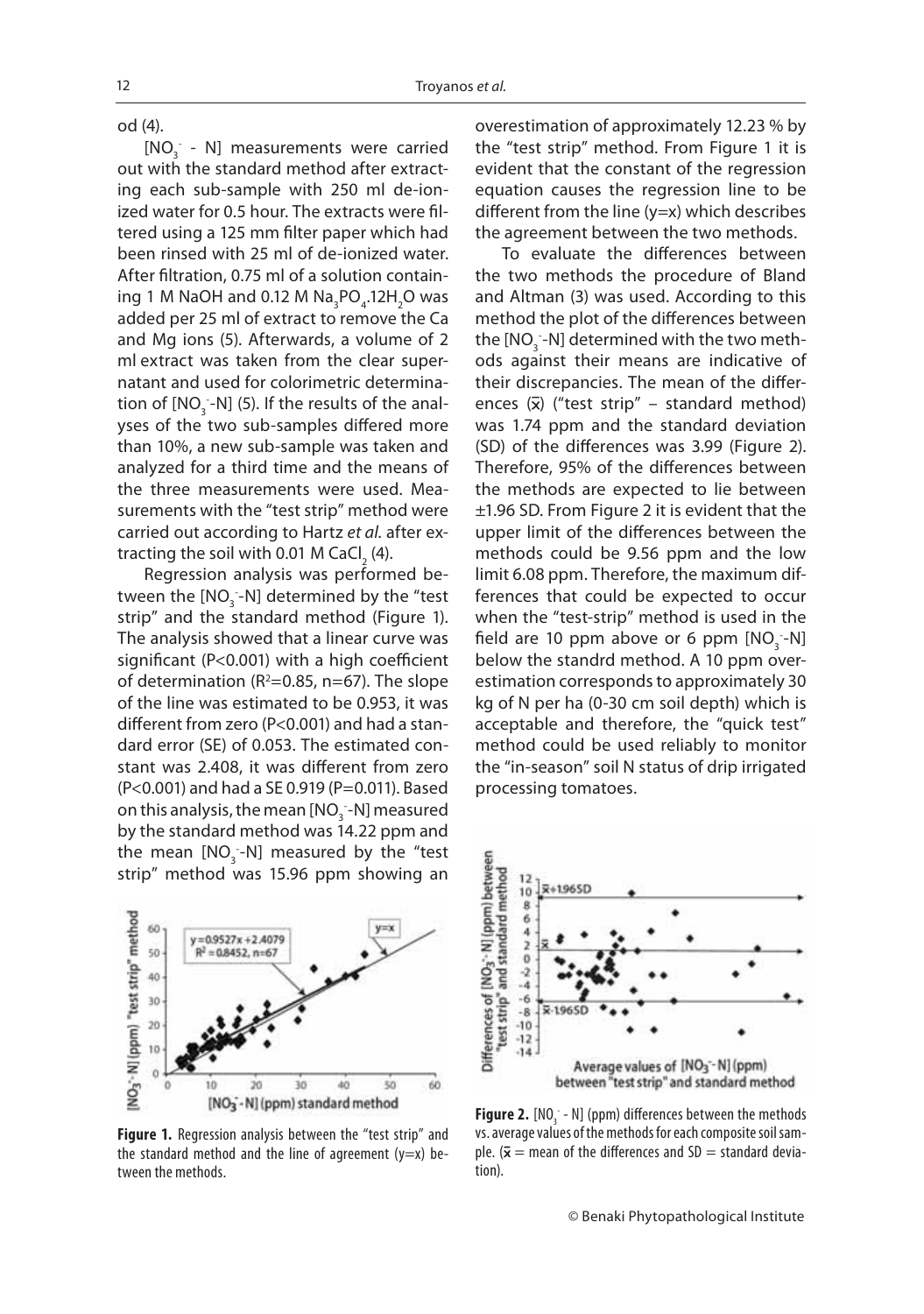### **Literature Cited**

- 1. Altman, D.G., and Bland, J.M. 1983. Measurement in Medicine: the analysis of method comparison studies. *The statistician*, 32: 307-317.
- 2. Best, E.K. 1971. An automated method for determining nitrate-nitrogen in soil extracts. Queensland department of primary industries. Division of plant industry *Bulletin N<sup>o</sup>* 739: 161-166.
- 3. Bland, J.M and Altman D.G. 1999. Measuring agreement in method comparison studies. *Statistical Methods in Medical research*, 8: 135-160.
- 4. Hartz, T.K., Bendixen, W.E. and Wierdsma, L. 2000. The value of presidedress soil nitrate testing as nitrogen management tool in irrigated vegetable production. *Hortscience*, 35(4): 651- 656.
- 5. Kempers, A.J. and Luft A.G. 1988. Re-examination of the determination of environmental nitrate as nitrite by reduction with hydrazine. *Analyst*, 113: 1117–1120.

*Received: 1 August 2008; Accepted: 13 October 2008*

### ΣΥΝΤΟΜΗ ΑΝΑΚΟΙΝΩΣΗ

### **Σύγκριση δύο μεθόδων προσδιορισμού του εδαφικού νιτρικού αζώτου**

Γ.Ε. Τρωγιάνος, E. Ρουκουνάκη και Γ. Γκομόλη

**Περίληψη** Στα πλαίσια μιας μελέτης προσδιορισμού των συγκεντρώσεων του νιτρικού αζώτου σε εδάφη του νομού Ηλείας μελετήθηκε η ακρίβεια μίας ημι-ποσοτικής μεθόδου προσδιορισμού τους με χρωματομετρικές ταινίες τύπου Merck quant® σε σύγκριση με μία πρότυπη μέθοδο (αναγωγή νιτρικών με θειική υδραζίνη). Η σύγκριση των δύο μεθόδων πραγματοποιήθηκε με την χρήση γραμμικής παλινδρόμησης και με μία απλή γραφική μέθοδο. Τα αποτελέσματα της ανάλυσης γραμμικής παλινδρόμησης έδειξαν ότι η μέθοδος των χρωματομετρικών ταινιών υπερεκτιμάει κατά μέσο όρο 12% τη συγκέντρωση του νιτρικού αζώτου σε σύγκριση με την πρότυπη μέθοδο. Τα αποτελέσματα μιας πιο ακριβούς "γραφικής" μεθόδου έδειξαν ότι η μέθοδος των ταινιών είναι πιθανό να υπερεκτιμήσει έως 10 ppm ή να υποεκτιμήσει έως 6 ppm τη συγκέντρωση του νιτρικού αζώτου σε σύγκριση με την πρότυπη μέθοδο. Τα αποτελέσματα της σύγκρισης των δύο μεθόδων έδειξαν ότι η μέθοδος των ταινιών Merck quant® μπορεί να χρησιμοποιηθεί αρκετά αξιόπιστα για τον προσδιορισμό των νιτρικών σε αγρούς.

*Hellenic Plant Protection Journal* **2:** 11-13, 2009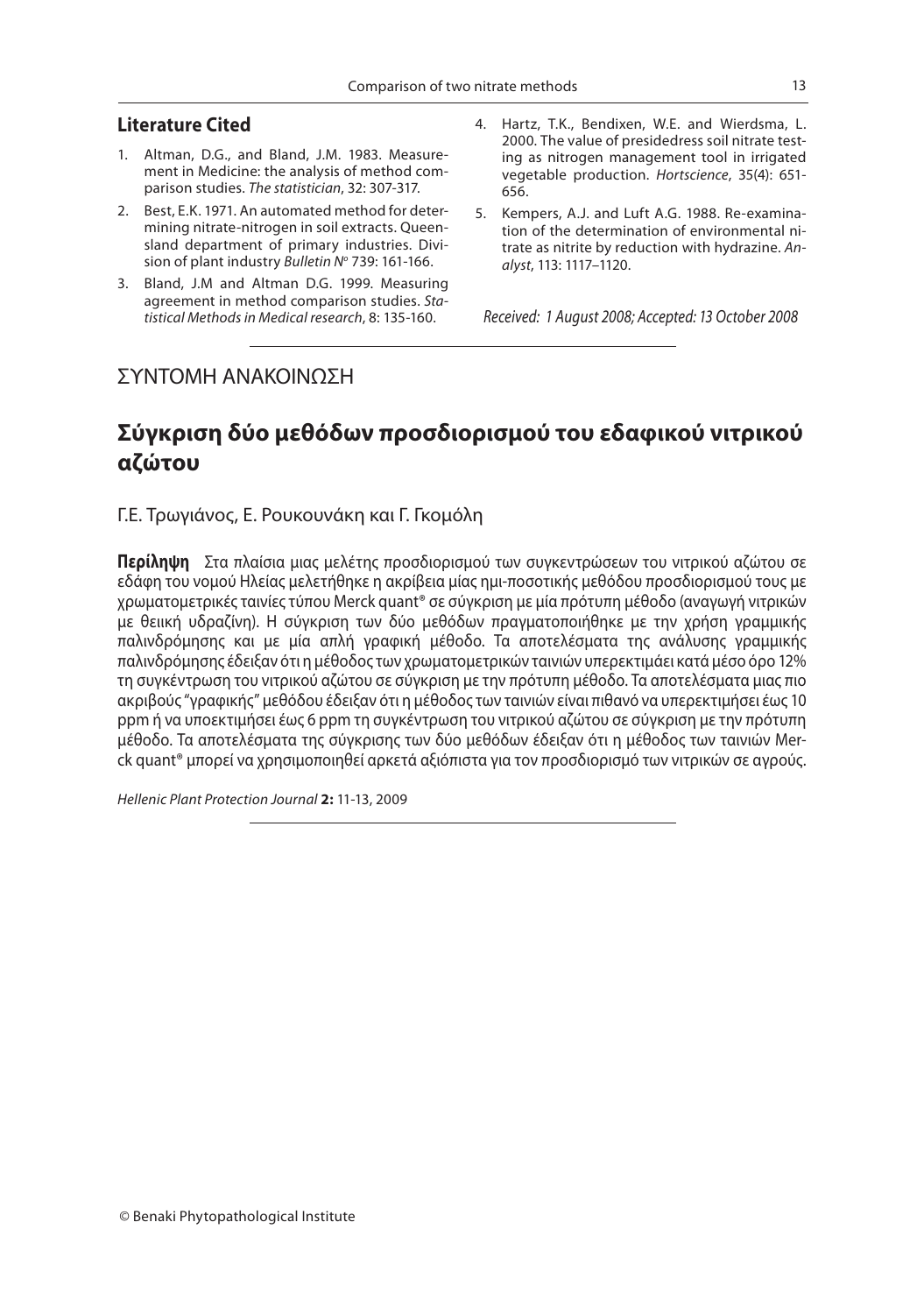### Method validation for the determination of pesticide residues in wheat flour by gas chromatography **in which is a chromatography**

### C.J. Anagnostopoulos $^{\rm 1}$  and G.E. Miliadis $^{\rm 1}$

**Summary** A rapid multi-residue method for the simultaneous determination of residues of 28 multi-<br>class representative pesticides is presented. The 28 pesticides were included in the 2007 Proficiency Test for cereals, organized by the European Commission Reference Laboratories on Cereals and Feedingstuff and Single Residue Methods. The extraction was based on acetone – dichloromethane – petroleum ether and the analysis was performed by gas chromatography (GC) with ECD and NPD detectors. The procedure was applied to the screening, confirmation and quantification of the 28 pesticides. The recoveries obtained from the validation data were from 66 to 120% with relative standard deviation (RSD) <10% and the attained limits of quantification were between 0.01 and 0.75 mg/kg. The method is characterized by good accuracy, precision and sensitivity.

Additional keywords: cereals, GC-ECD, GC-NPD, multi-residue, proficiency test

### **Introduction**

The requirements related to sampling and analysis are set out in Article 11 and Annex III of Regulation 882/2004. Sampling and methods of analysis used for official control purposes should, wherever possible, be recognised by international organisations and be validated in accordance with Community legislation or with internationally accepted protocols. Article 32 of Regulation 882/2004 establishes the Community Reference Laboratories (CRLs) for food and feed. According to this article the CRLs are responsible for organization of Proficiency Tests. The objective of a proficiency test is to obtain information about the quality, accuracy and comparability of the pesticide residue data sent to the European Commission within the framework of the EU and national pesticide monitoring programs.

Many analytical methods have been studied for the simultaneous determination of multi-pesticide residues. In 1975 Luke (9,

Corresponding author: C.Anagnostopoulos@bpi.gr

11) proposed the extraction of pesticides from agricultural products with acetone, and liquid-liquid partitioning cleanup for determination of several pesticides by gas (GC) and liquid (LC) chromatography.

The objective of this study was to develop and validate a simple and rapid method for the determination of the pesticides used in the 2007 Proficiency Test C1-SRM2 organized by the CRL laboratory for cereals (National Food Institute, Department of Food Chemistry, Danish Technical University) on behalf of the European Commission. The sample of the test was wheat flour and the extraction was based on the Dutch Ministry of Public Health, Welfare and Sport (12) acetone – dichloromethane – petroleum ether multiresidue method extraction procedure. Determination was performed by GC-NPD/ ECD and validation levels encompassing the minimum required performance levels (MR-PLs) were achieved.

### **Materials and Methods**

### **1. Chemicals and solvents**

The following pesticide analytical standards (obtained from Dr Ehrenstorfer Labo-

<sup>1</sup> Laboratory of Pesticide Residues, Department of Pesticides Control and Phytopharmacy, Benaki Phytopathological Institute, 8 St. Delta str., GR-145 61 Kifissia (Athens), Greece.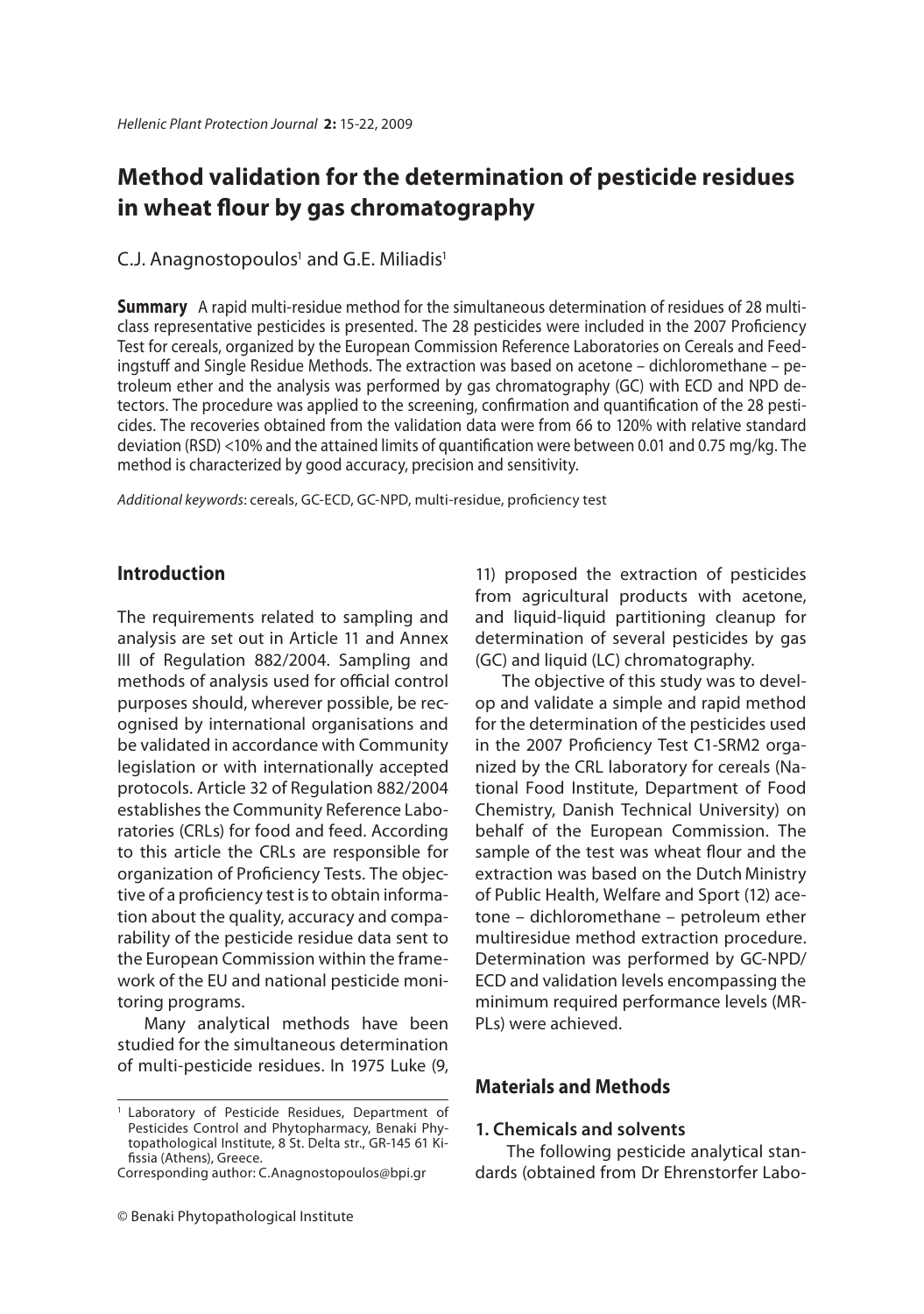ratories GmbH Germany) were used in this study: bifenthrin, carbaryl, chlorpyriphos, chlorpyriphos methyl, cyhalothrin-λ, deltamethrin, diazinon, endosulfan-a, endosulfan-b, fenpropimorph, imazalil, iprodione, kresoxyl-methyl, lindane, malathion, methacrifos, parathion, penconazole, pirimicarb, pirimiphos methyl, procloraz, procymidone, propiconazole, thiabendazole, triadimefon, triadimenol, triazophos and vinclozolin.

Acetone, 2,2,4-trimethyl pentane and toluene were used for the preparation of stock and working standard solutions. Acetone, dichloromethane and petroleum ether were used in the extraction procedure. All solvents were pesticide residues grade, obtained from Lab Scan (Ireland).

#### **2. Stock and working solutions**

Stock standard solutions at 1000 mg  $L^1$ were prepared in acetone for each pesticide and stored at -20°C. Standard mixture solutions of the compounds were prepared in 2,2,4-trimethyl pentane/toluene (90/10) at intermediate concentrations (1-10 mg $L^{-1}$ ) and stored at -20 $^{\circ}$ C. In order to acquire the retention time of each analyte, working solutions containing only one analyte at 0.5  $mqL<sup>-1</sup>$  were prepared and injected in the chromatographic system.

Working standard mixture solutions for measurement were prepared in an extract of wheat flour, previously analyzed for the absence of compounds interfering with the analytes. In the quantification of an unknown sample one of the most serious problems is the presence of unexpected interferences in the matrix (6). The effect can be due to different reasons e.g. the presence of a blank due to solvent and/or reagents, or the presence of a compound in the sample that contributes to the analytical signal (8). The detection and correction of errors caused by matrix interferences have been extensively studied for a long time (2, 13). Matrix-induced enhancement is a phenomenon commonly found in the chromatographic analysis of pesticides in food (3) that has been noticed in the analysis of these contaminants by GC-ECD (7) and GC-NPD (4). For this purpose matrix matched standards (including matrix blanks) were used.

The concentrations of the working solutions were at 70 and 100% of the fortification concentrations and quantification was performed by bracketing. According to this technique the peak area of the analyte in the sample solution was bracketed between the peak areas of two standard solutions, not differing between them more than 20% (5).

#### **3. Sample preparation**

The sample processing according to the applied method was the following (5, 12): An aliquot of 10  $\pm$  0.1 g of sample was weighted into a 250 mL PTFE centrifuge bottle (Nalgene, Rochester, NY), 10 mL of water and 30 mL of acetone were added and stirred for 1 min in an ultra-turrax homogenizer at 15.000 rpm, 30 mL of dichloromethane and 30 mL of petroleum ether were added and the mixture was stirred for 1 min and then centrifuged at 4.000 rpm for 2 min. Then, 25 mL of the supernatant liquid were evaporated to dryness on a water bath at  $65-70^\circ$ C and 1 mL of 2,2,4-trimethyl pentane/toluene (90/10) was added. Another 15 mL of the supernatant liquid were evaporated to dryness on a water bath at 65-70°C and 3 mL of 2,2,4-trimethyl pentane/toluene (90/10) were added. The two extracts were placed in ultrasonic bath for 30 sec and each was transferred into a separate vial with a Teflon stopper, ready respectively for NPD and ECD chromatographic analysis. Simultaneous injections were performed in the injectors with the aid of 2 separate autosamplers.

### **4. Criteria for validation of the method**

The accuracy was estimated by calculating the attained recovery. For validating a method, mean recoveries of 70–120% are considered acceptable, while in the case of routine analysis, the acceptable recoveries are in the range of the mean recovery  $±$  2×RSD (5).

The precision of the method was evaluated by assessing the relative standard deviation (RSD) values under repeatability conditions (same analyst, same instrument,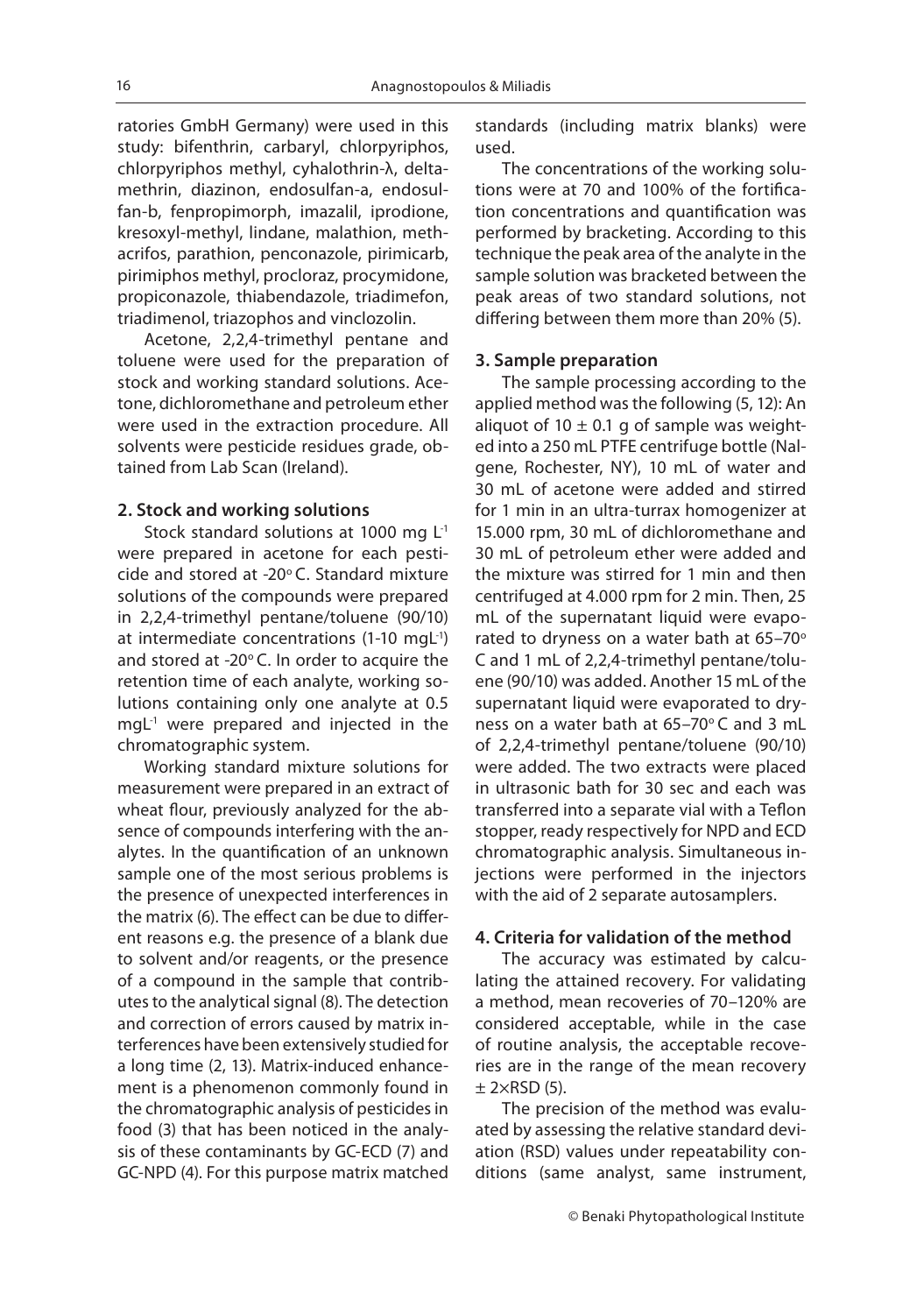same day). Repeatability with RSD≤ 20% is considered acceptable (5).

The sensitivity of the method was assessed by the limit of quantification of the method (LOQ<sub>m</sub>). The LOQ<sub>m</sub> was established as the lowest concentration tested for which recovery and precision were satisfactory (70–120% and <20% RSD, respectively) in accordance with the criteria established for analysis of pesticide residues in foods (5).

The limit of quantification of the anbased on the requirement that the signalalytical instrument (LOQ.) was calculated to-noise ratio should be higher than 10.

### **5. Preparation of fortified samples**

Control samples were prepared from organically produced wheat flour. Aliquots of 10 g of wheat flour were fortified at two levels, the LOQ<sub>m</sub> and the  $10\times$ LOQ<sub>m</sub> which are shown in Table 2. Working standard mixture solutions for fortification were prepared in 2,2,4-trimethyl pentane/toluene (90/10) at 100×LOQ<sub>n</sub>. The blank samples were spiked with 0.1 mL of the  $100\times$ LOQ<sub>m</sub> working standard mixture for the  $LOQ<sub>m</sub>$  and 1 mL of the  $100\times$ LOQ<sub>m</sub> working standard mixture for the  $10\times$ LOQ<sub>m</sub> fortification level.

For validating the method a minimum of 5 replicates is required according to SAN-CO 2007/3131 (5). In this study 6 replicates in each level were performed.

#### **6. Gas-chromatographic analysis**

The studied analytes were separated and determined in an Agilent 6890 gas chromatograph, with two splitless injectors, a DB-5-MS column (30 m, 0.32 mm i.d. and  $0.25$  µm film thickness) connected to the ECD and a DB-17 MS column (30 m, 0.32 mm i.d. and 0.25 µm film thickness) connected to the NPD and equipped with a Chemstation chromatography manager data acquisition and processing software. The oven temperature program started from  $60^{\circ}$ C for 1.5 min increased to 220 $^{\circ}$ C at a rate 14 $^{\circ}$ C/min, held for 4 min, then increased to  $280^\circ$ C at  $20^\circ$ C /min and held for 20 min. The helium carrier gas flow rate was 1.5 mL/min for both columns. The temperature of both injectors

© Benaki Phytopathological Institute

was set at  $230^{\circ}$ C and splitless injection was carried out with the purge valve closed for 1 min. Hydrogen (3 mL/min) and air (60 mL/ min) were used as fuel gases for the NPD, while nitrogen (60 mL/min) and helium (6 mL/min) were used as auxiliary gases for the ECD. The temperature of both ECD and NPD detectors was set at  $310^{\circ}$ C.

### **7. Confi rmation**

The confirmation of the analytes was conducted, as mentioned earlier, from the retention time of the analyte by using two different columns and two different detectors. The retention times acquired for each analyte by using a combination of two different columns and two different detectors are shown in Table 1. Most pesticides are sensitive to both detectors. For pesticides which are determined by only one detector, such as bifenthrin, endosulfan etc. confirmation is achieved using two different separation systems (2 different columns).

### **Results and Discussion**

Acetone, dichloromethane and petroleum ether showed good performance for extraction of the tested analytes. The method was evaluated by assessing the basic parameters, accuracy, precision and sensitivity. The chromatograms of the compounds are shown in Figures 1 and 2. Furthermore the absence of any interference from matrix compounds was confirmed by the analysis of matrix matched blank samples which gave (recovery) values lower than 30% of the residue level corresponding to the  $LOQ_{m}$  (5).

Mean recoveries of the samples fortified at the LOQ<sub>m</sub> were between  $66.5 - 120\%$  and at the  $10\times$ LOQ<sub>m</sub> between 86.4 – 120%. These results indicate satisfactory accuracy of the method.

The attained LOQ<sub>i</sub> values are shown in Table 1 along with the MRLs. The lowest calculated LOQ<sub>i</sub> value was 0.004 mg /kg for the analytes lindane and chlorpyriphos and the highest 0.37 mg/kg for the analyte thiabendazole.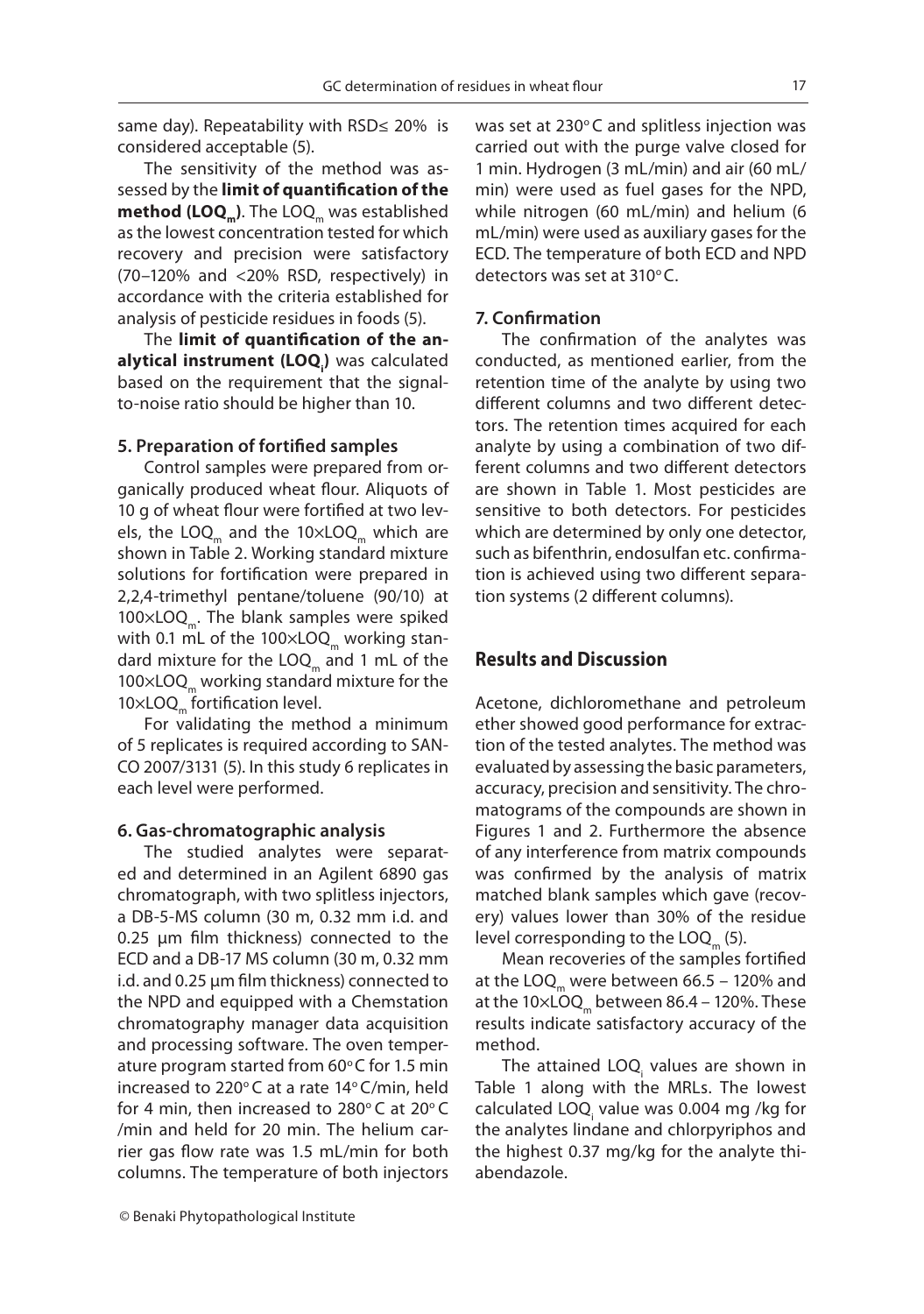| <b>Table 1.</b> Retention times (R.T.), E.U. maximum residue level (MRL), minimum required perfor- |
|----------------------------------------------------------------------------------------------------|
| mance level (MRPL) of the organizer and limit of quantification of the instrument (LOQ) of         |
| the 28 pesticides.                                                                                 |

|                        |             | R.T. (min) | E.U. MRL | <b>MRPL</b> | LOQ.    |
|------------------------|-------------|------------|----------|-------------|---------|
| Pesticides             | DB-5MS      | DB-17MS    | (mg/kg)  | (mg/kg)     | (mg/kg) |
| Bifenthrin             | 26.7        |            | 0.5      | 0.05        | 0.03    |
| Carbaryl               |             | 16.6       | 0.5      | 0.05        | 0.1     |
| Chlorpyriphos          | 12.4        | 15.7       | 0.05     | 0.05        | 0.002   |
| Chlorpyriphos methyl   | 10.5        | 13.9       | 0.05     | 0.05        | 0.003   |
| Cyhalothrin- $\lambda$ | 30.4-31.4   | 33.8-34.1  | 0.02     | 0.02        | 0.004   |
| Deltamethrin           | 37.1-37.4   |            | 1        | 0.05        | 0.003   |
| Diazinon               | 9           | 10.5       | 0.02     | 0.02        | 0.006   |
| Endosulfan-a           | 15.5        |            | 0.05     | 0.05        | 0.004   |
| Endosulfan-ß           | 18.7        |            | 0.05     | 0.05        | 0.004   |
| Fenpropimorph          |             | 12.26      | 0.5      | 0.05        | 0.003   |
| Imazalil               | 16.6        | 22.5       | 0.02     | 0.02        | 0.10    |
| Iprodione              | 19.4-25.4   | 33.2       | 0.5      | 0.05        | 0.02    |
| Kresoxim-methyl        | 18.2        | 26.2       | 0.05     | 0.05        | 0.025   |
| Lindane                | 8.6         |            | 0.01     | 0.01        | 0.002   |
| Malathion              | 11.9        | 16.2       | 8        | 0.05        | 0.03    |
| <b>Methacrifos</b>     | 6.045       | 6.8        | 0.05     | 0.05        | 0.02    |
| Parathion              | 12.4        | 16.4       | 0.05     | 0.05        | 0.006   |
| Penconazole            | 13.9        | 18.3       | 0.05     | 0.05        | 0.006   |
| Pirimicarb             | 11.6        | 13.6       | 0.05     | 0.05        | 0.05    |
| Pirimiphos methyl      | 11.6        | 14.9       | 5        | 0.05        | 0.03    |
| Procloraz              | 36.8        | 33.8       | 0.5      | 0.05        | 0.12    |
| Procymidone            | 14.7        | 19.4       | 0.02     | 0.02        | 0.02    |
| Propiconazole          | $22 - 22.4$ | 29.2-29.5  | 0.05     | 0.05        | 0.07    |
| Thiabendazole          |             | 23.6       | 0.05     | 0.05        | 0.37    |
| Triadimefon            | 12.5        | 15.6       | 0.2      | 0.02        | 0.005   |
| Triadimenol            | 14.4-14.7   | 18.4-19    | 0.2      | 0.05        | 0.03    |
| Triazophos             |             | 32.4       | 0.2      | 0.1         | 0.02    |
| Vinclozolin            | 10.4        | 12.7       | 0.05     | 0.1         | 0.006   |

The attained  $\text{LOQ}_{m}$  values are shown in Table 2. The lowest calculated  $LOQ<sub>m</sub>$  value was 0.01 mg/kg for the analyte endosulfan and the highest 0.75 mg/kg for the analyte carbaryl.

As shown in Table 2, relative standard deviation values (RSD) at the  $LOQ<sub>m</sub>$  level were 1.5 - 8.9% and at the  $10\times$ LOQ<sub>m</sub> level 0.7 – 8.1%. These results indicate satisfactory precision of the method.

In the 2007 Proficiency Test for cereals, organized by the European Commission Reference Laboratories on Cereals and Feedingstuff and Single Residue Methods, the above described method was applied in our laboratory and the following results were obtained: From the 28 pesticides that were validated deltamethrin, diazinon, pirimiphos methyl and propiconazole were detected in the sample of the proficiency test. All 4 compounds were determined with acceptable z score values, ranging between –0.2 and 1.2, verifying the acceptable accuracy of the method.

In conclusion in this study, 28 active ingredients of plant protection products of various physicochemical characteristics and chemical classes used for the control of pests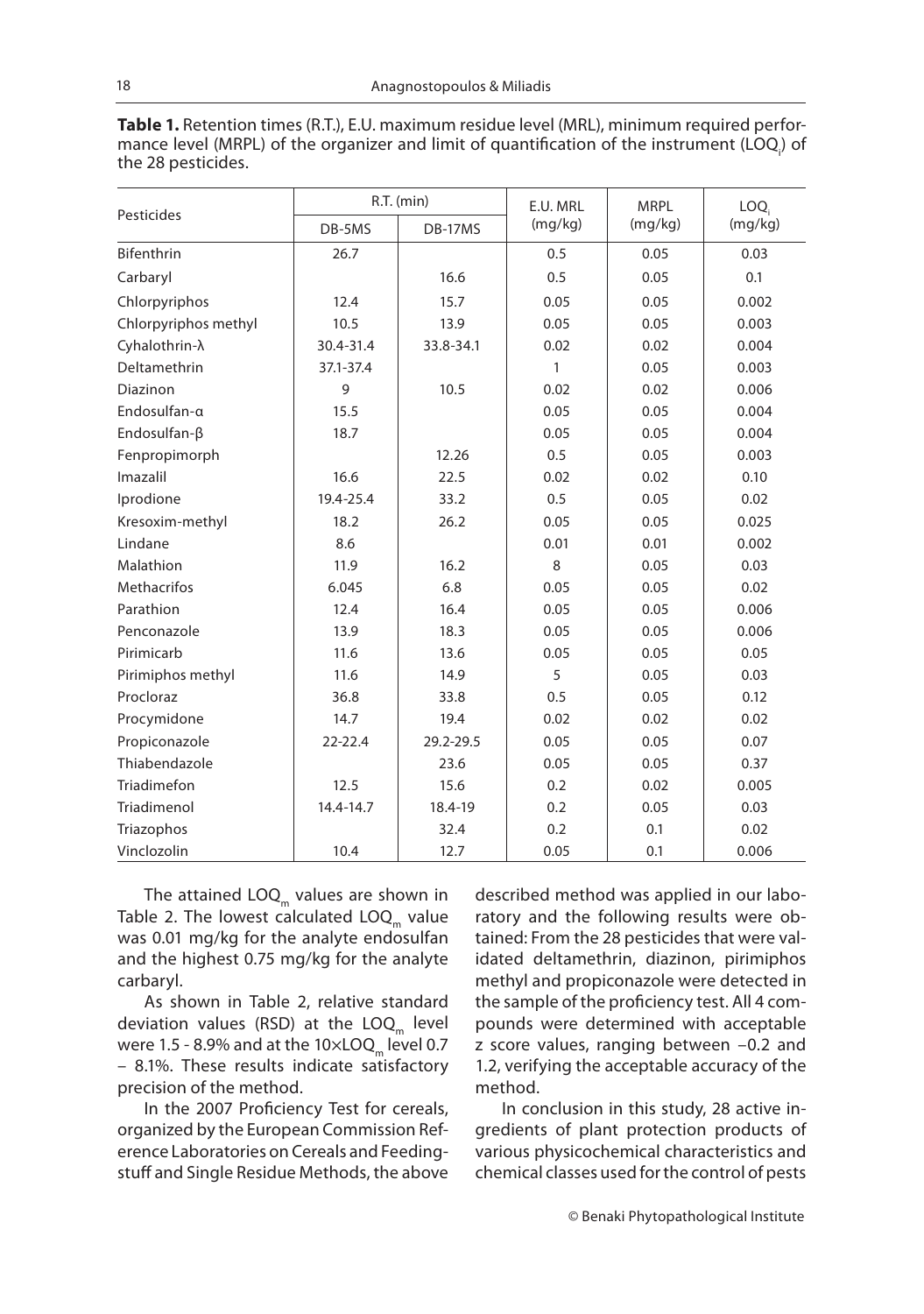

Figure 1. Chromatogram in 6 time segments (A to F) of 22 of the 28 analytes in wheat flour at fortification level equal to the limit of quantification (LOQ<sub>m</sub>). Injection splitless column DB-5MS, detector ECD.





**Figure 2.** Chromatogram in 3 time segments (A to C) of 17 of the 28 analytes in wheat flour at fortification level equal to limit of quantification (LOQ<sub>m</sub>). Injection splitless, column DB-17MS, detector NPD.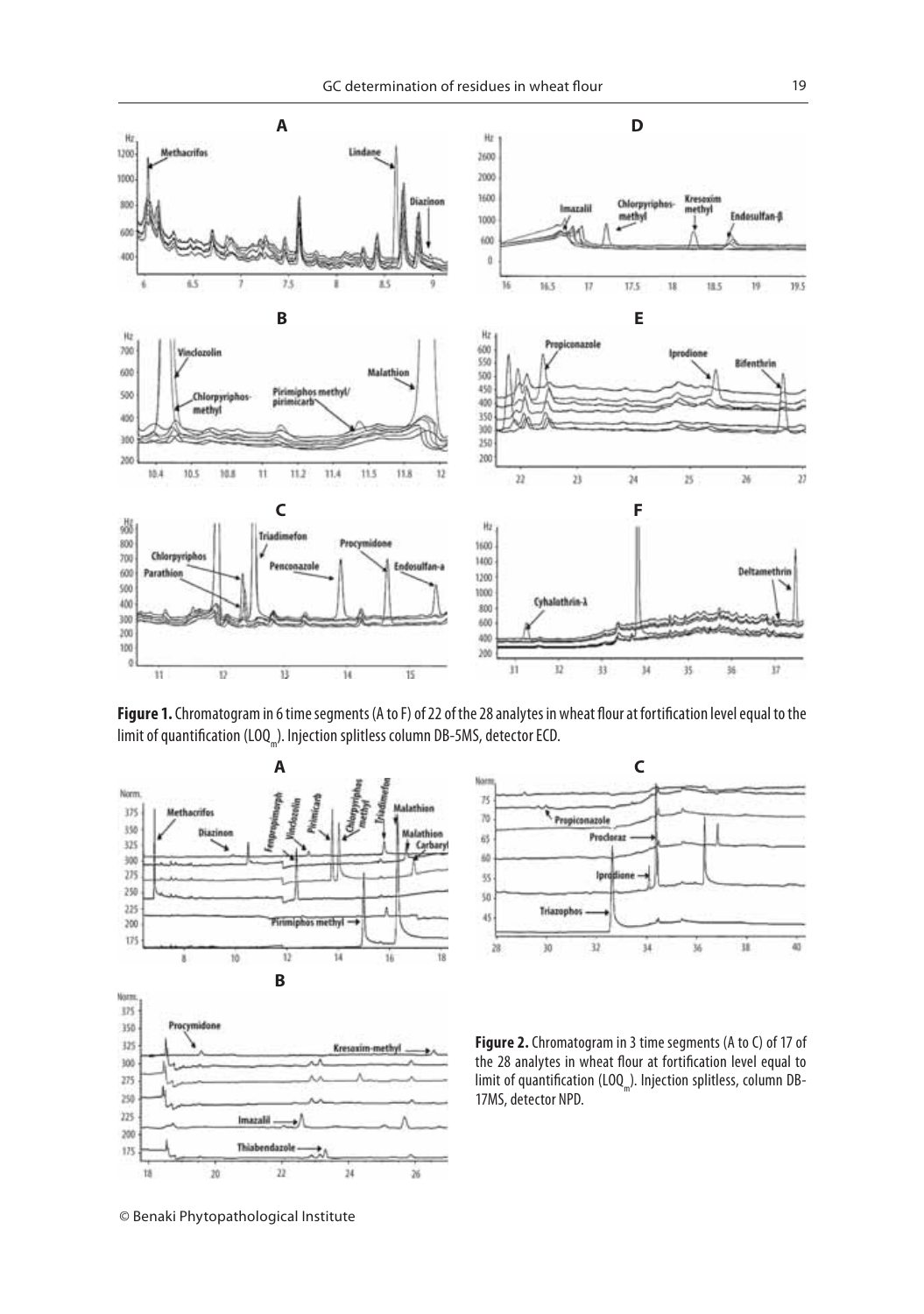|                        |            | $\mathsf{LOQ}_{_{\sf m}}$ |                  |                   | $10\times$ LOQ $_m$ |                   |                   |
|------------------------|------------|---------------------------|------------------|-------------------|---------------------|-------------------|-------------------|
| Analyte                | Detector   | $(n=6)$                   |                  |                   | $(n=6)$             |                   |                   |
|                        |            | C<br>(mg/Kg)              | Recovery<br>(% ) | <b>RSD</b><br>(%) | C<br>(mg/Kg)        | Recovery<br>(9/6) | <b>RSD</b><br>(%) |
| Bifenthrin             | <b>ECD</b> | 0.045                     | 100.1            | 6.4               | 0.45                | 101.9             | 3.8               |
| Carbaryl               | <b>NPD</b> | 0.75                      | 99.2             | 2.5               | 7.5                 | 91.4              | 2.4               |
| Chlorpyriphos          | <b>ECD</b> | 0.015                     | 104.9            | 3.7               | 0.15                | 102.4             | 2.1               |
| Chlorpyriphos methyl   | <b>NPD</b> | 0.075                     | 103.7            | 3.4               | 0.75                | 86.4              | 2.6               |
| Cyhalothrin- $\lambda$ | <b>ECD</b> | 0.03                      | 90.4             | 4.9               | 0.3                 | 116               | 2.6               |
| Deltamethrin           | <b>ECD</b> | 0.075                     | 96.9             | 4.4               | 0.75                | 119.9             | 2.5               |
| Diazinon               | <b>ECD</b> | 0.03                      | 94.7             | 2.6               | 0.3                 | 118.3             | 0.7               |
| Endosulfan-a           | <b>ECD</b> | 0.0075                    | 92.9             | 8.9               | 0.075               | 106.8             | 2.0               |
| Endosulfan-b           | <b>ECD</b> | 0.0075                    | 66.5             | 6.8               | 0.075               | 107.3             | 1.9               |
| Fenpropimorph          | <b>NPD</b> | 0.5                       | 83.2             | 2.8               | 5                   | 104.4             | 1.8               |
| Imazalil               | <b>NPD</b> | 0.15                      | 119.9            | 1.5               | 1.5                 | 112.8             | 8.1               |
| Iprodione              | <b>ECD</b> | 0.03                      | 91.0             | 6.0               | 0.3                 | 107.9             | 2.5               |
| Kresoxim-methyl        | <b>ECD</b> | 0.075                     | 100.5            | 4.7               | 0.75                | 102.0             | 2.8               |
| Lindane                | <b>ECD</b> | 0.015                     | 99.5             | 5.8               | 0.15                | 100.9             | 7.5               |
| Malathion              | <b>NPD</b> | 0.375                     | 103.9            | 5.8               | 3.75                | 106.1             | 7.5               |
| <b>Methacrifos</b>     | <b>NPD</b> | 0.05                      | 89.3             | 5.2               | 0.5                 | 96.5              | 6.2               |
| Parathion              | <b>ECD</b> | 0.03                      | 95.4             | 4.6               | 0.3                 | 119.1             | 1.7               |
| Penconazole            | <b>ECD</b> | 0.03                      | 98.2             | 5.1               | 0.3                 | 100.1             | 1.5               |
| Pirimicarb             | <b>NPD</b> | 0.15                      | 100.8            | 2.8               | 1.5                 | 88.5              | 2.1               |
| Pirimiphos methyl      | <b>NPD</b> | 0.15                      | 106.3            | 4.0               | 1.5                 | 106.9             | 7.5               |
| Procloraz              | <b>NPD</b> | 0.5                       | 101.1            | 4.5               | 5                   | 119.5             | 2.6               |
| Procymidone            | <b>ECD</b> | 0.075                     | 110.3            | 2.2               | 0.75                | 101.0             | 1.6               |
| Propiconazole          | <b>NPD</b> | 0.075                     | 100.8            | 4.1               | 0.75                | 114.1             | 0.8               |
| Thiabendazole          | <b>NPD</b> | 0.75                      | 112.4            | 3.7               | 7.5                 | 88.2              | 2.7               |
| Triadimefon            | <b>ECD</b> | 0.075                     | 83.6             | 8.5               | 0.75                | 106.5             | 1.3               |
| Triadimenol            | <b>ECD</b> | 0.075                     | 100.9            | 5.0               | 0.75                | 119.8             | 1.9               |
| Triazophos             | <b>NPD</b> | 0.15                      | 113.3            | 4.3               | 1.5                 | 114.3             | 4.4               |
| Vinclozolin            | <b>ECD</b> | 0.075                     | 104.3            | 3                 | 0.75                | 100               | 1.7               |

**Table 2.** Average recovery values and relative standard deviation for the 28 pesticides as de-<br>rived from the fortification experiments (LOQ<sub>m</sub> = Limit of Quantification of the method).

and diseases in cereals and included in the European Commission Proficiency test 2007 for cereals were studied. The extraction procedure was based on liquid extraction with acetone followed by dichloromethane and petroleum ether. Water was added in the sample before the extraction for better performance. The method is simple, fast and suitable for routine analysis and with the same extraction method fruits, vegetables and cereals are analyzed. The validation of the method resulted in good accuracy with recoveries of 66.5 – 120% and precision with

RSD of 0.7 – 8.9% and sensitivity meeting in most cases the EU legislation requirements for the detection limits. Prompted by the satisfactory performance of the method, we aim at further testing it for the determination of more active compounds of the same chemical classes.

### Literature Cited

1. Bempelou, E.D. and Liapis, K.S. 2006. Validation of a multi-residue method for the determination of pesticide residues in apples by gas chro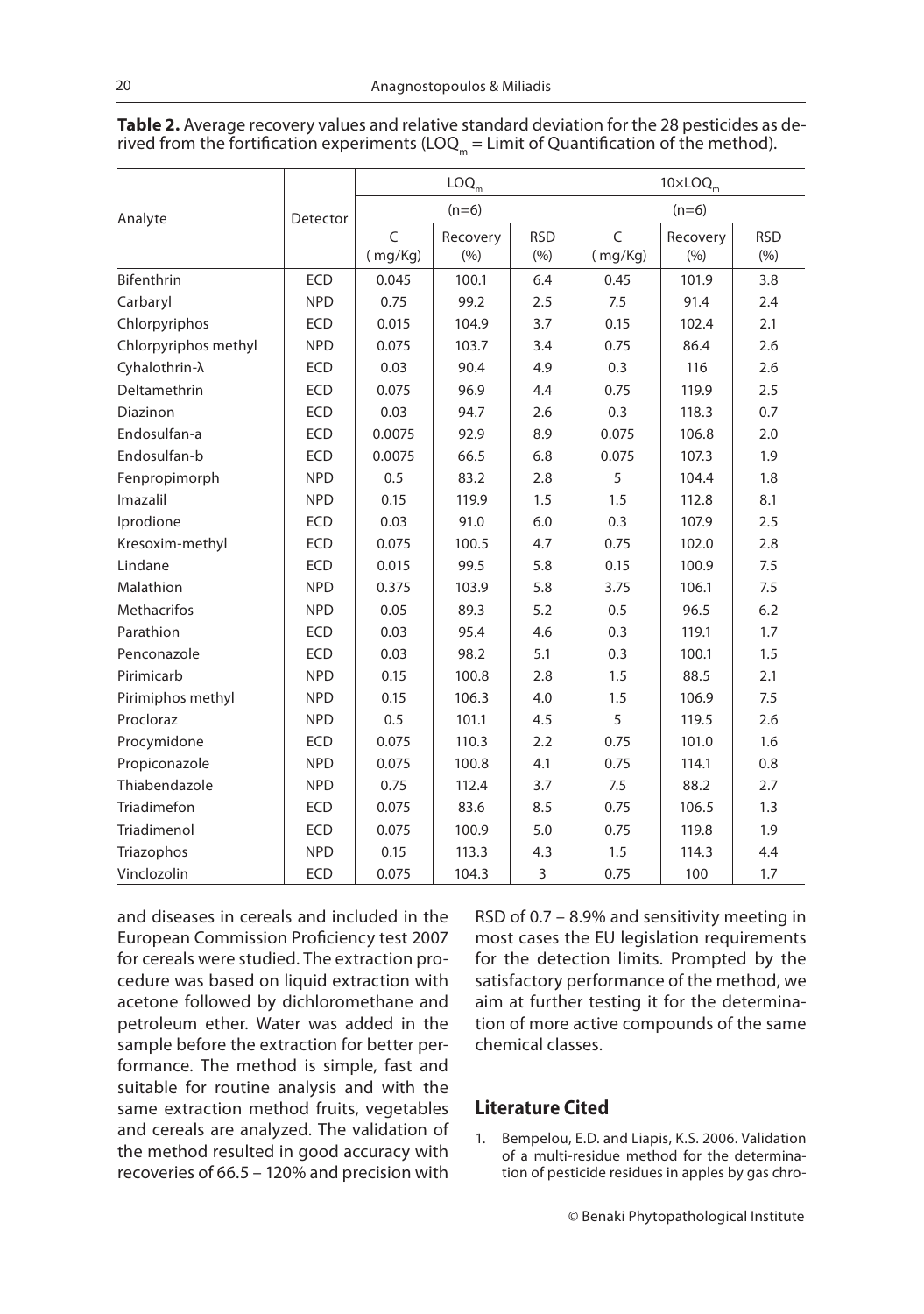matography. International Journal of Environmental Analytical Chemistry, 86: 63-68.

- 2. Cardone, M.J. 1983 Detection and determination of error in analytical methodology. 1. In the method verification program. Journal of Association of Official Analytical Chemists, 66: 1257-1282.
- 3. Erney, D.R., Gillespie, A.M., Gylvidis, D.M. and Poole, C.F. 1993. Explanation of the matrix-induced chromatographic response enhancement of organophosphorus pesticides during open tubular column gas chromatography with splitless or hot on-column injection and flame photometric detection. Journal of Chromatography A, 638: 57-63.
- 4. Egea González, F.J., Hernández Torres, M.E., Almansa López, E. and Cuadros Rodríguez, L. 2002. Estimation and correction of matrix effects in gas chromatographic pesticide multiresidue methods with nitrogen-phosphorus detector. The Analyst, 127: 1038-1044.
- 5. European Commission. 2007. Method validation and Quality control procedures for pesticide residues analysis in food and feed. Document No. SANCO/2007/3131. p. 35.
- 6. European Commission. 2003. Quality Control Procedures for Pesticide Residues Analysis: Guidelines for Residue Monitoring in the European Union Document No. SANCO/10476/2003. p.30.
- 7. Hajslová, J., Holadová, K., Kocourek, V., Poustka, J., Godula, M., Cuhra, P. and Kempný, M. 1998. Matrix-induced effects a critical point in the gas chromatographic analysis of pesticide residues. Journal of Chromatography A, 800: 283-295.
- 8. Gil Garcia, M.D., Martinez Vidal, J.L., Martinez Galera, M., Lopez Lopez, T., Almansa Lopez, E. and Cuadros Rodriguez, L. 2003 Correction of the Matrix Effect in the Determination of Benzo-

ylphenylurea Insecticides in Vegetables'. Journal of Liquid Chromatography & Related Technologies, 26:2. 297-316.

- 9. Luke, M.A., Froberg, J.E. and Masumoto, H.T. 1975. Extraction and cleanup of organochlorine. organophosphate. organonitrogen. and hydrocarbon pesticides in produce for determination by gas-liquid chromatography. Journal of AOAC international, 58: 1020-1026.
- 10. Mercer, G.E. and Jeffrey, J.A. 2004. A Multiresidue Pesticide Monitoring Procedure Using Gas Chromatography/Mass Spectrometry and Selected Ion Monitoring for the Determination of Pesticides Containing Nitrogen. Sulfur. and/ or Oxygen in Fruits and Vegetables. Journal of AOAC international, 87: 1224-1236.
- 11. Pang, G.F., Liu, Y.M., Fan, CH.L., Jin-Jie Zhang, J.J., Cao, Y.Z., Li, X.M., Li, Z.Y., Wu, Y.P. and Guo, T.T. 2006. Simultaneous determination of 405 pesticide residues in grain by accelerated solvent extraction then gas chromatography-mass spectrometry or liquid chromatography-tandem mass spectrometry. Analytical and Bioanalytical chemistry, 384: 1366-1408.
- 12. Working group "Development and improvement of Residue-analytical methods". 1996. Analytical Methods for Pesticide Residues in Foodstuffs. 6th Edn. Part I: Multiresidue methods. Ministry of Public Health, Welfare and Sport, The Netherlands.
- 13. Youden, W.J. 1947. Technique for testing the accuracy of analytical data. Analytical Chemistry, 19: 946-950.

Received: 11 August 2008; Accepted: 13 October 2008

### **Επικύρωση μεθόδου προσδιορισμού υπολειμμάτων τεχνική της αέριας χρωματογραφίας τεχνική της αέριας χρωματογραφίας**

### Χ.I. Αναγνωστόπουλος και Γ.Ε. Μηλιάδης

**Περίληψη** Μια γρήγορη πολύ-υπολειμματική μέθοδος αναπτύχθηκε και επικυρώθηκε σε αλεύρι σίτου, για τον προσδιορισμό υπολειμμάτων 28 αντιπροσωπευτικών φυτοπροστατευτικών ουσιών οι οποίες περιλήφθηκαν στην διεργαστηριακή δοκιμή που διοργανώθηκε από την Ευρωπαϊκή επιτροπή για υπολείμματα σε δημητριακά το 2007. Η εκχύλιση των ουσιών πραγματοποιήθηκε με ακετόνη και διάλυμα πετρελαϊκού αιθέρα/διχλωρομεθάνιου (50/50). Ο ποιοτικός και ποσοτικός προσδιορισμός των ουσιών πραγματοποιήθηκε με την τεχνική της αέριας χρωματογραφίας σε συνδυασμό με ανιχνευτές σύλληψης ηλεκτρονίων και αζώτου/φωσφόρου. Από τα στοιχεία επικύρωσης προκύπτει ότι η μέθοδος παρουσιάζει αποδεκτή ορθότητα με ποσοστά ανάκτησης 65-120%, καθώς και πιστότητα με σχε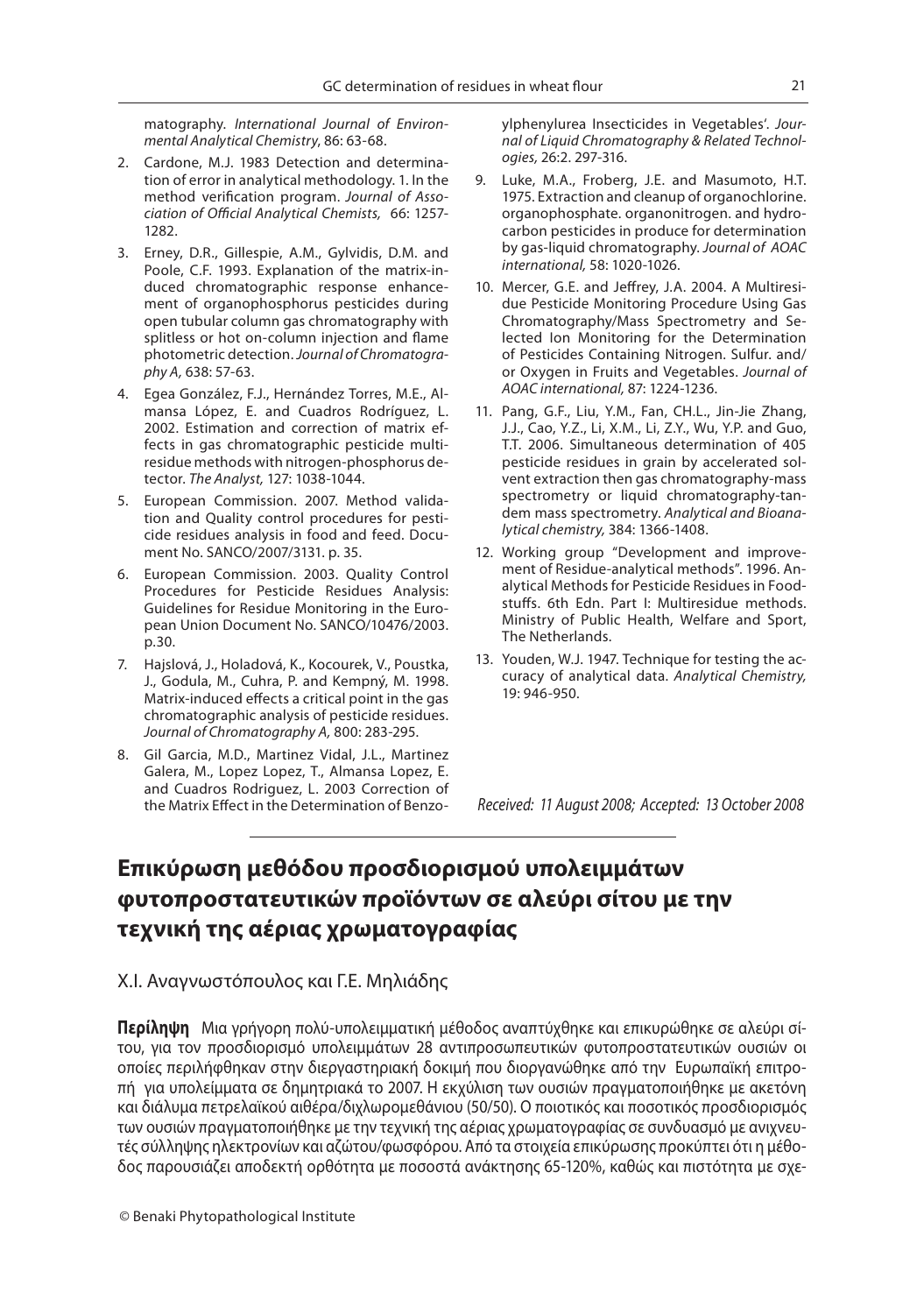τικές τυπικές αποκλίσεις μικρότερες από 10%. Το όριο ποσοτικοποίησης της μεθόδου κυμαίνεται από 0.002 ως 0.37 mg/kg ανάλογα με την φυτοπροστατευτική ουσία. Η μέθοδος χαρακτηρίζεται από αξιοπιστία και ευαισθησία και κρίνεται κατάλληλη για αναλύσεις ρουτίνας υπολειμμάτων φυτοπροστατευτικών προϊόντων σε αλεύρι.

Hellenic Plant Protection Journal **2**: 15-22, 2009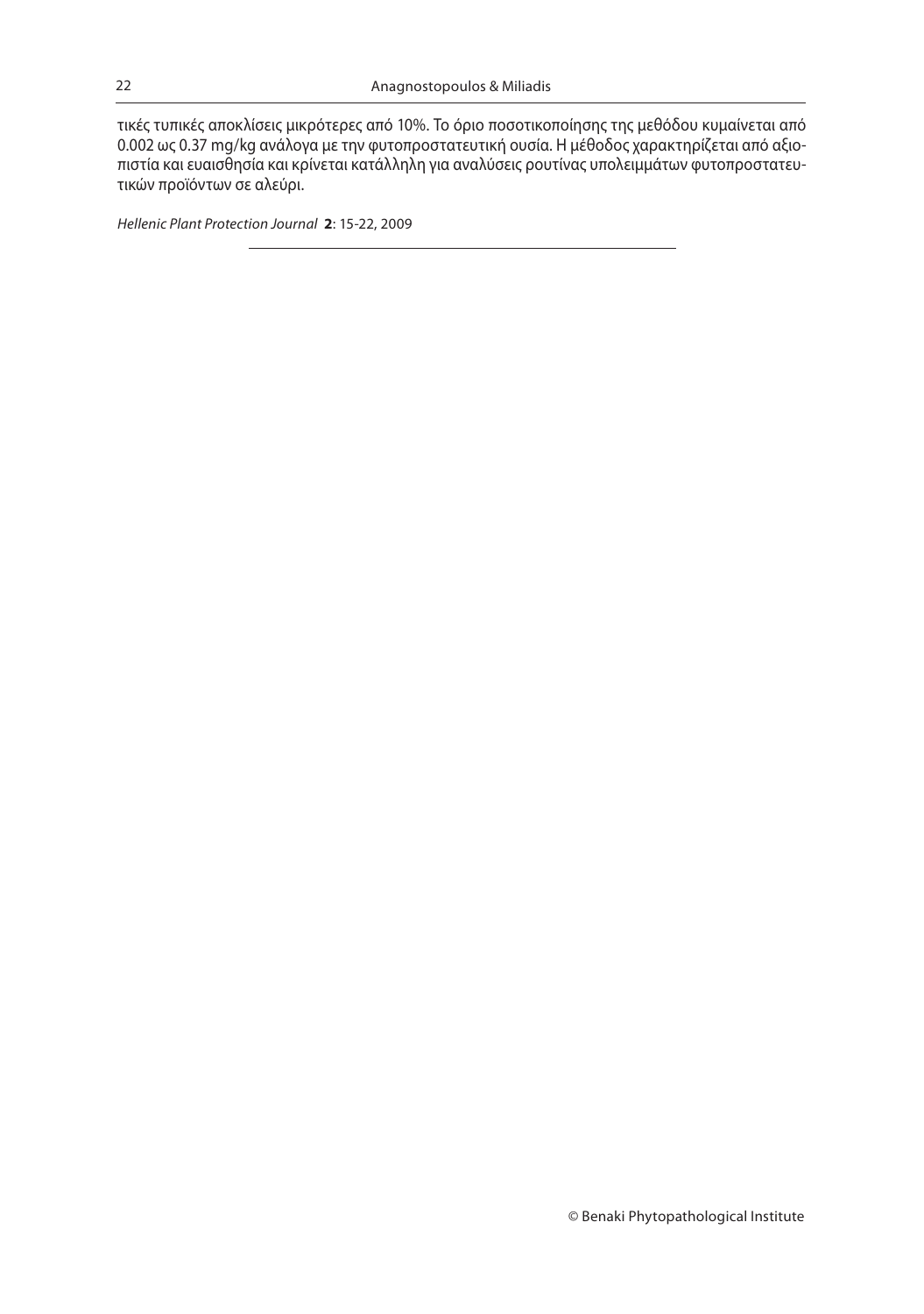### **Effect of superphosphate fertilizer on glyphosate adsorption by four Greek agricultural soils**

### C.N. Giannopolitis<sup>1</sup> and V. Kati<sup>2</sup>

**Summary** Single superphosphate fertilizer (0-20-0) applied to four distinct surface soils from Greek agricultural fields, at a rate that provided an elevated phosphorus supply (220-260 ppm P), increased glyphosate and aminomethylphosphonic acid (AMPA) adsorption by the two soils and did not have any effect on their adsorption by the other two soils. These effects of superphosphate are contrary to the expected reduced adsorption if phosphorus had competed glyphosate for the same adsorption sites in the soils. The superphosphate-induced increase of adsorption was associated with a parallel decrease of the soil pH which was caused by the fertilizer in the neutral or slightly acidic soils but not to the alkaline and calcareous soils. Further evidence that the effect of superphosphate on glyphosate soil adsorption is brought about by its effect on soil pH was obtained by measuring adsorption after liming of an acidic soil and after strong acidification (using sulfuric acid) of an alkaline soil. The increased glyphosate adsorption in one of the soils amended with superphosphate resulted in an apparent retardation of glyphosate decomposition and AMPA accumulation, indicating that it was sufficient to reduce availability of glyphosate to soil microorganisms. These results provide good evidence that superphosphate fertilizer applied to Greek agricultural soils can affect glyphosate adsorption more positively (by reducing the soil pH) than negatively (by a possible competition for adsorption sites between phosphorus and glyphosate) and thus cannot contribute to an increased risk of glyphosate leaching.

Additional keywords: AMPA, calcareous soils, herbicide leaching, herbicide persistence, liming, soil pH

### **Introduction**

Glyphosate has been one of the world's most applied herbicides since it came into the market in 1974 and its current use is further expanded with the incorporation of resistance genes into genetically modified crops grown in large acreage. It is a non selective foliar-applied herbicide which is readily absorbed through foliage and shoots and translocated throughtout the entire plant. Root absorption does not normally seem to contribute to herbicide uptake by plants, as glyphosate is quickly adsorbed to soil becoming unavailable to roots.

Glyphosate is adsorbed mainly by the mineral phase of the soil, with aluminium

Corresponding author: C.Giannopolitis@bpi.gr

and iron oxides to play an important role (9, 12). At present, it is generally accepted that the phosphonic moiety of the glyphosate molecule controls the adsorption by complexation through hydrogen bonding. Soil organic matter seems to have only an indirect effect by a blockage of adsorption sites while the pH of the soil solution is the most important factor for adsorption because it affects the electrical charge of both glyphosate and the soil hydrous oxides (2).

Since glyphosate is adsorbed to soil in a manner similar to phosphorus, phosphate fertilization has been suspected as able to negatively affect the adsorption of glyphosate through competition for similar adsorption sites (7). There has been concern that applying glyphosate on soils rich in inorganic phosphate or in soils with a low unoccupied P-adsorption capacity may result in free glyphosate in the soil solution which can be available for plant root uptake and

Laboratory of Chemical Weed Management (1) and Laboratory of Weed Biology (2), Department of Weed Science, Benaki Phytopathological Institute, 8 St. Delta str., GR-145 61 Kifissia (Athens), Greece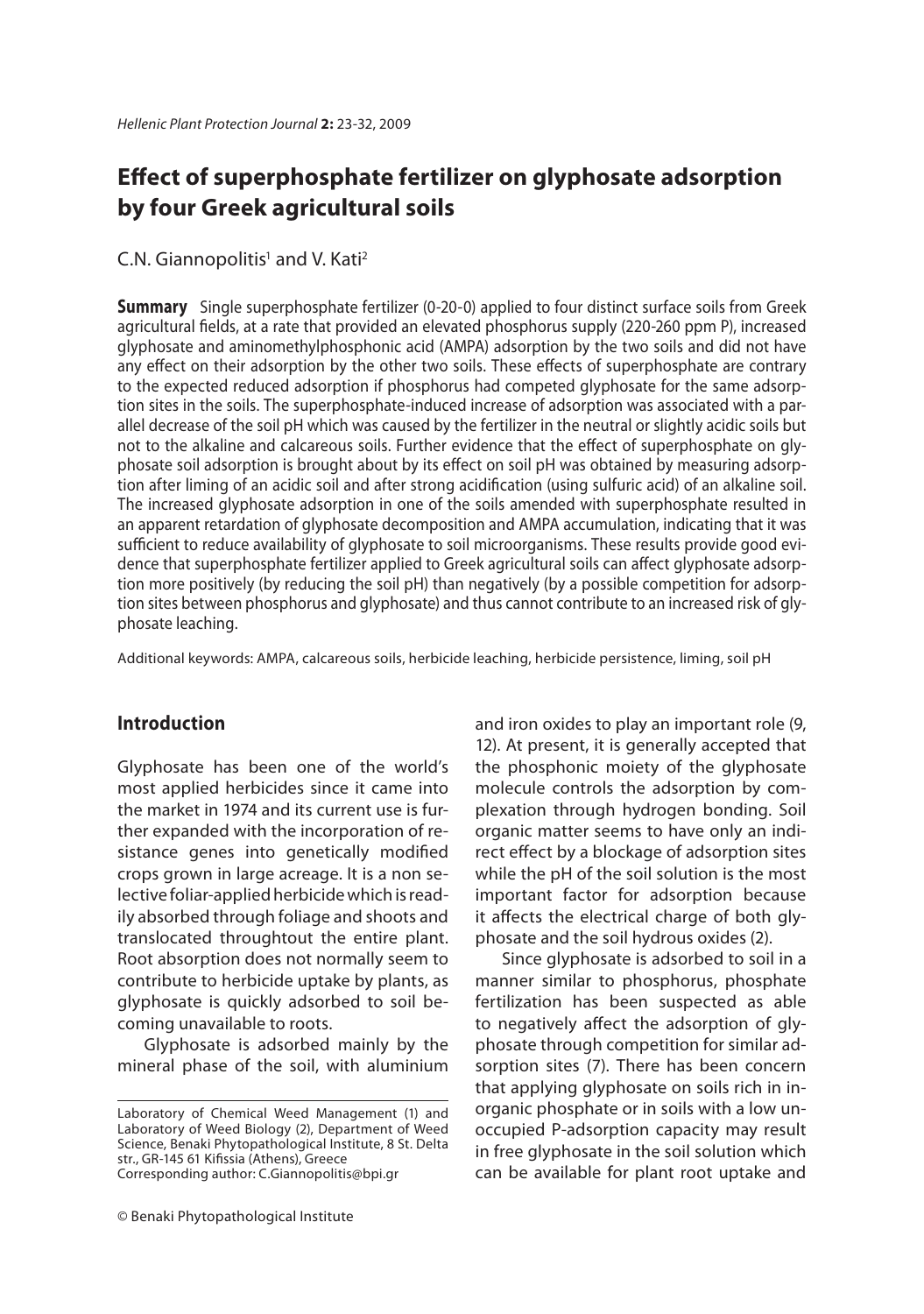injury to transplanted sensitive crops (3) as well as for leaching into the soil and contamination of underground waters (2, 13). Studies conducted so far have indeed established that a reduced adsorption may be observed when glyphosate is applied to soils that have prior been heavily fertilized with phosphates (4, 8, 11) but the practical implications of this have not been determined. Furthermore, recent studies show that the extent to which glyphosate adsorption is reduced by phosphates can vary dramatically in different soils making prediction even more difficult (2).

However, besides the variability of effects depending on soil type, variable effects might also be expected depending on the type of the phosphate fertilizer that is used. In addition, besides the competition between phosphorus and glyphosate, phosphate fertilizers might also affect glyphosate adsorption by other means, eg. by altering the soil pH and this may be true with a variety of other fertilizers as well. We examined this possibility by using superphosphate fertilizer, which is widely used for the basal fertilization of many crops at planting, with typical agricultural surface soils from Greece. The fertilizer was used at a high rate to assure maximum possible competition between phosphorus and glyphosate for the adsorption sites in all four soils and the results are presented here.

### **Materials and Methods**

### **Origin of soil samples**

The samples of soil used in these studies were collected in mid June from the top 10 cm layer of fields planted to peach orchards (region of Himathia in Northern Greece, designated as H1, H2, H3) or vineyards (region of Korinthia in Southern Greece, designated as K1, K2) and of uncultivated highland fields used as pastures (region of Kalavryta in Southern Greece, designated as KA1). The fields from which the soil samples were taken had been used as described for many years and received regular cultivation and fertilization according to the established practices in the respective area. Pasture fields (KA1 soil) were grazed by sheep and had received no fertilization or other treatment for years. Some basic characteristics of the soil types used are presented in Table 1.

### **Soil treatments**

Soil samples were air-dried and sieved through a 2-mm sieve before use. Soil pH was determined by preparing 1:1 soil suspensions in deionized water and measuring with a pH/mV meter equipped with a combined pH electrode and automatic temperature compensation.

Superphosphate amendment of the soils was made using granular single superphosphate fertilizer (0-20-0) from the Phosphoric Fertilizers Industry SA (Greece). To ensure uniform distribution of the fertilizer the granules were first ground to a fine powder. The appropriate amount of the powder was thoroughly mixed with 100 g of soil and placed in a plastic cup (7-cm height, 6-cm upper diameter) with 4 holes at the bottom (for watering) covered with a filter paper. The soil was watered (from below) to the field capacity and kept for 1-4 weeks in a growth chamber with a light period of 16 hours, day temperature of 25 $\degree$  C and night temperature of 20° C.

Liming of the KA1 soil was made by using

**Table 1.** Basic characteristics of the soil types used in the experiments.

| Soil type      | Origin        | рH  | Texture          | Other                             |
|----------------|---------------|-----|------------------|-----------------------------------|
| H1             | Peach orchard | 7.2 | Heavy clay       | Dark fertile soil, high Al and Ca |
| H <sub>3</sub> | Peach orchard | 8.2 | Sandy clay       | Dark poor soil                    |
| K1             | Vineyard      | 7.8 | Heavy calcareous | Whitish color, very high CaCO.    |
| K <sub>2</sub> | Vineyard      | 7.6 | Heavy calcareous | Whitish color, very high CaCO.    |
| KA1            | Pasture       | 5.9 | Loamv            | Red, washed soil, high Fe, low Ca |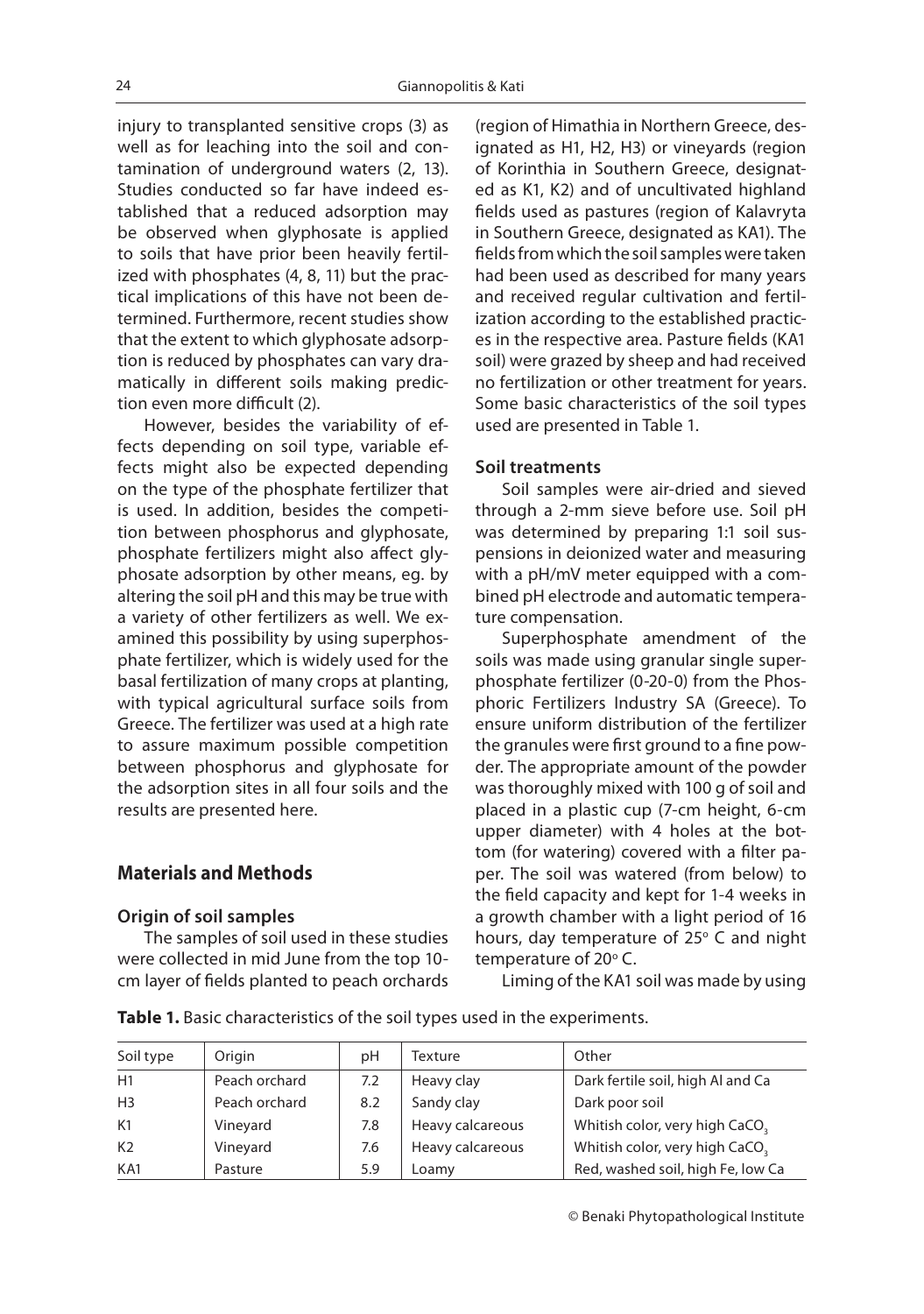analytical grade CaCO<sub>3</sub> from Acros Organics (Belgium) and acidification of the H3 soil by using a 2 N solution of sulfuric acid (Merck, pro-analysis, 95-97%). After thorough mixing, 100 g samples of the treated soils were placed in the above plastic cups, watered to field capacity and left to equilibrate for 4-7 days in the growth chamber.

All the treated soil samples along with the respective controls were dried in the oven (40 $\degree$  C) for 4 hours and sieved through a 2-mm sieve before used for batch equilibration tests to determine glyphosate and AMPA adsorption.

### **Measurement of glyphosate and AMPA adsorption**

 The capacity of the various soil samples to adsorb glyphosate and AMPA was determined by conducting batch equilibration tests using aqueous glyphosate and AMPA solutions of various concentrations. The tests were performed by placing 1 or 1.5 g of the soil sample and 10 ml of the glyphosate + AMPA solution in 25-ml glass test tubes. The tubes were kept in an orbital shaker for 2 hours to equilibrate (12), then centrifuged at 5000 rpm for 10 min and the supernatants collected and analysed. The amount of glyphosate and AMPA adsorbed by the soil was calculated by substracting the amount found in the supernatant from that in the initial solution.

The glyphosate and AMPA solutions used in these studies were prepared using analytical reference standards (Monsanto, certified as 99.8 and 99.5% respectively). An aqueous stock solution containing 500 μg/ ml of each, of the two compounds, was prepared in HPLC-grade water and working solutions of various concentrations were prepared by diluting with de-ionized water.

Glyphosate and AMPA were quantitatively determined using cation exchange HPLC and fluorescence detection following post-column derivatization with hypochloride and o-phthalaldehyde (OPA), which is an improved version of the US EPA method 547 (10, 14.). The instrumentation was as described before (5). Each sample solution was first diluted with de-ionized water as needed and filtered through a 0.22 μm disposable syringe filter with a PTFE membrane, into a 2 ml amber borosilicate glass vial and then directly injected into the HPLC system at 20-50 μl.

All tests were set in a completely randomized design with the treatments replicated three times. The combined data from each test were subjected to ANOVA and in most cases to an LSD comparison of the treatment means. Most of the conducted tests were repeated three times and the results obtained from a typical run of each test are presented here.

### **Results and Discussion**

Addition of superphosphate fertilizer to the soil increased the amount of glyphosate adsorbed by the soils KA1 and H1 but did not affect glyphosate adsorption by the soils K2 and H3 (Table 2). The increased glyphosate adsorption by the soils KA1 and H1 was evident one week after the addition of superphosphate and lasted for at least one month. In further experiments with shorter time intervals after the addition of superphosphate, it was realized that the glyphosate adsorption started to increase as soon as two days after its addition (data not presented).

The addition of superphosphate also caused a decrease in the pH of all four soils (Table 2), although to a varying extent depending on the soil. This pH-decreasing effect of the superphosphate seems to be accompanied by an increase of glyphosate adsorption only in the two soils (KA1 and H1) in which the pH was lowered to a value below about 7.0.

The increased glyphosate adsorption, after the addition of superphosphate, by the soils KA1 and H1 but not by the soils K2 and H3, was further confirmed by comparing the adsorption isotherms obtained with three glyphosate concentrations and soils amended or not with superphosphate (Figure 1).

The applied rate of superphosphate fer-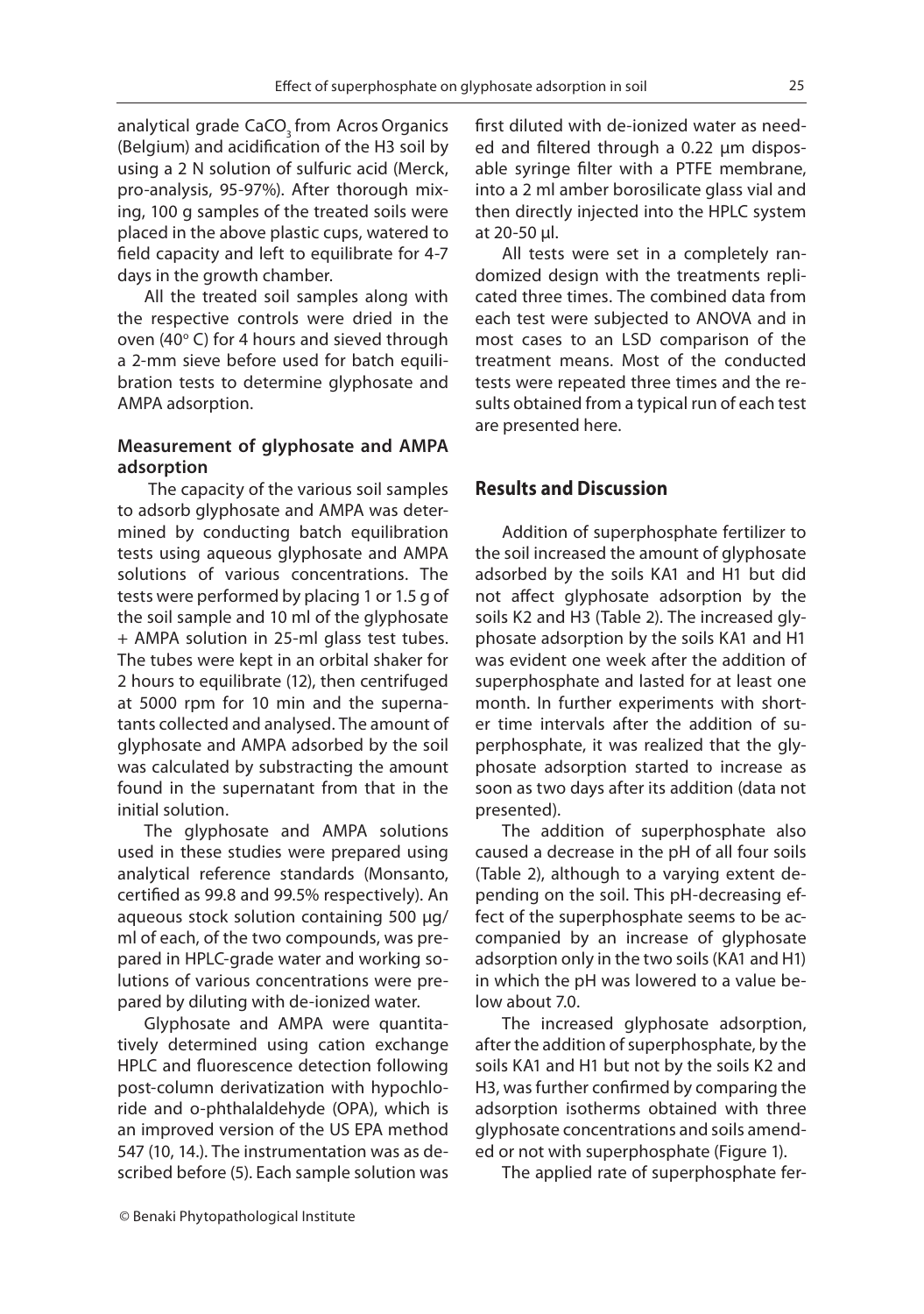| Soil | KA1      |                          | H1      |          | K <sub>2</sub> |         | H <sub>3</sub> |          |
|------|----------|--------------------------|---------|----------|----------------|---------|----------------|----------|
|      | Control  | $+P$                     | Control | $+P$     | Control        | $+P$    | Control        | $+P$     |
| Days |          | Glyphosate adsorbed ng/g |         |          |                |         |                |          |
| 8    | 102.5    | 131.8                    | 138.2   | 152.1    | 94.7           | 90.1    | 41.6           | 37.9     |
| 15   | 97.8     | 125.2                    | 108.1   | 135.6    | 97.1           | 92.5    | 41.6           | 36.6     |
| 21   | 98.0     | 129.3                    | 116.6   | 157.3    | 96.9           | 96.8    | 38.1           | 39.5     |
| 30   | 101.5    | 129.1                    | 109.2   | 172.0    | 99.6           | 100.5   | 45.5           | 39.3     |
| Mean | 100.0    | $128.9**$                | 118.0   | $154.3*$ | 97.1           | 95.0 NS | 41.7           | 38.3 NS  |
| Days | pH(H, O) |                          |         |          |                |         |                |          |
| 8    | 5.7      | 5.2                      | 7.1     | 6.7      | 7.6            | 7.4     | 8.2            | 7.5      |
| 15   | 5.7      | 5.1                      | 7.2     | 6.6      | 7.6            | 7.5     | 8.3            | 7.3      |
| 21   | 5.8      | 4.9                      | 7.3     | 6.4      | 7.6            | 7.5     | 8.2            | 7.3      |
| 30   | 5.8      | 5.0                      | 7.2     | 6.4      | 7.6            | 7.5     | 8.2            | 7.4      |
| Mean | 5.8      | $5.1***$                 | 7.2     | $6.5***$ | 7.6            | $7.5*$  | 8.2            | $7.4***$ |

**Table 2.** Glyphosate adsorption and pH of four soils, at weekly intervals after the addition of 0.3 g of superphosphate per 100 g of soil (260 ppm P). Sorption was determined with batch equilibration experiments using 1 g of soil and 10 ml of a 20 ng/ml solution of glyphosate.

Means for +P are statistically different at the 0.05 (\*) and 0.01 (\*\*) levels, or non-statistically different (NS), according to a t-test comparison with the respective control means.



Figure 1. Glyphosate adsorption by the four soils, 3 weeks after the addition of superphosphate at 0.3 q/100 q (260 ppm P). Adsorption was determined with batch equilibration experiments using 1 g of soil and 10 ml of one of three glyphosate solutions (4.0, 8.3 and 25.7 μg/ml).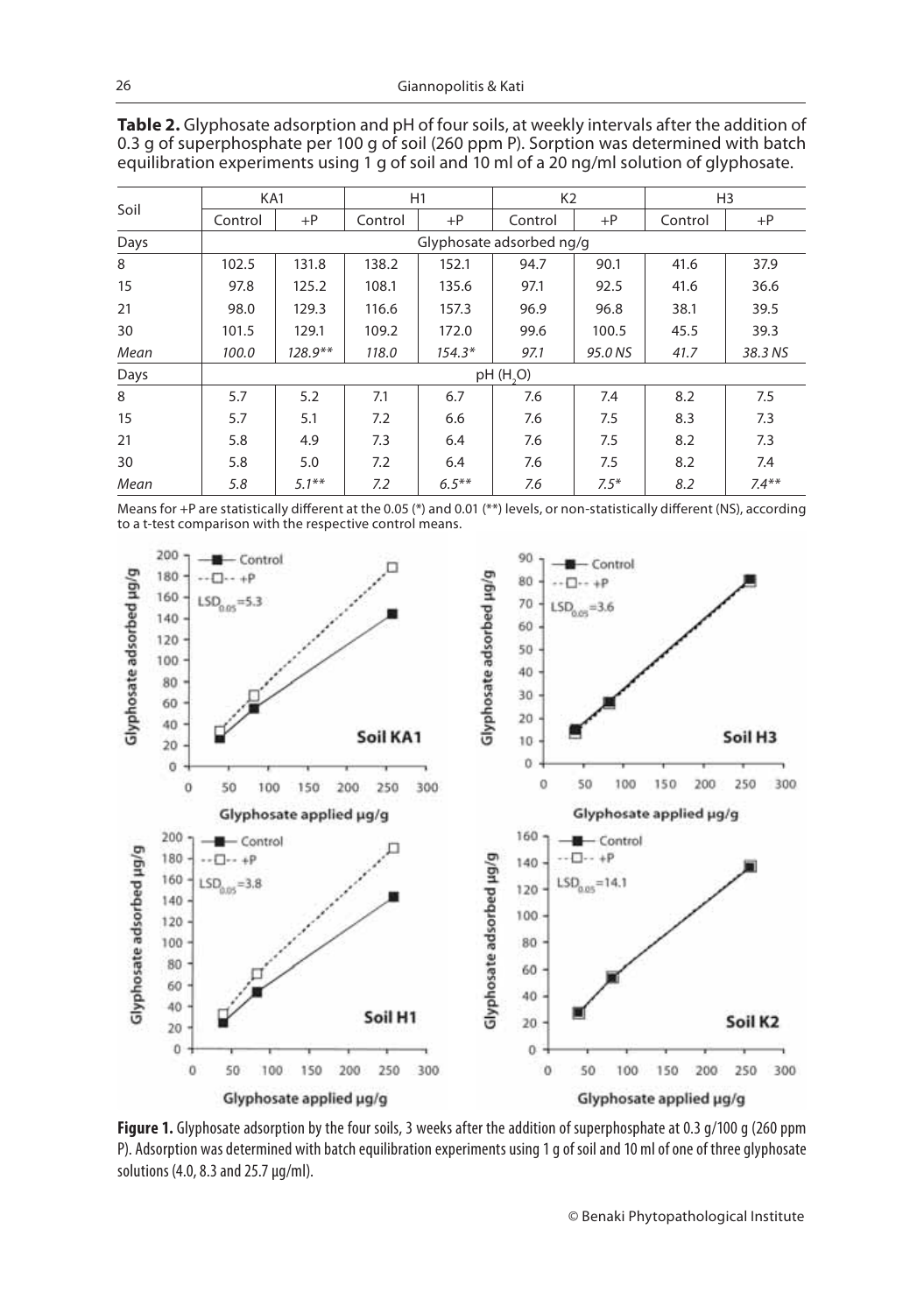tilizer in the above experiments was 0.3 g of the 0-20-0 granular formulation per 100 g of soil. This corresponds to a supply of about 260 ppm of P which is well in excess of the recommended P fertility level of up to 50 ppm (1). It is of interest that at this superphosphate rate, at which P is assumed to maximally compete glyphosate for the soil adsorption sites, adsorption of glyphosate was not actually reduced.

In another series of experiments in which

various levels of superphosphate fertilization were utilized, the increased adsorption by the soils KA1 and H1 was observed at all superphosphate levels tested (0.25, 0.5 and 1.0%) and with both glyphosate and AMPA (Figure 2). This effect of superphosphate in soils KA1 and H1 was most pronounced at high glyphosate and AMPA concentrations and this is consistent with the high adsorption capacity of these two soils. It is of interest, therefore, that in these two soils in



**Figure 2.** Glyphosate and AMPA adsorption on KA1 and H1 soil samples that had been previously amended with the indicated amounts of superphosphate and let to equilibrate for 5 days. Glyphosate and AMPA adsorption was measured by batch equilibration experiments utilizing 10 ml/g of solutions at the proper concentrations to supply the indicated amounts of each chemical.

© Benaki Phytopathological Institute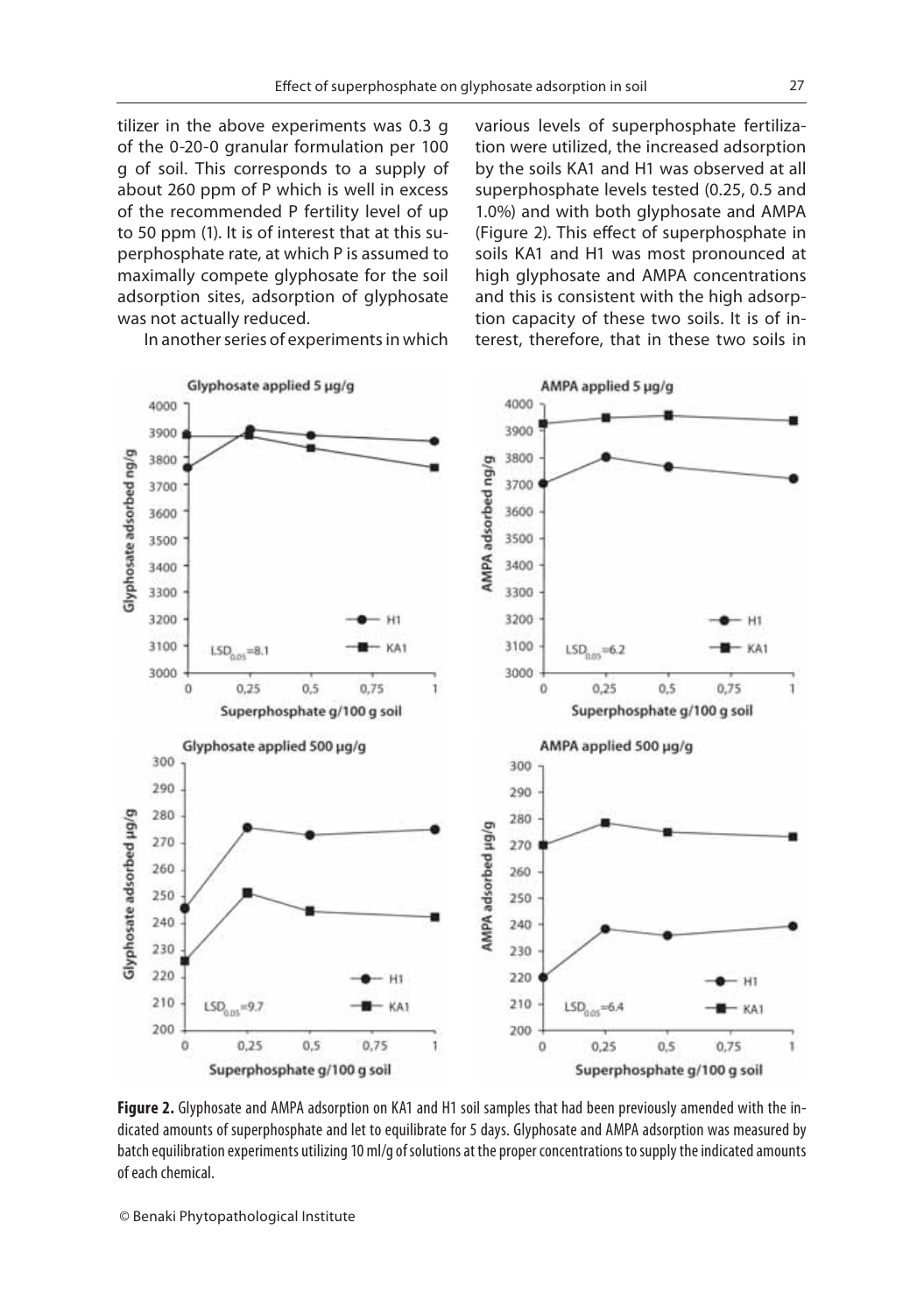which adsorption is increased with the addition of supephosphate, the rate of superphosphate does not seem to be as critical as the rate of glyphosate and AMPA. It is also worthy to note that soil H1 was found to adsorb more glyphosate than AMPA while the reverse was observed with soil KA1.

The same experiments with the soils H3 and K1, which are of a low adsorption capacity (a sandy and a calcareous soil, respectively), indicated that superphosphate at all tested levels had only a slight decreasing or increasing effect on glyphosate and AMPA adsorption which could be seen only at low concentrations of the two chemicals (Figure 3). Again, the rate of superphosphate is not so critical as that of glyphosate and AMPA.

The addition of increasing concentrations (0.25, 0.5 and 1.0%) of superphosphate had also a parallel decreasing effect on the pH of the soils (Figure 4). In soils KA1 and H1 in which adsorption is increased with the addition of superphosphate, the pH was actually lowered to values which are more fa-



**Figure 3**. Glyphosate and AMPA adsorption on K1 and H3 soil samples that had been previously amended with the indicated amounts of superphosphate and let to equilibrate for 5 days. Glyphosate and AMPA adsorption was measured by batch equilibration experiments utilizing 10 ml/g of solutions at the proper concentrations to supply the indicated amounts of each chemical.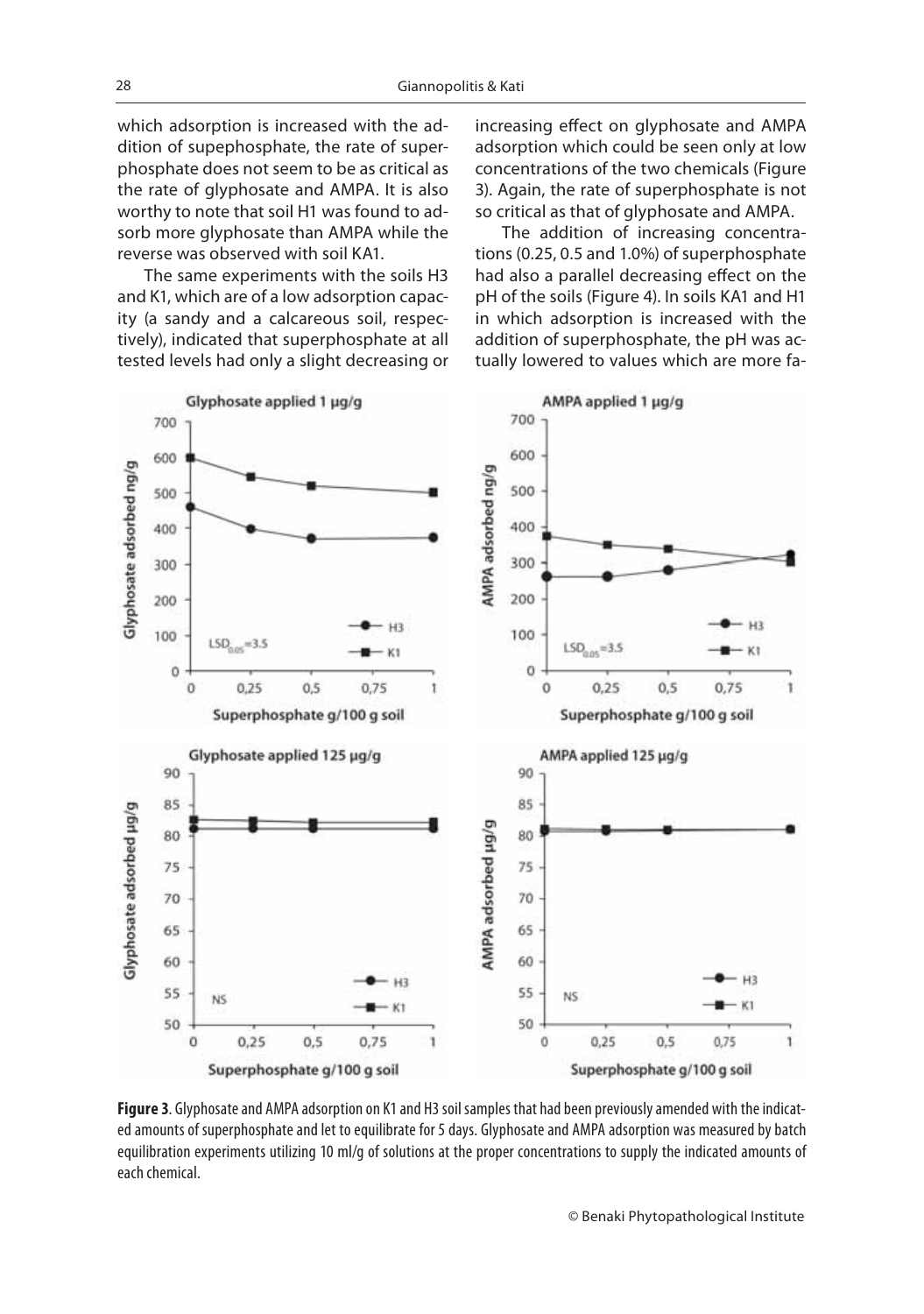8

 $7.5$ 

 $\overline{7}$ 

Soil KA1



**Figure 4.** Effect of the superphosphate amendment (at three<br>levels equivalent to 220-880 ppm P) on the pH of the four soils.

vourable for adsorption. Many researchers have already shown that glyphosate adsorption is stronger in acidic soils, with a pH well below 7.0, where electrical charge of both glyphosate and the soil aluminium and iron oxides are most favorable for complex formation (4, 6, 9).

To obtain a better insight of the possible correlation of the two superphosphate effects (a decrease of pH against an increase of glyphosate adsorption), the most acidic soil (KA1) was limed and the most alkaline and least adsorptive soil (H3) was acidified. Glyphosate adsorption was then compared with soil samples that had been limed or acidified at various levels and subsequently amended or not with superphosphate.

Liming of the KA1 soil with  $0.5\%$  CaCO<sub>3</sub> caused a sharp increase of pH and liming with 1 or 2% of CaCO<sub>2</sub> caused a slight further increase to the saturation pH of about 7.7 (Figure 5A). Glyphosate adsorption on these soil samples followed a pattern that mirrored that of the pH (Figure 5B). Samples amended with superphosphate had the same pH and glyphosate adsorption patterns but shifted to lower pH values and higher adsorption values, as it would be expected from a CaCO<sub>3</sub> neutralization by the



**Figure 5.** Effect of 0,3 g/100 g of superphosphate, added to KA1 soil which had previously been limed with increasing amounts of CaCO3 (0, 0.5, 1 and 2), on soil pH (A) and glyphosate adsorption (B).

superphosphate, which is a good evidence that the superphosphate-induced decrease of the soil pH leads to the increased glyphosate adsorption.

To acidify soil H3, samples were equilibrated with various sulphuric acid concentations which at saturation decreased the pH from 8.2 to 7.6. The pH of the same samples, after a subsequent superphosphate amendment, was even lower, ranging between 7.3 and 6.8 (Figure 6A). Acidification of the H3 soil increased glyphosate adsorption as expected (Figure 6B). The increase of adsorption brought about by increasing the acidification level was parabolic in the control soil samples (not amended with superphosphate) but almost linear in the superphosphate amended samples. As it can be noted in Figure 6B, regarding soil H3, at a certain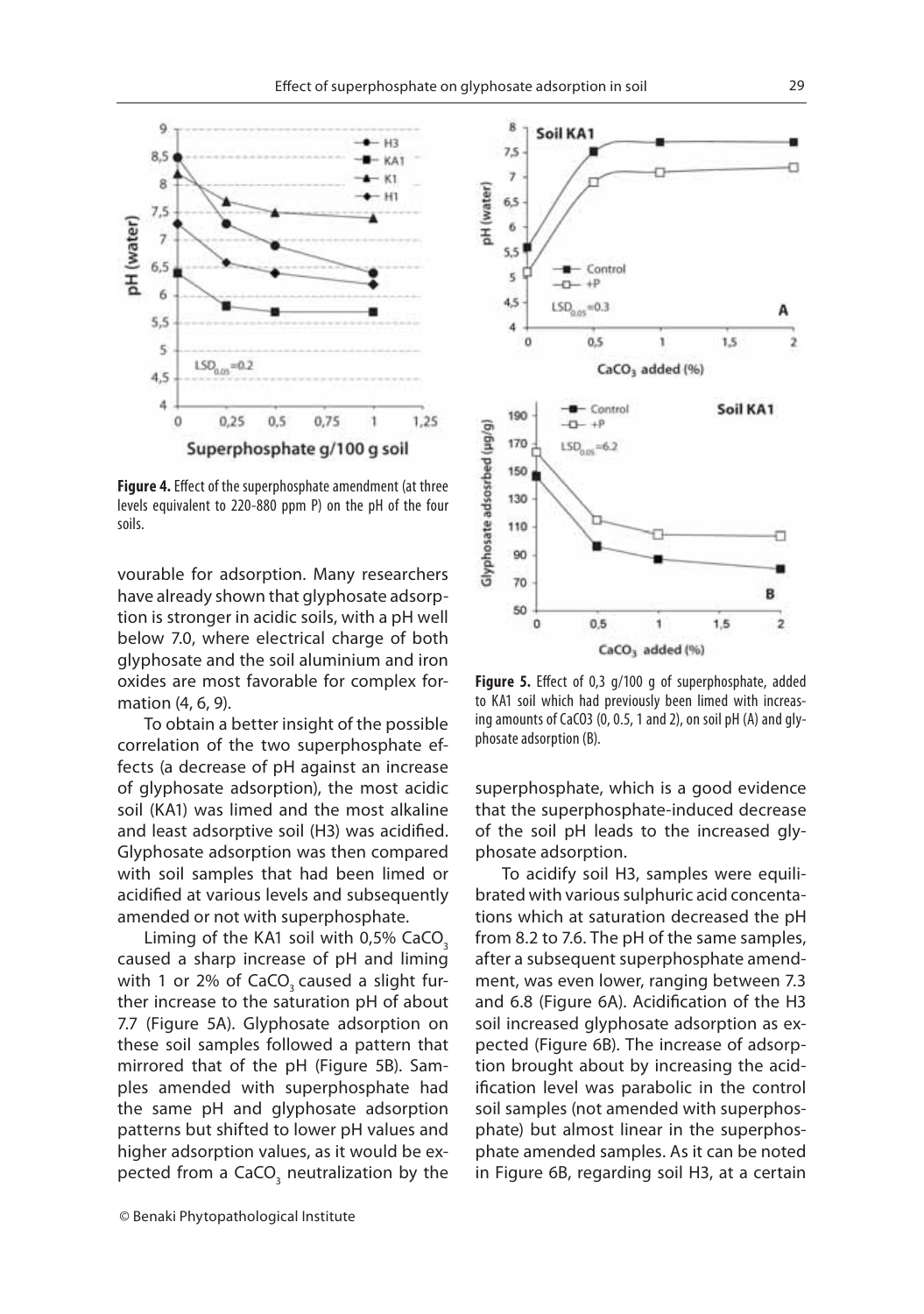

**Figure 6.** Effect of 0.3 g/100 g of superphosphate, added to<br>H3 soil samples which had previously been acidified with increasing volumes of 2N H2SO4 (0, 6.25, 12.5 and 25 ml/100g), on soil pH (A) and glyphosate adsorption (B).

level of acidification (the resulting with the addition of 12.5 ml 2 N  $H_2$ SO $_4$ /100 g of soil) superphosphate amendment seems not to differentiate glyphosate adsorption from that in the unamended control. At lower acidification levels superphosphate seems to have a slight negative effect and at higher levels a positive effect on glyphosate adsorption. It appears therefore that even in this alkaline soil, glyphosate adsorption can be increased by the addition of superphosphate if combined with an acidifying agent of sufficient strength to reduce the soil pH below 7.0.

The increased glyphosate adsorption induced by superphosphate in soil KA1 was further reflected in a slower decomposition of glyphosate to AMPA when this soil was amended with superphosphate. As indicated in Figure 7, glyphosate dissipated quickly in this soil and within two weeks most of the applied herbicide (3.1 μg/g) was decom-



**Figure 7.** Dissipation of glyphosate and accumulation of AMPA in soil KA1 amended or not with 0,3 g/100 g of superphosphate fertilizer.

posed with a parallel accumulation of AMPA. Addition of superphosphate to the soil (one week before glyphosate application), which has been shown to increase glyphosate adsorption, caused an apparent decrease of the initial rate of glyphosate decomposition and AMPA accumulation, i.e. a slight retardation of both processes. This is a reasonable effect to expect since more adsorption means less herbicide available to soil microorganisms for decomposition. Not examined in theses studies but already well documented by others, increasing glyphosate adsorption in the soil may also mean reducing the risk of leaching and of underground water contamination. Increasing adsorption may also mean reducing the risk of root uptake and toxicity to crop plants transplanted to the soil soon after glyphosate application.

The results presented above clearly demonstrate that superphosphate fertilizer, even when applied at high rates, can not lead to any significant reduction of glyphosate adsorption to soil as it would be expected from a competition between glyphosate and phosphorus for the available adsorption sites. Contrary to that, excessive superphosphate fertilization of certain agricultural soils from Greece significantly increases glyphosate adsorption and this increase seems to depend more on the rate of glyphosate than on the rate of superphosphate. A study by Gimsing et al. (2004), us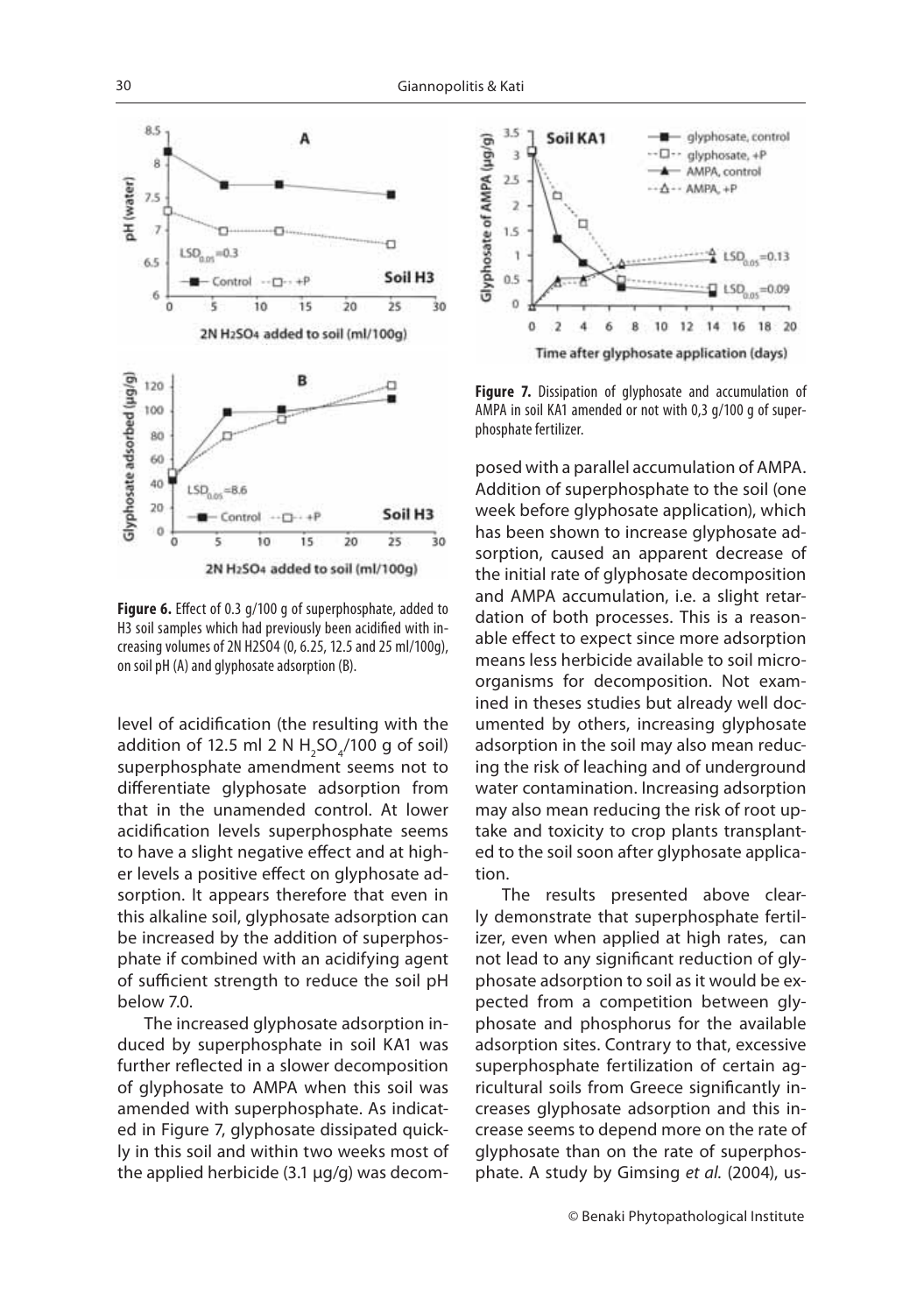ing contrasting Danish surface soils, have revealed that adsorption of glyphosate and phosphate can be both competitive and additive, with the competition not always been as pronounced. Adsorption of the two anions seems actually to be only partially competitive.

Increased glyphosate and AMPA adsorption following the addition of superphosphate fertilizer was observed with the two most acidic soils (KA1 and H1) and the fact that this superphosphate amendment decreased the pH of these two soils to even lower values in the acidic range seems to contribute to that. It is well established that glyphosate and phosphate adsorption is mostly contributed to aluminium and iron in acid soils and to calcium in alkaline soils. Changing the pH of the soil from the alkaline to the acidic range would increase adsorption since higher charged cations  $(A]^{3+}$ , Fe3+) are capable of complexing more glyphosate than lower charged cations  $(Ca^{2+})$ . Furthermore, with decreasing pH both the clay and glyphosate become less negatively charged and thus more interactive (more adsorption). The pH and glyphosate adsorption patterns of KA1 limed soil samples (Figure 5) and of the H3 acidified soil samples (Figure 6) in this study further document the validity of theses statements.

The strong acidifying action of the superphosphate fertilizers in the soil is already known (1). When granules of the fertilizer are incorporated into the soil, the sparingly soluble calcium dihydrogen phosphate  $[Ca(H<sub>2</sub>PO<sub>4</sub>)<sub>2</sub>]$ , which they contain, absorbs water and is hydrolyzed to calcium hydrogen phosphate [CaHPO $_{\scriptscriptstyle 4}$ ] and ortho-phosphoric acid  $(H_{\frac{1}{3}}PO_{\frac{1}{4}})$ . The three phosphate compounds coexist in an equilibrium, forming the so called "triple point solution", with a pH of 1.0-1.5, which diffuses around the granules in the soil. It seems, therefore, that in acidic and neutral soils the ortho-phosphoric acid, during diffusion of the triple point solution, lowers the soil pH and solubilizes aluminium and iron oxides thus increasing the adsorption capacity of the soil. In alkaline calcareous soils, however, the ortho-phosphoric acid is more quickly neutralized by calcium carbonate and precipitates as insoluble tricalcium phosphate, thus being unable to affect glyphosate adsorption.

Many other fertilizers are known to alter soil pH and it would be of interest to examine how they affect glyphosate and AMPA adsorption.

### **Literature Cited**

- 1. Analogidis, D. 1995. The agricultural fertilizers. Georgia – Ktinotrofia, issue 9/1995, pp. 23-42 (in Greek).
- 2. Borggaard, O.K. and Gimsing A.L. 2008. Fate of glyphosate in soil and the possibility of leaching to ground and surface waters: a review. Pest Management Science, 64: 441-456.
- 3. Comish, P.S. 1992. Glyphosate residues in a sandy soil affect tomato transplants. Australian Journal of Experimental Agriculture, 32: 395-399.
- 4. de Jonge, H., de Jonge, L.W., Jacobsen, O.H., Yamaguchi, T. and Moldrup, P. 2001. Glyphosate sorption in soils of different pH and phosphorus content. Soil Science, 166: 230-238.
- 5. Giannopolitis, C.N. and Kati, V. 2008. Strong sorption of glyphosate and aminomethylphosphonic acid from methanolic solutions on glassware surfaces. Hellenic Plant Protection Journal, 1: 93-98.
- 6. Gimsing, A.L., Borggaard, O.K. and Bang, M. 2004. Influence of soil composition on adsorption of glyphosate and phosphate by contrasting Danish surface soils. European Journal of Soil Science, 55: 183-191.
- 7. Hance, R.J. 1976. Adsorption of glyphosate by soils. Pesticide Science, 7: 363-366.
- 8. Kogan, M., Metz, A. and Ortega, R. 2003. Adsorption of glyphosate in chilean soils and its relationship with unoccupied phosphate binding sites. Pesquisa Agropecuaria Brasieira, 38: 513-519. Available from: http://www.scielo. br/scielo.php?script=sci\_arttext&pid=S0100- 204x2003000400010&lng=en&nrm=iso.
- 9. McConnell, J.S. and Hossner, L.R. 1985. pH–Dependent adsorption isotherms of glyphosate. Journal of Agricultural and Food Chemistry, 33: 1075-78.
- 10. Pickering Laboratories. 1998. Glyphosate, User's Manual, version 1.0, Cat. No. UM-5200.
- 11. Prata, F., Camponez do Brasil Cardinali, V., Lavorenti, A., Tornisielo, V.L. and Regitano, J.B. 2003. Glyphosate sorption and desorption in soils with distinct phosphorus levels. Scientia Agricola, 60: 175-180.
- 12. Sprankle, P., Meggitt, W.F. and Penner D. 1975.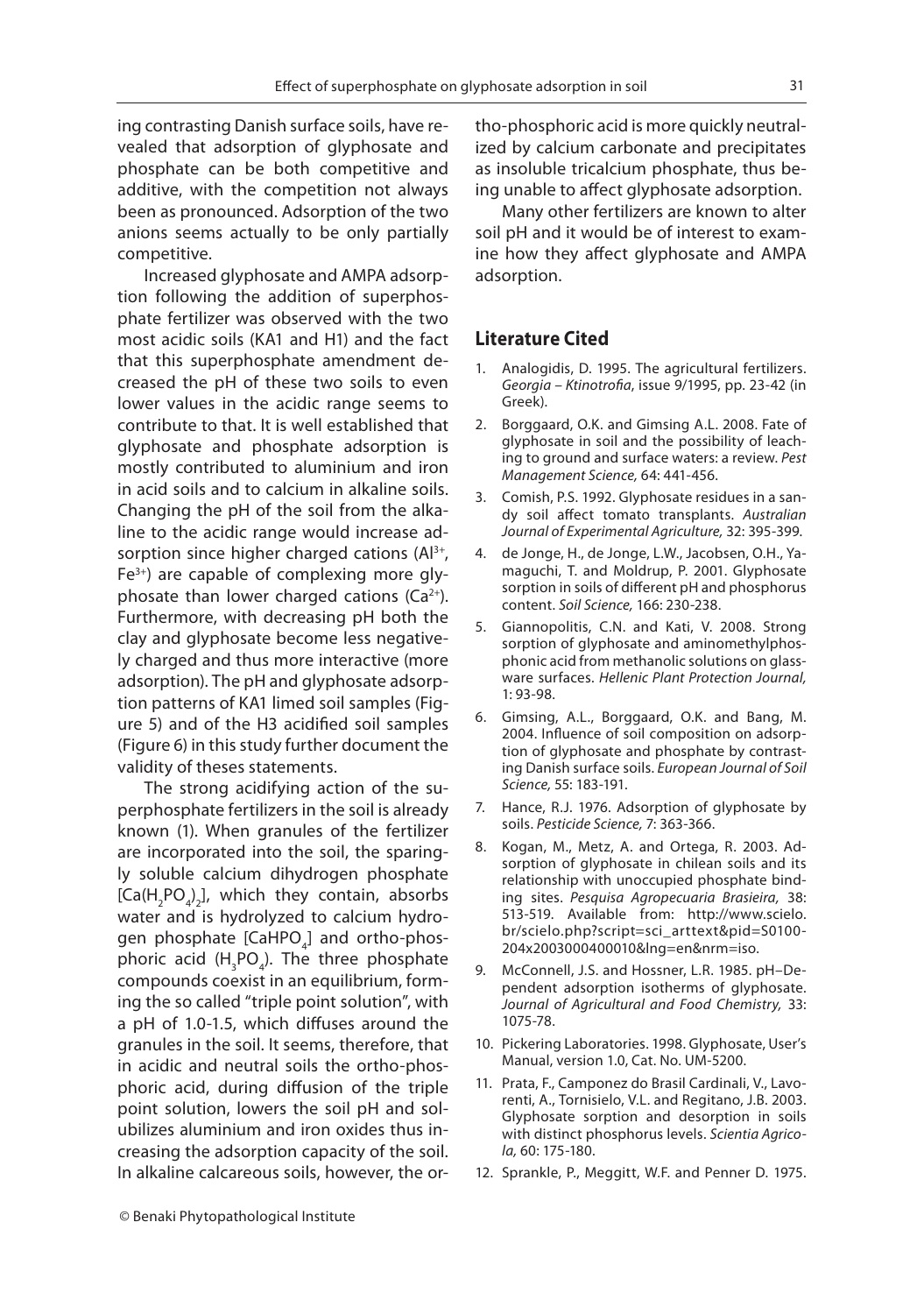Adsorption, mobility, and microbial degradation of glyphosate in the soil. Weed Science, 23: 229-234.

- 13. Vereecken, H. 2005. Mobility and leaching of glyphosate: a review. Pest Management Science, 61: 1139-1151.
- 14. Winfield, T.W., Bashe, W.J. and Baker, T.V. 1990. Environmental Protection Agency Method 547: Determination of glyphosate in drinking wa-

ter by direct-aqueous injection HPLC, post-column derivatization and fluorescence detection. In Methods for the Determination of Organic Compounds in Drinking Water, Supplement I, EPA/600/4-90/020, p. 63-80.

Received: 14 October 2008; Accepted: 11 December 2008

### **Επίδραση τoυ υπερφωσφορικού λιπάσματος στην προσρόφηση του ζιζανιοκτόνου glyphosate από τέσσερα ελληνικά αγροτικά εδάφη**

Κ.Ν. Γιαννοπολίτης και Β. Κατή

**Περίληψη** Εφαρμογή απλού υπερφωσφορικού λιπάσματος (0-20-0) σε τέσσερα χαρακτηριστικά επιφανειακά εδάφη από καλλιεργούμενους αγρούς στην Ελλάδα, σε δόσεις που εξασφαλίζουν υψηλή συγκέντρωση φωσφόρου στο έδαφος (220-260 ppm P), προκάλεσε σημαντική αύξηση της προσρόφησης του glyphosate και του AMPA (ο κύριος μεταβολίτης του) στα δύο εδάφη και δεν επηρέασε την προσρόφησή τους από τα άλλα δύο εδάφη. Η επίδραση αυτή του υπερφωσφορικού είναι αντίθετη από την αναμενόμενη μείωση της προσρόφησης εάν ο φωσφόρος ασκούσε έντονη ανταγωνιστική δράση στο glyphosate για τις ίδιες θέσεις προσρόφησης στα εδάφη. Η αύξηση της προσρόφησης συνδεόταν με μια παράλληλη μείωση του pH την οποία προκαλούσε το λίπασμα στα δύο ουδέτερα ή ελαφρά όξινα εδάφη και όχι στα δύο αλκαλικά ασβεστούχα εδάφη. Με ασβέστωση (χρησιμοποιώντας CaCO<sub>3</sub>) ενός όξινου εδάφους και με οξύνιση (χρησιμοποιώντας H<sub>2</sub>SO<sub>4</sub>) ενός αλκαλικού εδάφους αποκτήθηκαν πρόσθετες ενδείξεις ότι το pH παίζει καθοριστικό ρόλο στην προσρόφηση του glyphosate και ότι η αυξημένη προσρόφηση μετά τη χρήση υπερφωσφορικού οφείλεται στη μείωση του pH που αυτό προκαλεί. Η αυξημένη προσρόφηση του glyphosate, μετά την εφαρμογή υπερφωσφορικού, σ' ένα από τα εδάφη, κατέληξε επιπλέον σε εμφανή επιβράδυνση της διάσπασης του glyphosate και της συσσώρευσης AMPA, γεγονός που αποδεικνύει ότι η αύξηση της προσρόφησης ήταν αρκετή για να μειώσει τη διαθεσιμότητα του glyphosate στους μικροοργανισμούς του εδάφους. Τα αποτελέσματα αυτά δείχνουν ότι εφαρμογή υπερφωσφορικού λιπάσματος σε ελληνικά αγροτικά εδάφη είναι δυνατόν να επηρεάσει την προσρόφηση του glyphosate περισσότερο θετικά (μειώνοντας το pH του εδάφους) παρά αρνητικά (λόγω πιθανού ανταγωνισμού μεταξύ φωσφόρου και glyphosate για τις θέσεις προσρόφησης) και επομένως δεν είναι δυνατόν να συμβάλει σε αυξημένη έκπλυση του ζιζανιοκτόνου.

Hellenic Plant Protection Journal **2:** 23-32, 2009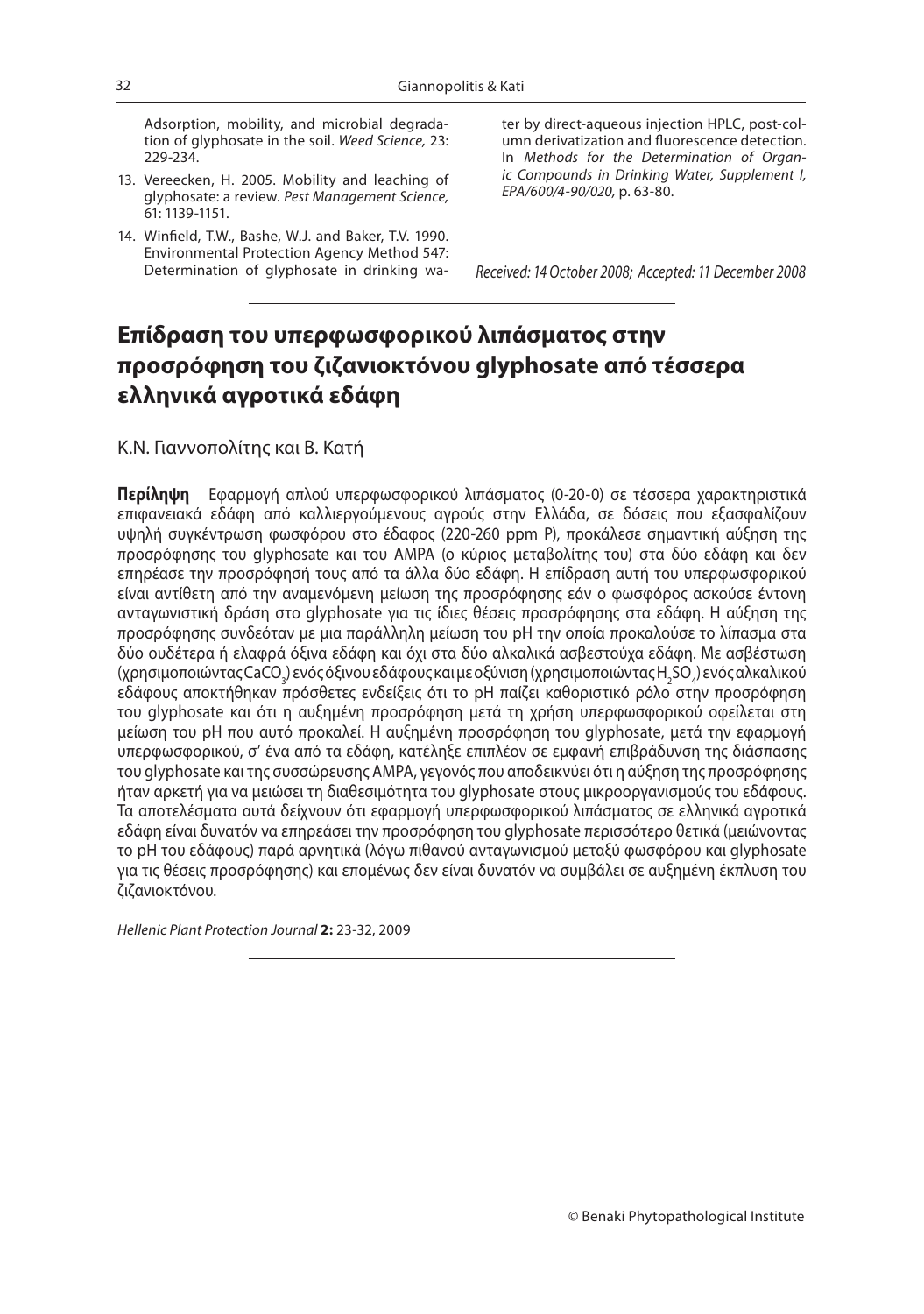### SHORT COMMUNICATION

# **First records of armoured scale insects (Hemiptera: Coccoidea: Diaspididae) from the oil-rose,** *Rosa damascena,* **in Turkey**

O. Demirözer<sup>1</sup>, M.B. Kaydan<sup>2</sup>, I. Karaca<sup>1</sup> and Y. Ben-Dov<sup>3</sup>

**Summary** The olive Parlatoria scale, *Parlatoria oleae* (Colvée) and the apple oyster-shell scale *Lepidosaphes ulmi* (L.) (Hemiptera: Coccoidea: Diaspididae) are recorded for the first time infesting the oil-rose,<br>Rosa damascena, at Isparta, Turkey, These armoured scale insects are considered as potential pests to *Rosa damascena,* at Isparta, Turkey. These armoured scale insects are considered as potential pests to the cultivation of the oil-rose.

The oil-bearing rose, *Rosa damascena* Mill. (Rosaceae) is an agricultural crop cultivated in various countries of the northern hemisphere, such as Turkey, Bulgaria, Morocco, Iran, Egypt, France, China and India. Turkey and Bulgaria are the major producers of this crop in the world. The annual production in Turkey is estimated at 1.5 – 2 tons of rose oil, and Bulgaria produces approximately 1 – 1.5 tons (3, 7, 11).

The cultivation of *R. damascena* is dam-aged by several diseases and insect pests (e.g. 9). However, only one species of scale insects (Hemiptera: Coccoidea), the soft scale *Rhodococcus perornatus* (Cockerell & Parrott), has been recorded as a pest of oilrose (4).

Here we report on infestations of twigs of *R. damascena* with two species of armoured scale insects (Hemiptera: Diaspididae), namely, *Lepidosaphes ulmi* (L.) (Figures 1, 2), and *Parlatoria oleae* (Colvée) (Figures 3, 4) at Isparta, Turkey. *L. ulmi* was found in 14 plots, among 40 orchards inspected, at population density of 75-100 scales per 10 cm length of a twig. *P. oleae* was remarkably less common, being found at only one plot of this crop at Isparta.

The two species, mentioned above, are widely distributed mainly in the Palaearctic, Nearctic and Oriental zoogeographical regions, and are highly polyphagous. *P. oleae* has been recorded from about 150 host plant species that belong to 51 families, while *L. ulmi* is known from about 270 species of host plants belonging to 63 families (5, 6). Therefore, we assume that their infestation on the oil-rose in Turkey was previously overlooked.

Both species are considered serious pests of fruit and ornamental trees. However, insect natural enemies play a significant role in their biological control (1, 2, 5, 6, 8, 10).

Figures 2 and 3 show the scale covers of both species with exit holes of hymenopterous parasitoids. Therefore, we draw the attention of growers, that if chemical control measures are applied within the frame of pest management in the cultivation of oil-rose, these should be cautiously recommended and applied, in order to prevent the upset or resurgence of these potential pests from becoming destructive pests in the oilrose cultivation.

Department of Plant Protection, Faculty of Agriculture, Suleyman Demirel University, Isparta 32260 Turkey.

<sup>2</sup> Yüzüncü Yil University, Agriculture Faculty, Plant Protection Department, 65080 Kampüs/VAN, Turkey.

<sup>&</sup>lt;sup>3</sup> Department of Entomology, Agricultural Research Organization, Bet Dagan 50250, Israel.

Corresponding author: Y. Ben-Dov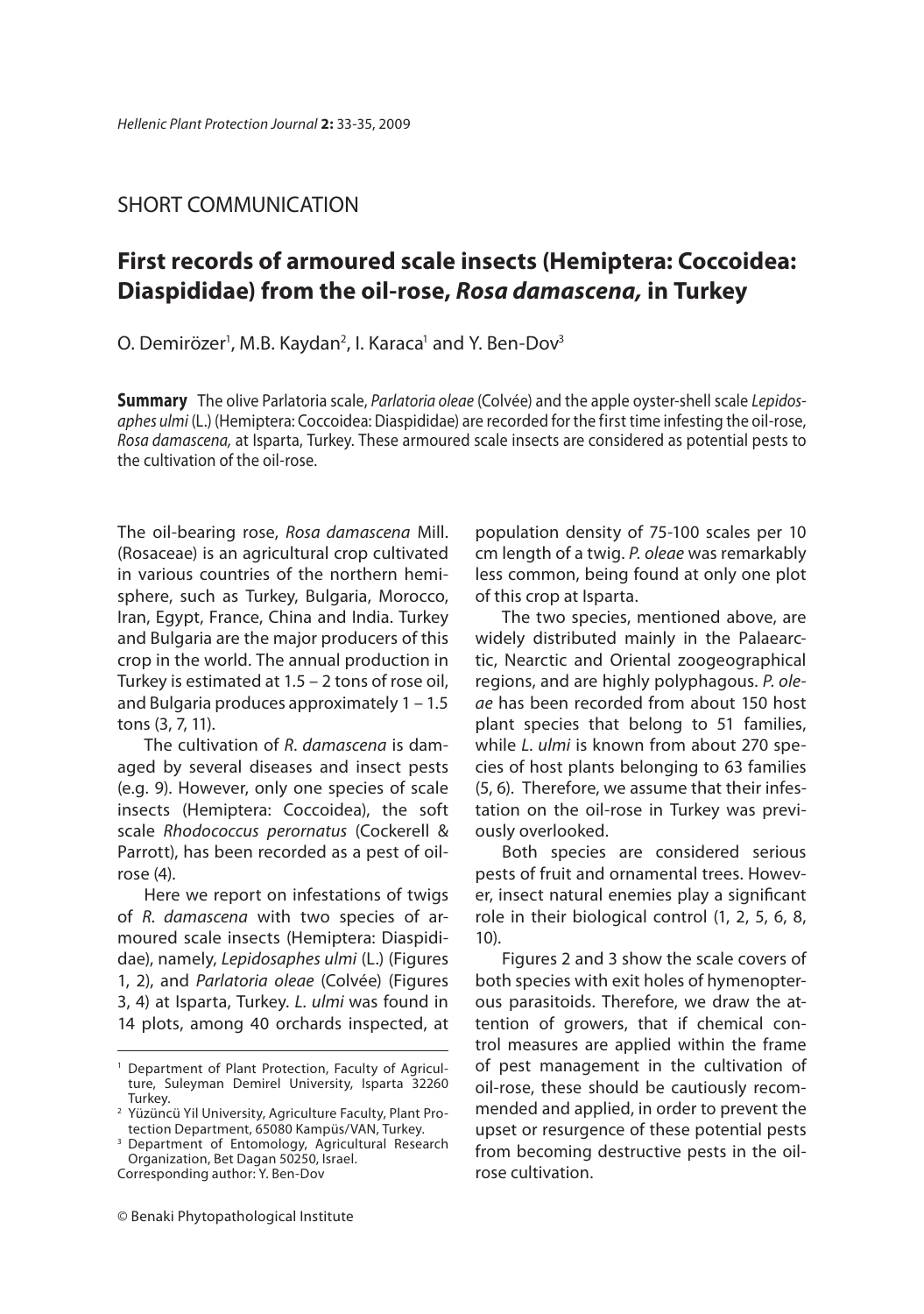

**Figure 1.** Twig of *Rosa damascena,* Turkey, Isparta, infested with *Lepidosaphes ulmi* (L.).



**Figure 2.** Female scale covers of *Lepidosaphes ulmi* (L.).

### **Literature Cited**

- 1. Argyriou, L.C. 1990. 3.9.5 Olive. Pages 579-583<br>In Rosen, D. (Ed.), Armored Scale Insects, Their Biology, Natural Enemies and Control. World Crop *ology, Natural Enemies and Control. World Crop Pests,* Vol. 4B. Amsterdam, the Netherlands: Elsevier. 688 pp.
- 2. Avidov, Z. and Harpaz, I. 1969. *Plant Pests of Israel*. Jerusalem: Israel Universities Press. 549 pp.



**Figure 3.** Twig of *Rosa damascena*, Turkey, Isparta, infested with *Parlatoria oleae* (Colvée).

**Figure 4.** Female scale covers of *Parlatoria oleae* (Colvée).



© Benaki Phytopathological Institute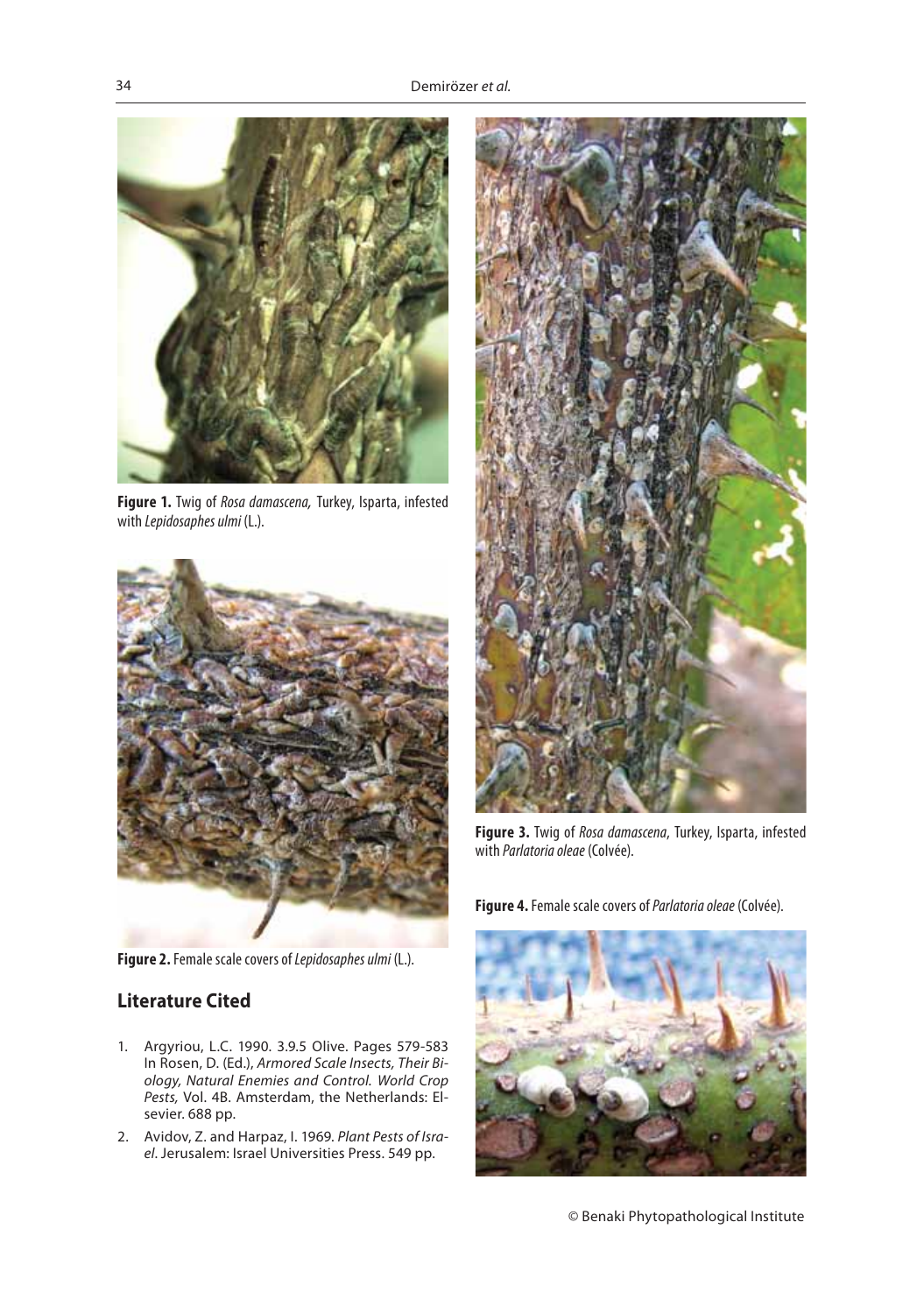- 3. Baydar, H. 2006. Oil-bearing rose (*Rosa damascena* Mill.) cultivation and rose oil industry in Turkey. *Euro Cosmetics,* 14: 13-17.
- ornatus. June, 2008. http://www.sel.barc.usda. *ornatus.* June, 2008. http://www.sel.barc.usda.<br>gov/catalogs/Coccidae/Rhodococcusperornatus.htm
- 5. Ben-Dov, Y. and Miller, D.R. 2008. ScaleNet, Lepidosaphes ulmi. June, 2008 http://www.sel.barc. usda.gov/catalogs/Diaspididae/Lepidosaphesulmi.htm
- 6. Ben-Dov, Y. and Miller, D.R. 2008. ScaleNet, *Parlatoria oleae*. June, 2008. http://www.sel.barc. usda.gov/catalogs/Diaspididae/Parlatoriaoleae.htm
- 7. Gunes, E. 2005. Turkey rose oil production and marketing: a review on problem and opportunities. *Journal of Applied Sciences,* 5: 1871-1875.
- 8. Huffaker, C.B., Kennett, C.E. and Finney, G.L.<br>1962. Biological control of *Parlatoria olege* 1962. Biological control of *Parlatoria oleae* (Colvée) through the compensatory action of two introduced parasites. *Hilgardia,* 37: 283- 335.
- 9. Margina, A., Lecheva, I., Craker, L.E. and Zheljazkov, V.D. 1999. Diseases and pests on Bulgarian oil-bearing rose (Rosa kazanlika V.T. = Rosa damoil-bearing rose (*Rosa kazanlika* V.T. = *Rosa damascena* Mill. var. *kazanlika*). *Acta Horticulturae,* No. 502: 237-241.
- 10. Miller, D.R. and Davidson, J.A. 2005. *Armored Scale Insect Pests of Trees and Shrubs*. Ithaca, New York: Cornell University Press. 442 pp.
- 11. Weiss, E.A. 1996. *Essential oil crops*. CABI Publishing. 608 pp.

*Received: 28 July 2008; Accepted: 13 October 2008*

### ΣΥΝΤΟΜΗ ΑΝΑΚΟΙΝΩΣΗ

# **-**<br>τριανταφυλλιά ροδελαίου, *Rosa damascena*, στην Τουρκία

O. Demirözer, M.B. Kaydan, I. Karaca and Y. Ben-Dov

**Περίληψη** Τα κοκκοειδή *Parlatoria oleae* (Colvée) και *Lepidosaphes ulmi* (L.) (Hemiptera: Coccoidea: Diaspididae) αναφέρονται για πρώτη φορά ότι προσβάλλουν την τριανταφυλλιά ροδελαίου, *Rosa damascena*, στην Isparta της Τουρκίας. Τα κοκκοειδή αυτά θεωρούνται ικανά να προκαλέσουν ζημιά σε καλλιέργειες της τριανταφυλλιάς ροδελαίου.

*Hellenic Plant Protection Journal* **2**: 33-35, 2009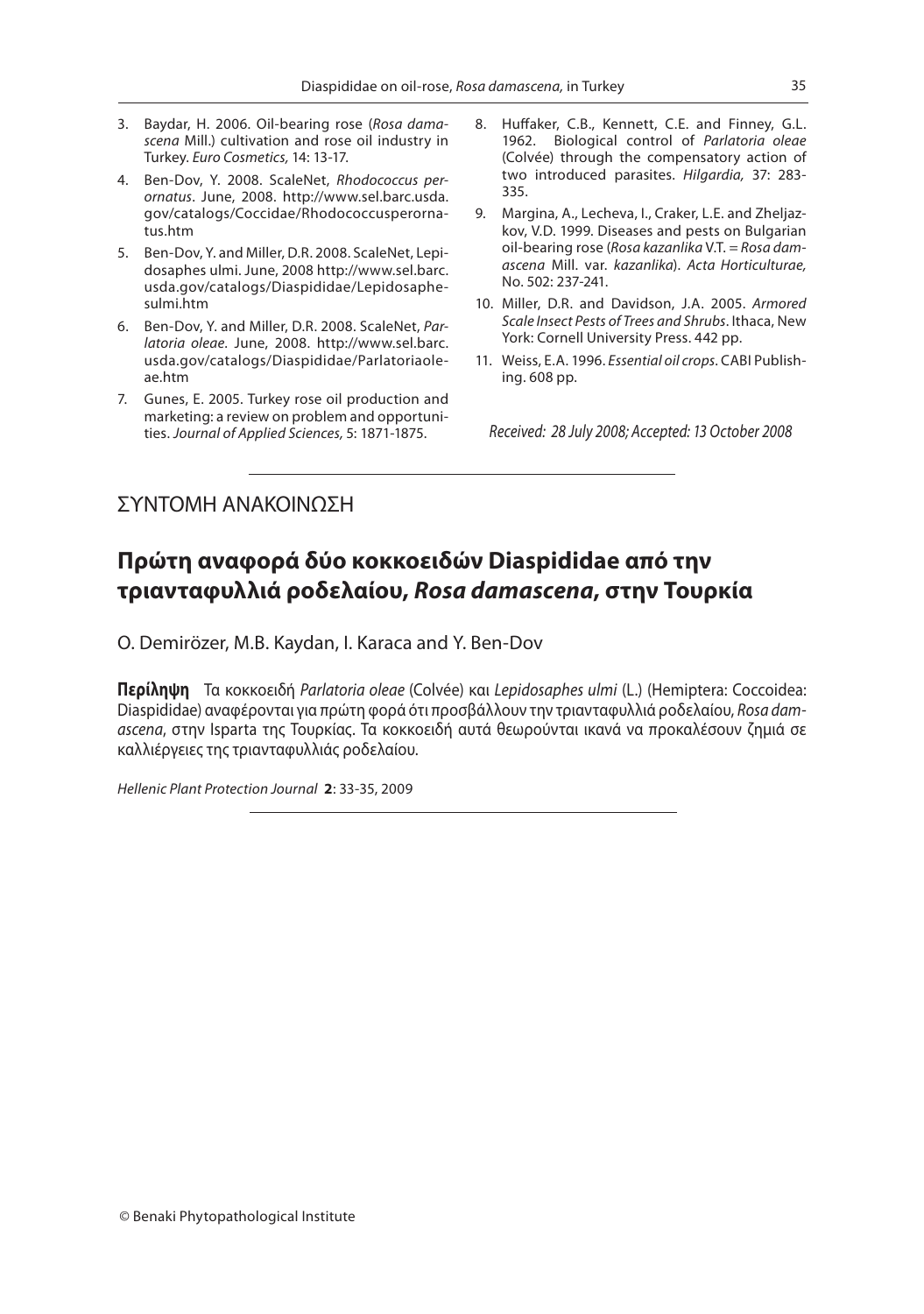### SHORT COMMUNICATION

# *Galinsoga ciliata* **(Raf.) S.F. Blake and** *Sida spinosa* **L., two new**

### S. Lymperopoulou and C.N. Giannopolitis

**Summary** Two weed species are reported for the first time to occur in Greece. Galinsoga ciliata (Raf.) S.F. Blake (Asteraceae) was found at high densities in vegetable crops in the area of Marathon, near Athens. Sida spinosa L. (Malvaceae) was found to be present as few scattered plants in cotton fields in the valley of Louros, near Preveza (Southwestern Greece) and in the area of Palamas, near Carditsa (Central Greece). Both species are considered as invasive alien plants, not previously included in the flora of mainland Greece (the former) and of Greece (the latter). Distinguishing characteristics of the two species are presented.

Additional keywords: alien plants, Asteraceae, Galinsoga parviflora, Greek flora, Malvaceae, Sida rhombifolia

Galinsoga ciliata (Raf.) S.F. Blake [synonym G. quadriradiata auct., non Ruiz et Pav.], Asteraceae, was found for the first time in October 2003 in cabbage crops in the area of Marathon, a vegetable producing area near Athens. Observations during the years 2004-08 indicated that the species is established in this area primarily in fields grown to vegetables, where it occurs at high densities during summer and autumn. Occasionally it is also found in greenhouses grown to vegetables or ornamentals and in uncultivated land. The plant seems to produce many seeds which germinate soon after their ripening and falling to the soil, as one can find plants of all stages to be present in a field at the same time. The system of continuous intensive vegetable growing, which is applied in the area, with frequent fertilization and irrigation, apparently favors the plant to attain a proliferous growth.

G. ciliata, a native to South and Central America, has now become one of the most common weeds in the United States, Canada and many European countries (6). It is regarded as an invasive alien plant species already established in most European countries, but not known to be present in Greece yet (2). Although there has been a report of its presence in the Greek island of Samos since 1993 (10) and in the Izmir province (West Anatolia) of Turkey since 2003 (7), its presence in mainland Greece is reported here for the first time.

The only other species of the genus, G. parviflora Cav., which is also an important weed, morphologically very similar to G. ciliata, has been reported to occur in Greece since 1983 (5) and is now thought to have spread throughout the country. It is very likely, therefore, that G. ciliata has been present in Greece for long but remained unrecognized from G. parviflora.

Both species are annual plants reproducing by seed. They have upright stems with many branches and reach a height of 10-80 cm at maturity. They are recognized from the opposite simple ovate leaves and the small  $($  <math>1 \text{ cm}</math>) flower heads consisting of 4-5 white, 3-toothed ray florets and many yellow disk florets (Figure 1). Distinction of the G. ciliata plants was mainly based on the following specific characters (11):

<sup>1</sup> Laboratory of Chemical Weed Management, Department of Weed Science, Benaki Phytopathological Institute, 8 St. Delta str., GR-145 61 Kifissia (Athens), Greece.

Corresponding author: C.Giannopolitis@bpi.gr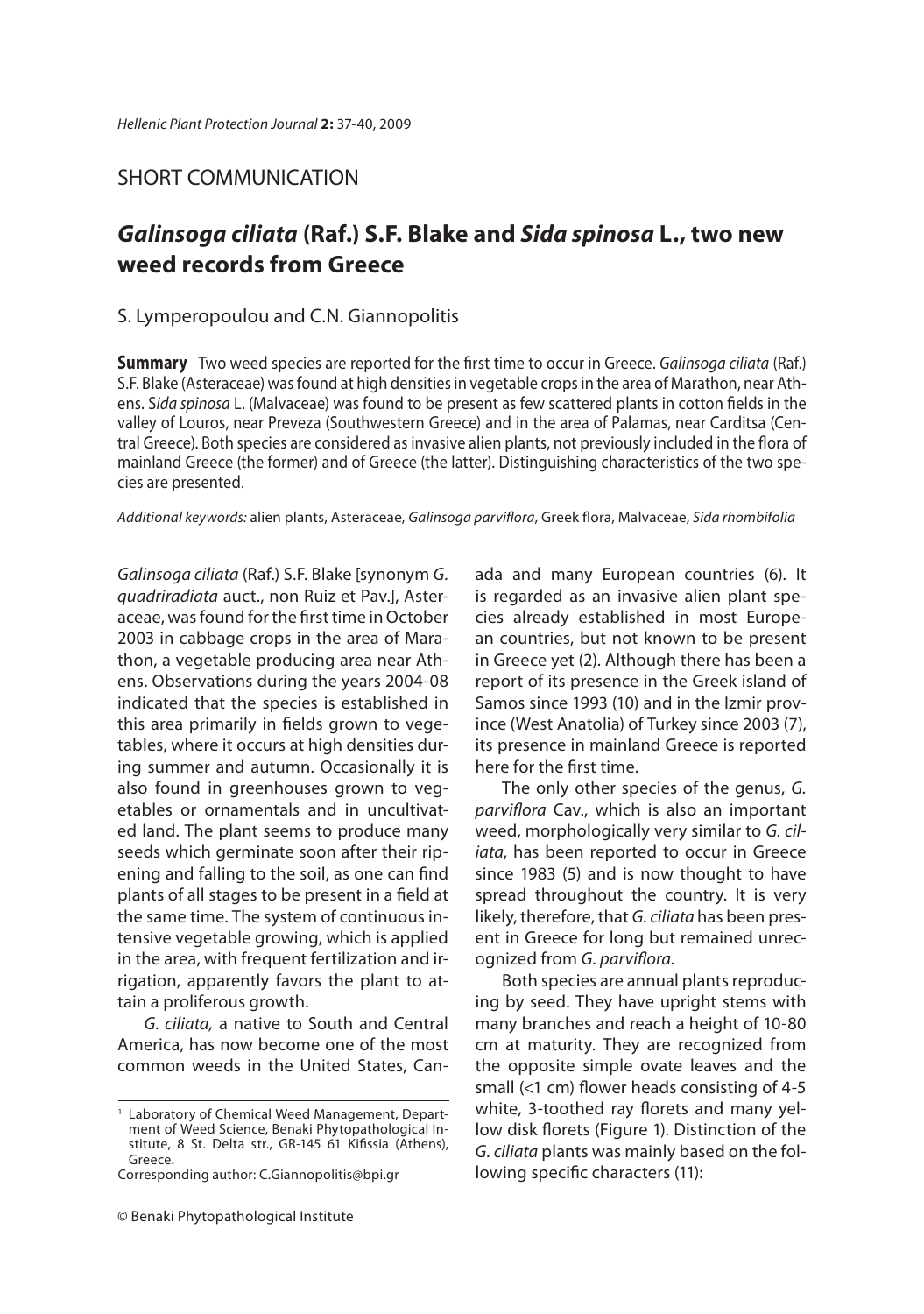

**Figure 1.** Part of a G. ciliata plant with the hairy stem, the opposite leaves and the small flower heads. More details of the flower head, particularly the white 3-toothed ray florets are shown in 1a.

- Peduncles with numerous long (more than 0.5 mm) patent glandular hairs (Figure 2),
- Receptacular scales entire (Figure 3),
- Pappus scales aristate

as opposed to few short (less than 0.5 mm) hairs on the peduncles, 3-fid receptacular scales and not aristate papus scales in G. parviflora. Furthermore, G. ciliata plants are larger (reach a height of 80 cm) with more branched stems covered with long glandular hairs and rather triangular leaf blades with a broader base and dentate (not serrate) at the margins.

Sida spinosa L. (synonyms S. alba L., S. angustifolia Lam., S. angustifolia Mill.), Malvaceae, was first found in a cotton field in the valley of Louros river, near Preveza (South Western Greece), in September 2003. During a weed survey in this area, at that time, only few scattered plants were present in a small acreage of cotton crops in the specified location. Furthermore, in summer 2004,



**Figure 2.** The long glandular hairs on the peduncles of G. ciliata (2a) as opposed to the short ones on the peduncles of G. parviflora (2b).



**Figure 3.** Receptacular scales, entire in G. ciliata (3a) and trifid in G. parviflora (3b).

a specimen of the same species arrived at the laboratory for identification from cotton crops in the area of Palamas, near Karditsa (Central Greece). A visit to Palamas in September 2005 verified the presence of the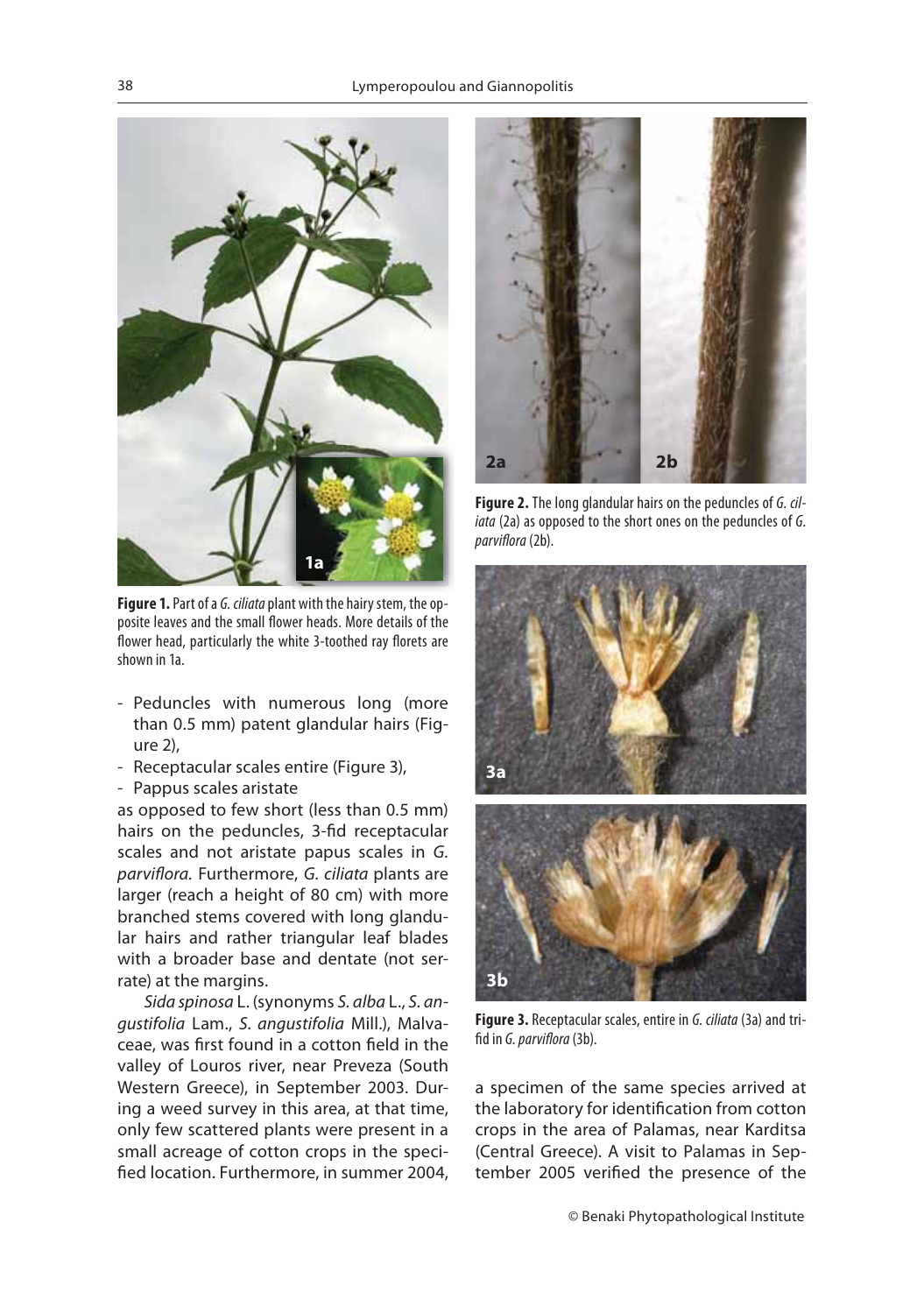

**Figure 4.** A shoot of S. spinosa bearing leaves, the short stipules (arrow) at the base of the petioles and flower buds. Details of the flower are shown in 4a.



**Figure 5.** Fruit of S. spinosa at various stages of maturity (top) and the 2-spined mericarps (bottom). Each fruit is breaking up into 5 mericarps.

species at low densities in cotton crops. The plant seemed to grow normally in the area, reaching maturity and producing seeds. Observations and information received in subsequent years from the above two areas indicated the continuing occurrence of the species at low densities with no evidence for a fast spreading up to present.

S. spinosa, a native to tropical countries of South America, has become a common weed particularly in cotton and soybean fields in the USA, Mexico, Argentina, Chile, Peru and Uruguay, as well as in Australia (4). In Europe it has been reported only from Romania (8). It is regarded as an invasive weed presenting a risk mainly for the Mediterranean region (4).

It is an annual species reproducing by seeds (9). The plant reaches a height of about 1 m, with an upright stem, woody at the base, much branched and covered with hairs. The leaves are alternate, elongated, 2-4 cm long, with toothed margins. At the base of the petiole there are two filiform stipules shorter than the petiole (Figure 4). Flowers are axillary, single or in small clusters at the end of short pedicels, with 5 white to light yellow petals. The fruit is a capsule consisting of a ring of 5 mericarps, each with two sharp spines at the tip (Figure 5). The ring breaks up at maturity releasing one seed per mericarp. The number and the shape of the mericarps are the safest characteristics that distinguish C. spinosa (3) from C. rombifolia (12) and possibly other species.

Based on the above information it seems most likely that G. ciliata has been introduced to Greece since some time ago and is already established in the country while S. spinosa has recently entered the country and is now spreading and acclimatized. Results of a field survey through other important agricultural areas of the country are needed before a sound conclusion on the distribution and importance of the two species can be drawn.

Other important weed species additions to the Greek flora during the last years and the need for measures to effectively prevent their spread have been reviewed in a previous article (1).

- 1. Anagnou-Veroniki M., Papaioannou-Souliotis P., Karanastasi E. and Giannopolitis C.N. 2008. New records of plant pests and weeds in Greece, 1990-2007. Hellenic Plant Protection Journal 1: 55-78.
- 2. DAISIE, European Invasive Alien Species Gate-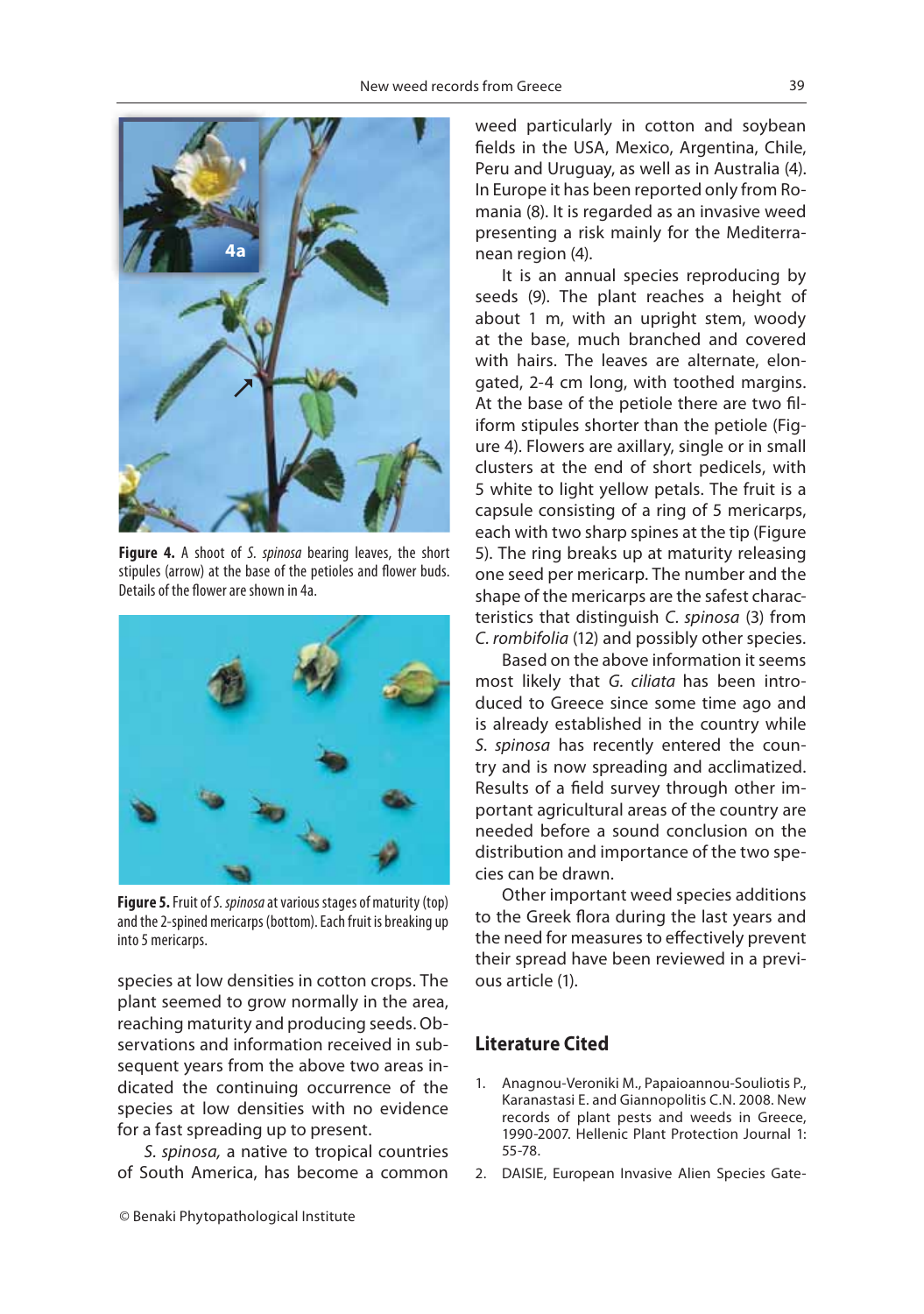way, 2008. Galinsoga quadriradiata distribution. Available from: http://www.daisie.ceh.ac.uk/ speciesFactsheet.do?speciesId=122877# cessed 16<sup>th</sup> October 2008].

- 3. Elmore, C.D. 1989. Prickly sida (Sida spinosa). In: Weed Identification Guide, Southern Weed Science Society, Champain, Illinois.
- 4. EPPO, European and Mediterranean Plant Protection Organization. 2001. Sida spinosa. Available from: http://www.eppo.org/QUARAN-TINE/Pest\_Risk\_Analysis/PRAdocs\_plants/ draftds/02-9188%20DS%20SIDSP.doc [Accessed 20th October 2008].
- 5. Giannitsaros, A. and Damanakis, M. 1983. The occurrence of Galinsoga parviflora Cav. in Greece. Zizaniologia 1: 127-131 (in Greek).
- 6. Kabuce, N. 2006. NOBANIS Invasive Alien Species Fact Sheet – Galinsoga quadriradiata. From: Online Database of the North European and Baltic Network on Invasive Alien Species – NO-BANIS, www.nobanis.org [Accessed 15th October 2008].
- 7. Kaya, I. and Nemli, Y. 2003. A new record from Turkey: Galinsoga ciliata (Rafin) S.F. Blake (Asteraceae). Turkish Journal of Botany, 27: 239-241.
- 8. Negrean, G. and Karacsonyi, C. 1984. Panicum dichotomiflorum and Sida spinosa in the flora of

Romania. Contributi Botanice, Gradina Botanica, Universitatea Babes Bolyai din Cluj Napoca, 1984, pp. 33-35 (in Romanian).

- 9. Smith, C.A., Shaw, D.R., and Newsom, L.J. 1992. Arrowleaf sida (Sida rhombifolia) and prickly sida (Sida spinosa): germination and emergence. Weed Research, 32: 103-109.
- 10. Snogerup S. and Snogerup B. 1993. Additions to the flora of Samos, Greece. Flora Mediterranea 3: 211-222.
- 11. Tutin, T.G. 1976. Galinsoga Ruitz & Pavon. In Flora Europea (T.G. Tutin, V.H. Heywood, N.A. Burges, D.M. Moore, D.H. Valentine, S.M. Walters and D.A. Webb, eds), vol. 4, pp. 143-144. Cambridge University Press, Cambridge, 596 p.
- 12. Webb, D.A. 1968. Sida L. In: Flora Europea (T.G. Tutin, V.H. Heywood, N.A. Burges, D.M. Moore, D.H. Valentine, S.M. Walters and D.A. Webb, eds), vol. 2, p. 249. Cambridge University Press, Cambridge, 456 p.

Received: 29 October 2008; Accepted: 1 December 2008

### ΣΥΝΤΟΜΗ ΑΝΑΚΟΙΝΩΣΗ

### *Galinsoga ciliata* **(Raf.) S.F. Blake και** *Sida spinosa* **L. Πρώτη καταγραφή των δύο ζιζανίων στην Ελλάδα**

Σ. Λυμπεροπούλου και Κ.Ν. Γιαννοπολίτης

**Περίληψη** Δύο είδη ζιζανίων αναφέρονται ότι βρέθηκαν για πρώτη φορά στην Ελλάδα: Το Galinsoga ciliata (Raf.) S.F. Blake (Asteraceae) βρέθηκε να απαντάται σε υψηλές πυκνότητες φυτών μέσα σε καλλιέργειες λαχανικών στην περιοχή του Μαραθώνα Αττικής. Το Sida spinosa L. (Malvaceae) βρέθηκε σε λίγα διάσπαρτα φυτά μέσα σε καλλιέργειες βαμβακιού στην περιοχή Λούρου Πρέβεζας και Παλαμά Καρδίτσας. Και τα δύο θεωρούνται ως εισβάλοντα ξενικά είδη, μη περιλαμβανόμενα μέχρι σήμερα στη χλωρίδα της ηπειρωτικής Ελλάδας (το πρώτο) και της Ελλάδας (το δεύτερο). Παρουσιάζονται, επίσης, τα χαρακτηριστικά που επιτρέπουν την ασφαλή διάκριση των δύο ειδών.

Hellenic Plant Protection Journal **2**: 37-40, 2009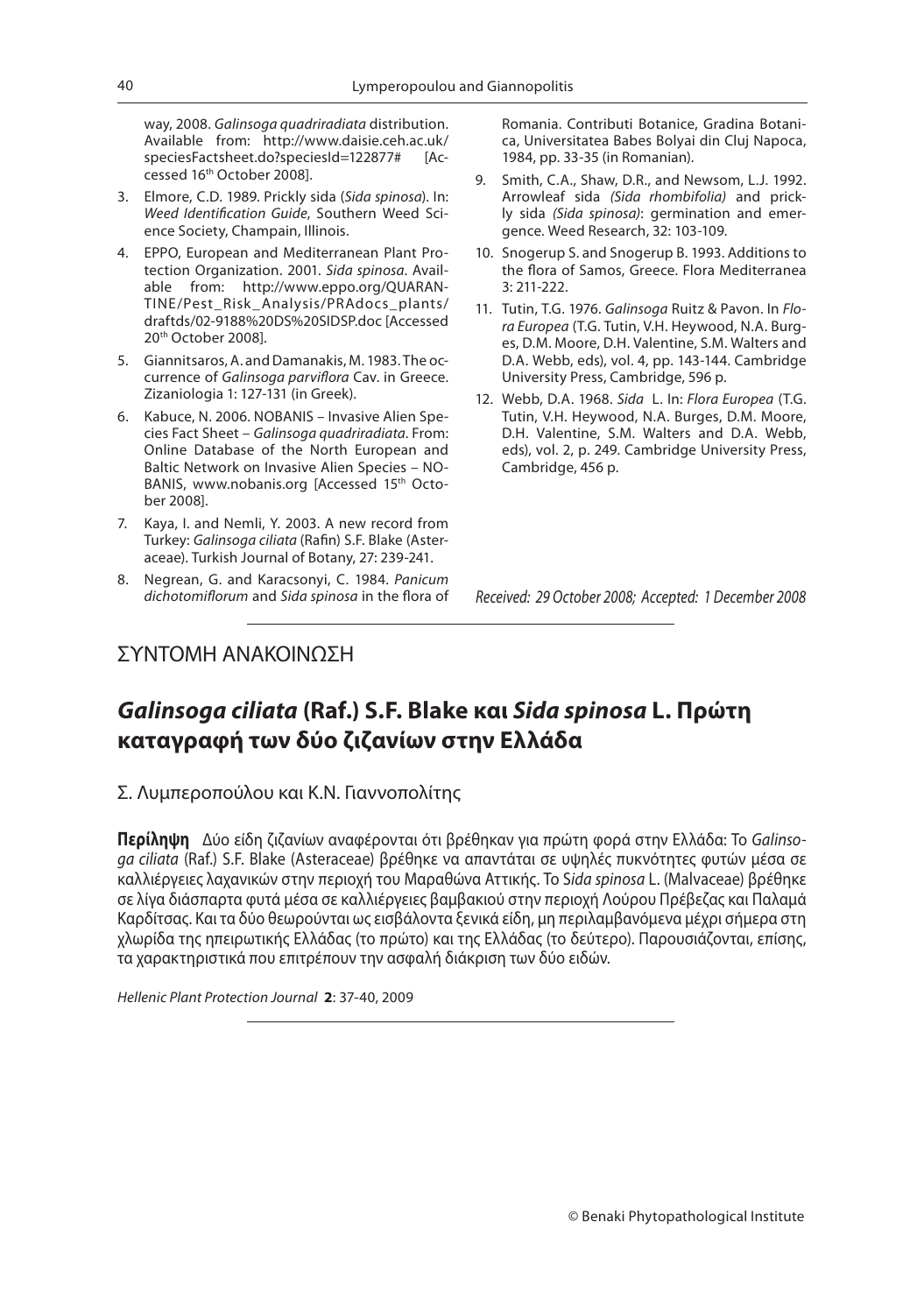### **Activity of pyriproxyfen, an insect growth regulator, on** *Culex pipiens* **(Diptera: Culicidae)**

A. Michaelakis<sup>1</sup>, A.-E. Porichi<sup>2</sup> and G. Koliopoulos<sup>2</sup>

**Summary** In order to find an adequate replacement of temephos an insect growth regulator (py-<br>riproxyfen) was evaluated as agent that can keep water bodies free from mosquito larval development for a period of up to 6 days. Bioassays were conducted under laboratory condition against Culex pipiens (Diptera: Culicidae) larvae. Furthermore, the attractiveness or repellency of the water containing each of these two killing agents was estimated as oviposition substrate for this mosquito species. Results indicated that both temephos and pyriproxyfen were highly effective against mosquito larvae although they act in a different way, and they can eliminate the mosquito production for the period that they were tested. As it is indicated by the larvicidal bioassays, pyriproxyfen showed very good activity causing complete adult emergence inhibition and its effectiveness is almost equal to those of the organophosphate compound in terms of total mosquito mortality. The presence of temephos in the water had no effect on the attractiveness or repellency of Cx. pipiens oviposition substrate in contrast with pyriproxyfen which acted as repellant.

*Additional keywords:* Culex pipiens biotype molestus, temephos, mosquito larvae, mosquito mortality, mosquito oviposition

### **Introduction**

Culex pipiens is a mosquito species widespread in Europe causing many nuisance problems. Especially its biotype molestus prefers to feed mainly on mammals (2) and occurs more frequently in human environments. Females have been reported to bite man indoors and outdoors (in Latin molestus means nuisance). Except nuisance, their role as disease vectors is another important matter and Lundström (10) suggests that Cx. pipiens biotype molestus Forskal 1775 should be collected and processed for isolation of West Nile virus in order to evaluate the occurrence of the virus in an area.

For these reasons there is often a necessity to implement an integrated mosquito control program against this mosquito species.

The research on the development of semiochemical products has created an intelligent approach, from the standpoint of drawing the insect to the poison rather than bringing the poison to the insect, the socalled "attract-and-kill strategy" (21). This new strategy has many advantages, such as intelligent combination of pheromone and insecticide, species specific, targeted application, protection of beneficial organisms and minimisation of the risk of resistance development (17, 21).

Agents such as oviposition pheromones (8), extracts from plants (7) and skatole waters (16) which act as oviposition attractants could be valuable tools in applications of the attract-and-kill strategy for the control of Culex mosquitoes.

For many years the organophosphate insecticide temephos used to be the most common larvicide in the mosquito control programs and its efficacy has been well documented (3, 15). Nevertheless, after its not

<sup>&</sup>lt;sup>1</sup> Laboratory of Agricultural Entomology, Department of Entomology and Agricultural Zoology, Benaki Phytopathological Institute, 8 St. Delta str., GR-145 61 Kifissia (Athens), Greece.

<sup>2</sup> Laboratory of Insecticides of Public Health Importance, Department of Pesticides Control and Phytopharmacy, Benaki Phytopathological Institute, 8 St. Delta str., GR-145 61 Kifissia (Athens), Greece.

Corresponding author: A.Michaelakis@bpi.gr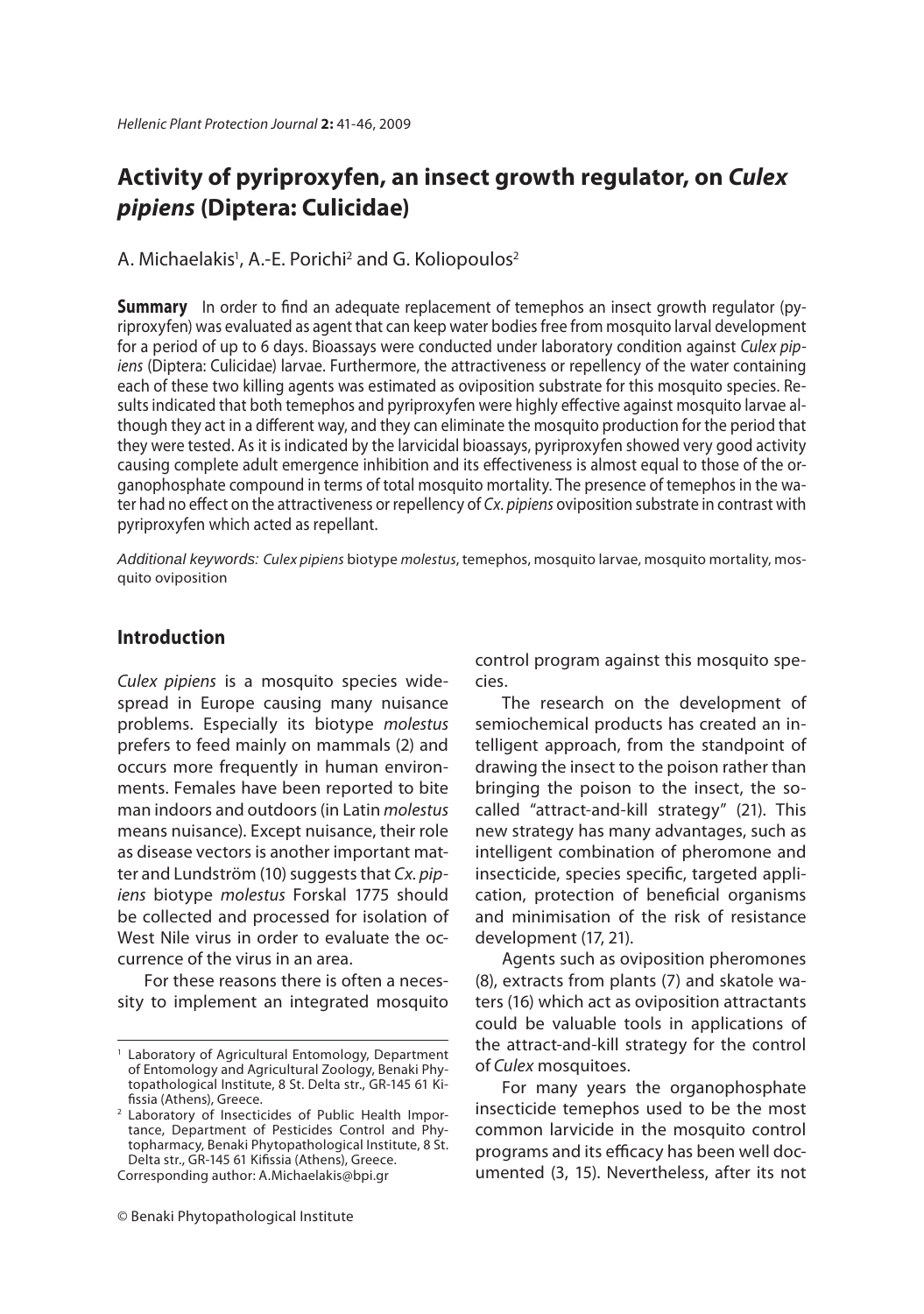inclusion in Annex I of the Directive 98/8/EC, European Union banned the use of this active substance in the member states. After that there is a pressing need of finding other efficient insecticides to replace temephos in mosquito control programs and in the attract-and-kill strategy as well.

Nowadays, the main tendency for the control of vectors without the presence of disease is to use more environmentaly friendly chemicals such as insect growth regulators (IGRs) (14).

For that reason, the IGR pyriproxyfen was tested for its residual effect over a 6-day period and compared with temephos in order to assess it as a possible control agent for the attract-and-kill strategy, in combination with the above mentioned oviposition attractant agents.

Although pyriproxyfen is a rather new insect growth regulator, its mode of action has already been well studied on mosquitoes as well (5, 9). As a member of the IGR family it has a remarkable larvicidal activity and good efficacy against many mosquito species in a variety of mosquito breeding sites (5, 18). Additionally, it has been reported that pyriproxyfen appears to be highly selective for mosquitoes and causes the minimum undesirable effects on the environment and public health (13).

Furthermore, as it is known that some IGRs or other larvicides have a negative effect on oviposition activity (1, 11, 19) the attractiveness of the water as an oviposition site when pyriproxyfen or temephos is added was also examined.

Biological control agents such as Bacillus thuringiensis subsp. israelensis (B.t.i.) were not used in this study as according to the literature, the registered in Greece products have virtually no residual effect against mosquito larvae beyond application (4).

### **Materials and Methods**

#### **Mosquito rearing**

The Cx. pipiens biotype molestus colony used was maintained at the Benaki Phytopathological Institute, for more than two decades. Adults were kept in wooden framed cages (33×33×33 cm) with 32×32 mesh at 25±2°C, 80±2% relative humidity and a photoperiod of 14:10 (L:D) h. Cotton wicks saturated with 10% sucrose solution were provided to the mosquitoes as food source. Females laid eggs in round, plastic containers (10 cm diameter  $\times$  5 cm depth) filled with 150 ml of tap water. Egg rafts were removed daily and placed in cylindrical enamel pans in order to hatch (35 cm diameter  $\times$  10 cm depth). Larvae were reared under the same temperature and light conditions and were fed daily with baby fish food (TetraMin®, Baby Fish Food) at a concentration of 0.25 g/l of water until pupation. Pupae were then collected and introduced into the adult rearing cages (6).

### **Insecticide formulations**

Formulated products that are commonly marketed in Greece of 0.5% pyriproxyfen (Sumitomo Corporation Hellas S.A., SUMI-LARV) and 50% temephos (Basf Agro Hellas S.A., ABATE 50 EC) were tested at the doses of 2 mg/l and 0.15 ml/l, respectively. The dosages were equivalent to the lowest recommended label rates for each active substance.

### **Larvicidal bioassays**

The bioassay method followed was based on the standard test for determining the susceptibility or resistance of mosquito larvae to insecticides (22). However, in the present study, besides the typical bioassay where larvae of  $3<sup>rd</sup>$  and early  $4<sup>th</sup>$  instars are used, we carried out bioassays with one-day egg rafts as well. Aqueous insecticide stock solutions were prepared in conical flasks as follows: Four to six consecutive dilutions were prepared as working solutions in a 3-litre glass jar, depending on the active ingredient, to obtain the desirable concentration. Before their use, glass jars were stored uncovered under similar conditions as with mosquito rearing. Glass jars filled with tap water were used as controls. Bioassays were performed for 6 days, after the preparation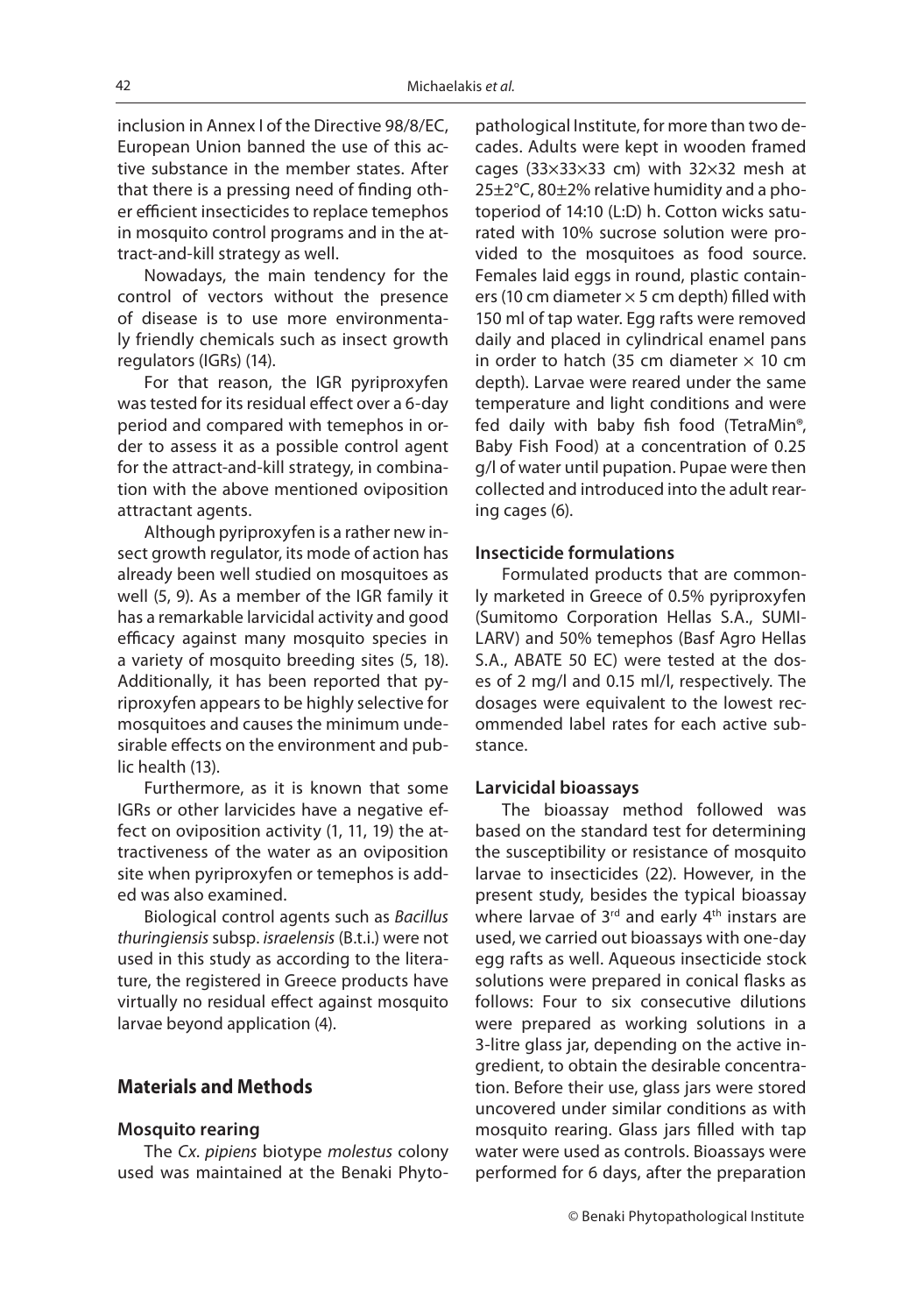of dilutions (day 0). Every 2 days the jars were weighted and tap water was added up to initial volume to supplement water loss due to evaporation.

For the typical larval mortality bioassay, twenty larvae of  $3<sup>rd</sup>$  and early 4<sup>th</sup> instars were placed in a glass beaker with 100 ml of stock solution of each insecticide. Five replicates were made per concentration and a control treatment with tap water was included in each bioassay. Beakers with larvae were placed at 25±2ºC, 80±2% relative humidity and a photoperiod of 14:10 (L:D) h.

For the bioassays with the egg rafts, 100 ml of each stock solution were added in a 250 ml glass beaker and one newly laid egg raft (less than 20 h old) was transferred by means of a wooden stick on the water surface (70±5 eggs per egg raft). In addition, 1 ml of baby fish food solution (TetraMin®, Baby Fish Food) was added to each beaker every 2-days to provide larvae with food.

### **Oviposition bioassays**

Two-choice oviposition experiments were set in sieve covered wooden framed cages (33x60x33 cm). Two to three days old male and female adult mosquitoes were removed daily from the maintenance cages (not containing oviposition beakers) and introduced into the bioassay cages. The bioassay cages were kept under the above-mentioned rearing conditions. Two glass beakers (10 cm diameter x 5 cm depth), one containing 100 ml distilled water and the other 100 ml distilled water plus the larvicidal, were placed into the cages in approximately 40 cm distance between each other as more centrally as possible in order to provide oviposition sites. Each oviposition bioassay lasted six days.

### **Data recording and analysis**

Larval mortality was assessed by counting the number of dead larvae every 24 h. In the cases where 100% larval mortality did not occur, pupal mortality was assessed too. Percentage mortality was calculated for each treatment and replicate by dividing the number of dead and moribund larvae to the

total (dead and alive). Dead larvae were considered those that could not be induced to move when they were gently touched with a glass pipette in the siphon or the cervical region. Moribund larvae were those who were incapable of rising to the surface, within a reasonable period of time, or those not showing the characteristic diving reaction when the water was disturbed; they could also show discolorations or unnatural positions (22).

Efficacy of each insecticide was assessed as the mortality noted at each treatment compared to the mortality of the controls. In addition, the percentage of larvae that pupated was estimated for the evaluation of pyriproxyfen effect.

For the oviposition bioassays the number of egg rafts was counted and removed every 24 h after the introduction of the oviposition beakers into the bioassay cages. The number of egg rafts in the treated beaker was converted to percentages of the total number of egg rafts in both beakers for each cage. These results refer to three experiments for each case.

### **Results and Discussion**

Pyriproxyfen and temephos were bioassayed against egg rafts of Cx. pipiens biotype molestus at a concentration of 0.2 gr/l and 150 μl/l respectively. The bioassay solutions were stored from 1 to 6 days under constant conditions before use (post treatment days).

None of the tests were discarded because control mortality was lower than 20% in all cases.

In the bioassays with the larvae of 3rd and early 4<sup>th</sup> instars all the larvae were dead within a 24 h period (mortality 100%), at the doses tested. These results for both insecticides are quite expected as a general rule the recommended by the producer application rate usually gives the maximum effectiveness against susceptible strains of the target organisms.

The efficacy of both insecticides when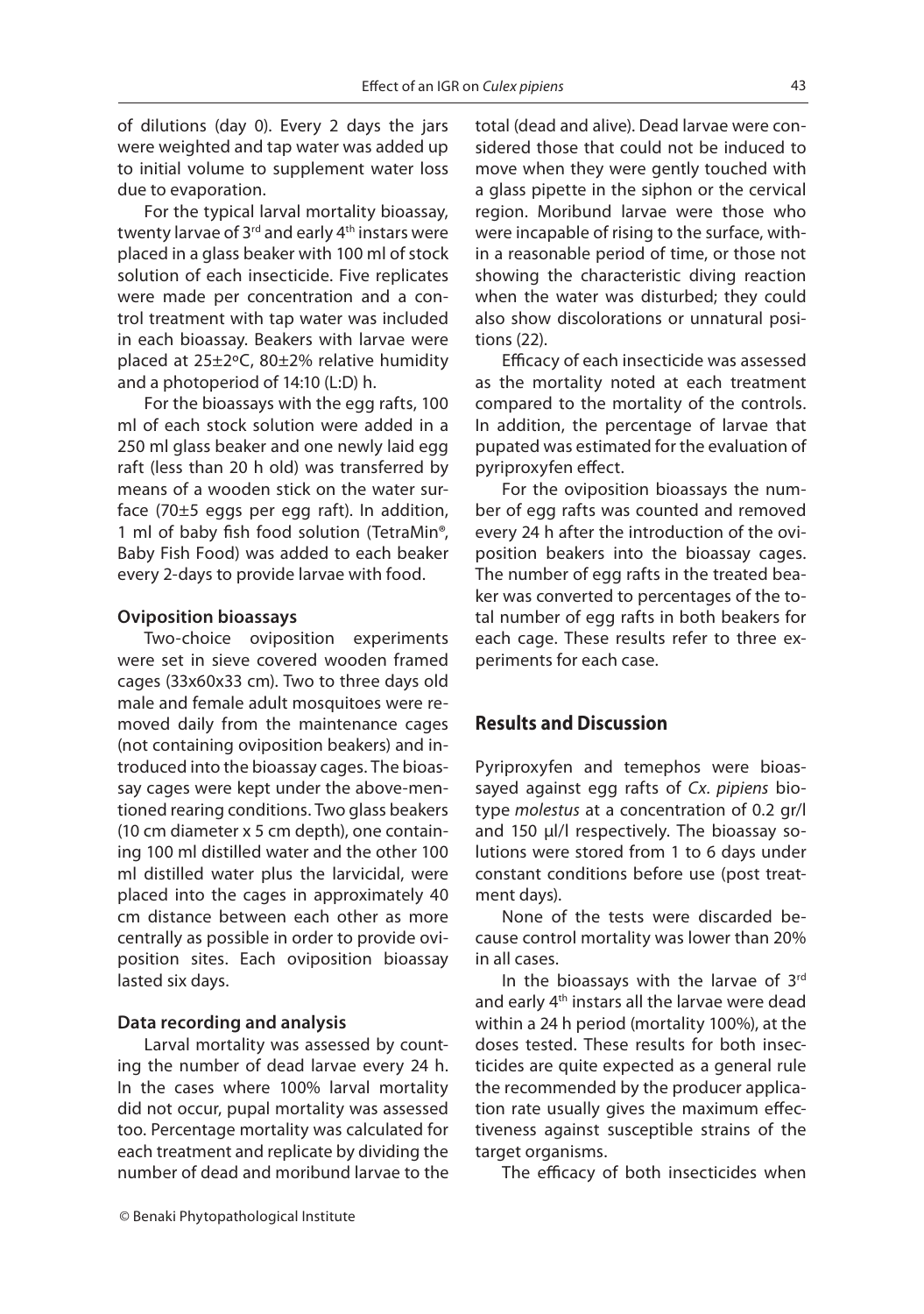egg rafts are used is shown in Figure 1 where mortality percentage is presented for every larval instar and pupa stage. From the results it is clear that temephos killed all the first and second larval instars (100% mortality) whereas pyriproxyfen did not significantly differ from the control for the first to the fourth larval instars. In Table 1 adult stage emergence is presented for the control and each insecticide.

Pyriproxyfen was also found to be statistically highly effective in the stage of pupa with a mortality ranging from 80% to 95% and proved to be a useful tool for the control of Cx. pipiens. The results are in agreement with the already known mode of action of pyriproxyfen, even though egg rafts were used instead of larvae of 3rd or late 4th instar (20).

Regarding the oviposition bioassays,



Figure 1. Percentage mortality for the control (C), pyriproxyfen (P) and temephos (T) at the 1st and 2nd larval instar  $[L(1+2)]$ , 3rd and 4th larval instar  $[L(3+4)]$  and at pupal stage.

**Table 1.** Adult emergence of Control, pyriproxyfen (P) and temephos (T) against hatched larvae of Cx. pipiens biotype molestus for every post treatment day.

| Day |         | Treatment |         |
|-----|---------|-----------|---------|
|     | Control | P         |         |
| 1   | 82.7%   | $0.0\%$   | $0.0\%$ |
| 2   | 86.1%   | $0.0\%$   | $0.0\%$ |
| 3   | 85.1%   | $1.2\%$   | $0.0\%$ |
| 4   | 83.5%   | 0.6%      | $0.0\%$ |
| 5   | 94.0%   | $0.0\%$   | $0.0\%$ |
| 6   | 86.5%   | $0.0\%$   | 0.0%    |

results for a period of 6 days are shown in Figure 2. For the first two days pyriproxyfen showed a rather repelling action but the rest four days of the experiment the attraction level reached almost control levels. However, as similar effect of pyriproxyfen on the gravid females mosquitoes is not known further study needs to be conducted. On the contrary, temephos did not seem to affect oviposition during the 6-day period.

In conclusion, pyriproxyfen and temephos, as shown in Table 1, revealed the same results for a period of 6 days and the only difference was the mode of action of each larvicidal. Pyriproxyfen residual activity with egg rafts for at least one week period was very hopeful for the aims of this study, which was to investigate if pyriproxyfen could be used instead of temephos in integrated control programs with other means of mosquito control, such as oviposition attractants. While a simple contact with temephos was enough to kill the larvae and oviposition pattern did not affected, pyriproxyfen needs more time and is also repellant for gravid mosquitoes.

Previous work indicated that the combination of temephos with the pheromone could result in the implementation of the attract-and-kill strategy (12). Further research is needed to evaluate the effectiveness of pyriproxyfen and its utility as larvicidal agent. Moreover, additional knowledge when pyriproxyfen combine with pheromone would allow the effectively practical application in larval breeding sites such as rain water collection areas, artificial contain-



**Figure 2.** Oviposition effected by temephos and pyriproxyfen. The dashed lines represent the upper and lower values of the control mean  $\pm$  SE (50.1  $\pm$  2.1%, n=10).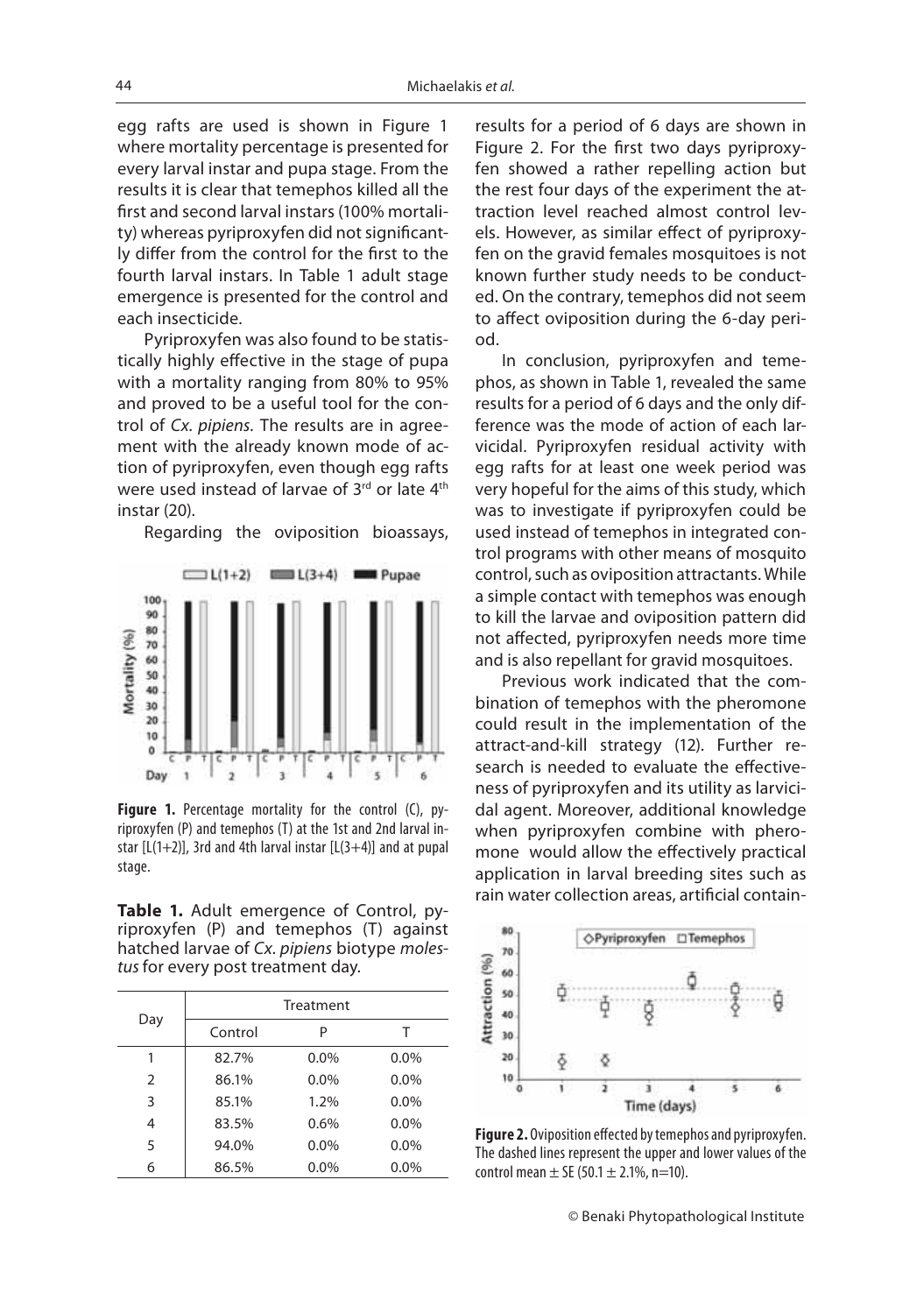ers etc., in rural and urban localities.

We would especially like to thank Dr E. Markelou for her suggestions and her assistance with the statistical analysis and Mr J. Stathis for his technical support.

### **Literature Cited**

- 1. Beehler, J.W. and Mulla, M.S. 1993. Effect of the insect growth regulator methoprene on the ovipositional behavior of Aedes aegypti and Culex quinquefasciatus. Journal of the American Mosquito Control Association, 9: 13-16.
- 2. Bourguet, D., Fonseca, D., Vourch, G., Dubois, M.P., Chandre, F., Severini C. and Raymond, M. 1998. The acetylcholinesterase gene Ace: a diagnostic marker for the pipiens and quinquefasciatus forms of the Culex pipiens complex. Journal of the American Mosquito Control Association, 14: 390-396.
- 3. Cilek, J.E., Webb, J.D. and Knapp, F.W. 1991. Residual concentration and efficacy of three temephos formulations for control of larval Aedes aegypti. Journal of the American Mosquito Control Association, 7: 310-312.
- 4. De Barjac, H. and Sutherland, D.J. (eds.). 1990. Bacterial control of mosquitoes and blackflies: Biochemistry, genetics and applications of Bacillus thuringiensis israelensis and Bacillus sphaericus. Rutgers University Press. New Brunswick, NJ. 349 p.
- 5. El-Shazly, M.M. and Refaie, B.M. 2002. Larvicidal effect of the juvenile hormone mimic pyriproxyfen on Culex pipiens. Journal of the American Mosquito Control Association, 18: 321-328.
- 6. Gerberg, E.J. 1970. Manual for mosquito rearing and experimental techniques. American Mosquito Control Association, Bulletin No 5. 109 p.
- 7. Isoe, J., Millar, J.G. and Beehler, J.W. 1995. Bioassays for Culex (Diptera: Culicidae) mosquito oviposition attractants and stimulants. Journal of Medical Entomology, 32: 475-483.
- 8. Laurence, B.R. and Pickett, J.A. 1985. An oviposition attractant pheromone in Culex quinquefasciatus Say (Diptera: Culicidae). Bulletin of Entomological Research, 75: 283-290.
- 9. Lee, D.-K. 2001. Field evaluation of an insect growth regulator, pyriproxyfen, against Aedes togoi larvae in brackish water in South Korea. Journal of Vector Ecology, 26: 39-42.
- 10. Lundström, J.O. 1999. Mosquito-borne viruses in Western Europe: a review. Journal of Vector Ecology, 24: 1-39.
- 11. Maw, M.G. 1970. Capric acid as larvicide and an

oviposition stimulant for mosquitoes. Nature, 227: 1144-1145.

- 12. Michaelakis, A., Mihou, A.P., Koliopoulos, G. and Couladouros, E.A. 2007. Attract-and-kill strategy. Laboratory studies on hatched larvae of Culex pipiens. Pest Management Science, 63: 954- 959.
- 13. Mulla, M.S., Darwazeh, H.A. and Schreiber, E.T. 1989. Impact of new insect regulators and their formulations on mosquito larval development in impoundment and floodwater habitats. Journal of the American Mosquito Control Association, 5: 15-20.
- 14. Mulrennan Jr, J.A. 1995. Vector control without chemicals: A public health perspective. Journal of the American Mosquito Control Association, 11: 256-257.
- 15. Novak, R.J., Steinly, B.A., Webb, D.W., Haramis, L., Clarke, J., Farmer Jr, B. and Cieslik, R. 1990. Penetration rate of two pesticide carriers at a large used-tire storage facility in Chicago, Illinois. Journal of the American Mosquito Control Association, 6: 188-196.
- 16. Olagbemiro, T.O., Birkett, M.A., Mordue (Luntz), A.J. and Pickett, J.A. 2004. Laboratory and field responses of the mosquito, Culex quinquefasciatus, to plant-derived Culex spp. oviposition pheromone and the oviposition cue skatole. Journal of Chemical Ecology, 30: 965-976.
- 17. Poulott, D., Beslay, D., Bouvier, J.-C. and Sauphanor, B. 2001. Is attract-and-kill technology potent against insecticide-resistant Lepidoptera? Pest Management Science, 57: 729-736.
- 18. Rettich, F. 1977. The susceptibility of mosquito larvae to eighteen insecticides in Czechoslovakia. Mosquito News, 37: 252-257.
- 19. Ritchie, S.A. and Long, S. 2003. Does methoprene affect oviposition by Aedes aegypti in an ovitrap? Journal of the American Mosquito Control Association, 19: 170-171.
- 20. Schaefer, C.H., Miura, T., Dupras Jr, E.F., Mulligan III, F.S. and Wilder, W.H. 1988. Efficacy, nontarget effects and chemical persistence of S-31183, a promising mosquito (Diptera: Culicidae) control agent. Journal of Economic Entomology, 81: 1648-1655.
- 21. Stetter, J. and Folker, L. 2000. Innovation in crop protection: Trends in research (Review). Angewandte Chemie International Edition, 39: 1724- 1744.
- 22. World Health Organization. 1981. Instructions for determining the susceptibility or resistance of mosquito larvae to insecticides. World Health Organization, Geneva, WHO/VBC/81.807. 6 p.

Received: 22 July 2008; Accepted: 31 October 2008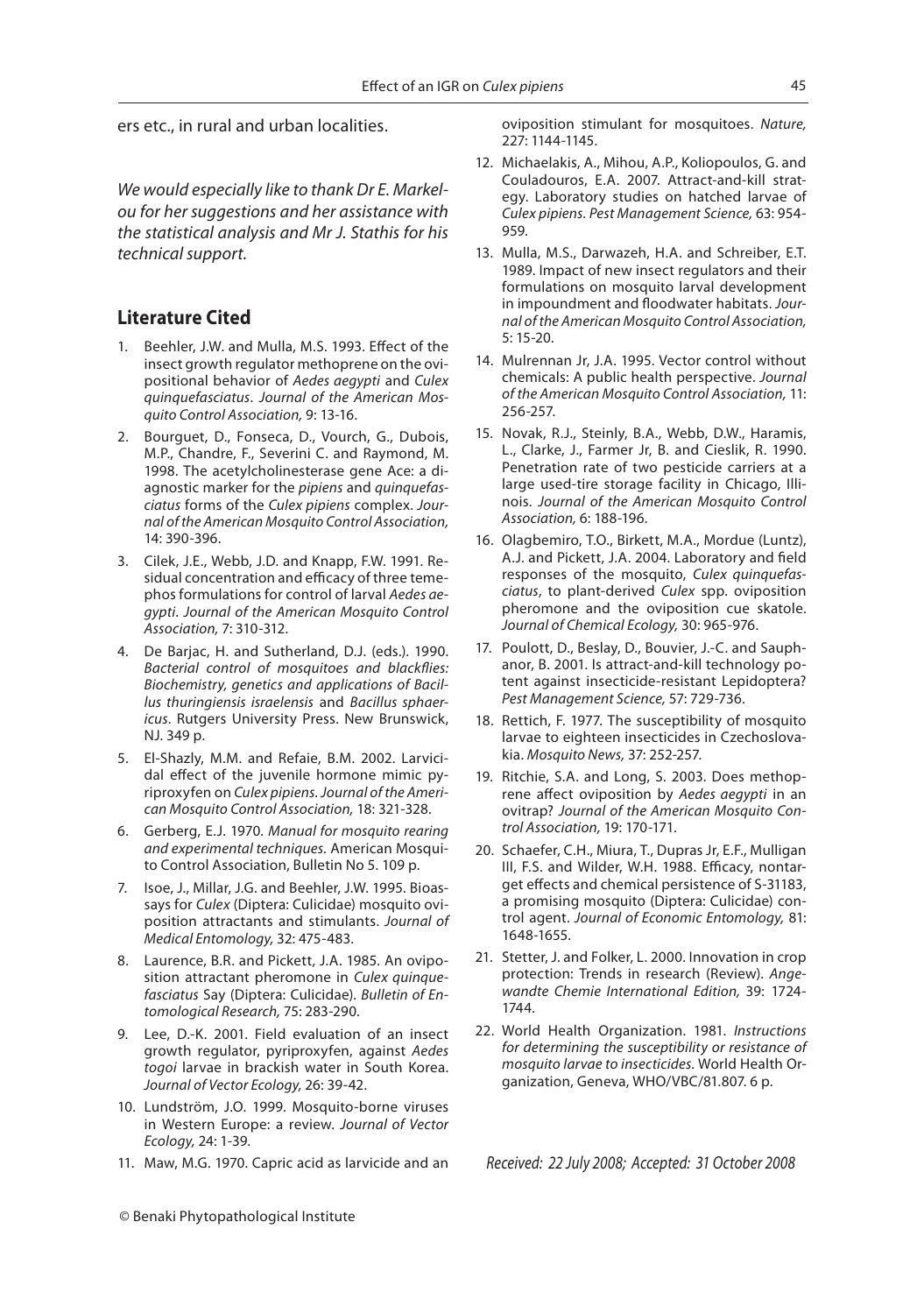# **εντόμων, σε προνύμφες κουνουπιών του είδους** *Culex pipiens*<br>(Dintera: Culicidae) **(Diptera: Culicidae)**

Α. Μιχαηλάκης, Α.-Ε. Πορίχη και Γ.Θ. Κολιόπουλος

**Περίληψη** Μετά την απόφαση της Ευρωπαϊκής Ένωσης για την απαγόρευση των βιοκτόνων με δρων συστατικό το temephos και τον αποκλεισμό τους από τα προγράμματα καταπολέμησης κουνουπιών στην Ευρώπη υπάρχει επιτακτική ανάγκη να αντικατασταθεί η χρήση τους από άλλα βιοκτόνα εξίσου ή περισσότερο αποτελεσματικά.

Στην παρούσα εργασία μελετήθηκε δράση ενός βιοκτόνου με δρων συστατικό το pyriproxyfen εναντίον προνυμφών κουνουπιών του είδους Culex pipiens (Diptera: Culicidae). Τo εν λόγω βιοκτόνο που ανήκει στην κατηγορία των ρυθμιστών ανάπτυξης εντόμων δοκιμάστηκε ως προς την αποτελεσματικότητά του σε προνύμφες 3ης και 4ης ηλικίας καθώς και ως προς την υπολειμματική του δράση για μια περίοδο έως 6 ημέρες. Στόχος ήταν η διαπίστωση της καταλληλότητας του pyriproxyfen για χρήση σε προγράμματα ολοκληρωμένης αντιμετώπισης κουνουπιών όπου με συνδυασμό ενός ή περισσοτέρων ελκυστικών ωοθεσίας θα μπορούσαν να διατηρήσουν μια πιθανή εστία ανάπτυξης κουνουπιών καθαρή από τα έντομα αυτά.

Οι βιοδοκιμές έγιναν σε ελεγχόμενες συνθήκες και χρησιμοποιήθηκαν προνύμφες και σχεδίες ωών του κοινού είδους κουνουπιού Cx. pipiens biotype molestus από εργαστηριακή εκτροφή. Η επίδραση του pyriproxyfen μελετήθηκε και συγκρίθηκε με αυτή του temephos τόσο στις αναπτυγμένες προνύμφες όσο και στις προνύμφες που προέκυψαν από τις σχεδίες ωών που χρησιμοποιήθηκαν στις βιοδοκιμές. Επιπλέον μελετήθηκε κατά πόσο η παρουσία ενός από τα δύο αυτά βιοκτόνα μπορεί να επηρεάσει τη συμπεριφορά των θηλυκών κουνουπιών ως προς την επιλογή της συγκεκριμένης εστίας για ωοθεσία. Από τα αποτελέσματα προέκυψε ότι το pyriproxyfen είναι εξίσου αποτελεσματικό με το temephos εναντίον των προνυμφών των κουνουπιών παρά το γεγονός ότι λόγω του διαφορετικού τρόπου δράσης του δεν θανατώνει άμεσα τα έντομα. Τα τελικά ποσοστά θνησιμότητας ήταν παρόμοια με αυτά του οργανοφωσφορικού εντομοκτόνου (temephos) ενώ η παρεμπόδιση εμφάνισης ακμαίων κουνουπιών ήταν πλήρης ακόμη και στις επεμβάσεις που είχε χρησιμοποιηθεί διάλυμα pyriproxyfen ηλικίας 6 ημερών.

Η παρουσία όμως του pyriproxyfen στο νερό είχε ως αποτέλεσμα μια απωθητική δράση ως προς την ωοθεσία των θηλυκών κουνουπιών σε αντίθεση με το temephos που δεν εμφάνισε ούτε απωθητική αλλά ούτε και ελκυστική δράση.

Hellenic Plant Protection Journal **2**: 41-46, 2009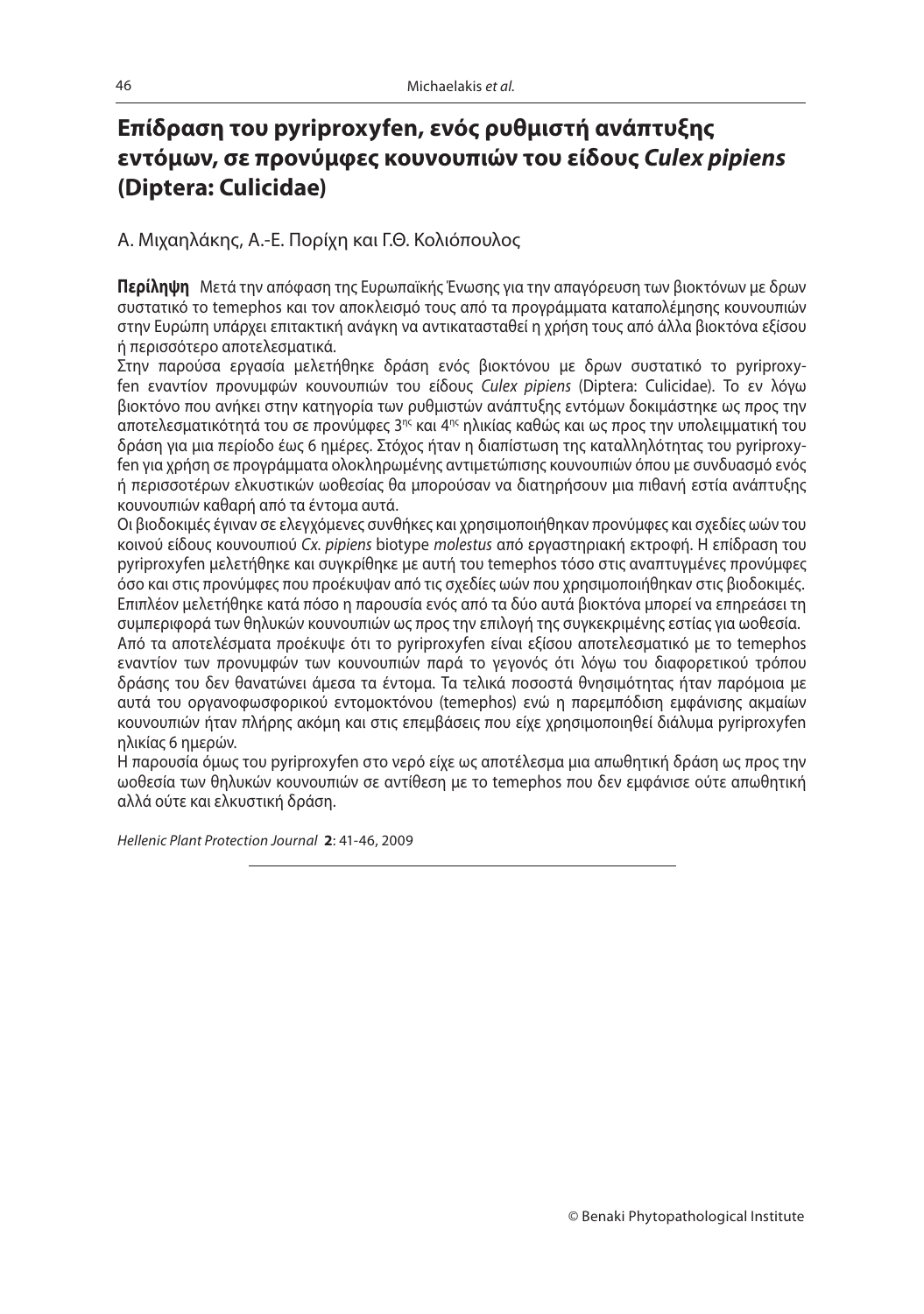### **Appreciation to Reviewers**

The Editor and the Editorial Board of the Hellenic Plant Protection Journal express their appreciation and gratitude to the scientists listed below for their assistance as reviewers of articles published up to this issue. By kindly offering their expertise have greatly contributed to the quality of this journal.

Analogidis D. (Soil Scientist, ex-Prof., Agricultural University of Athens) Assimakopoulos I. (Soil Scientist, Associate Prof., Agricultural University of Athens) Chitzanidis A. (Mycologist, ex-Director of Benaki Phytopathological Institute) Damanakis M. (Botany, ex-Prof., University of Crete) Drossopoulos A. (Entomologist, Prof., Agricultural University of Athens) Efthymiadis P. (Agronomist, Prof., Agricultural University of Athens) Eleftherohorinos I. (Weed Scientist, Prof., Aristotle University of Thessaloniki) Emmanouel N. (Entomologist, Prof., Agricultural University of Athens) Glass C. (Central Science Laboratory, U.K.) Harizanis P. (Entomologist, Associate Prof., Agricultural University of Athens) Holevas C. (Plant Physiologist, Emeritus Prof., Agricultural University of Athens) Karassali E. (Research Scientist, Benaki Phytopathological Institute) Kioulos I. (Hellenic Ministry of Rural Development and Food) Koveos D. (Prof., Aristotle University of Thessaloniki) Kozar F. (Department of Zoology, Plant Protection Institute, Hungary) Kypriotakis Z. (Botany, Prof., Technological Educational Institute of Heraklio, Crete) Markoglou A. (Lecturer, Agricultural University of Athens) Panagopoulos Ch. (Bacteriologist, Emeritus Prof., Agricultural University of Athens) Paplomatas E. (Plant Pathologist, Associate Prof., Agricultural University of Athens) Pappas A. (Plant Pathologist, Prof., University of Thessaly) Paspatis E. (Weed scientist, Benaki Phytopathological Institute) Roditakis N. (Entomologist, Plant Protection Institute of Heraklio, Crete) Savopoulou-Soultani M. (Entomologist, Prof., Aristotle University of Thessaloniki) Stathas G. (Entomologist, Assistant Prof., Technological Educational Institute of Kalamata) Tsagarakou A. (Entomologist, Plant Protection Institute of Heraklio, Crete) Tsoukali E. (Prof., Medical School, Aristotle University of Thessaloniki) Tzanakakis M. (Entomologist, Emeritus Prof., Aristotle University of Thessaloniki) Tzavella-Klonari A. (Prof., Aristotle University of Thessaloniki Vakalounakis D., (Plant Pathologist, Plant Protection Institute of Heraklio, Crete) Velissariou D. (Plant Pathologist, Professor, Technological Educational Institute of Kalamata) Vloutoglou I. (Plant pathologist, Benaki Phytopathological Institute) Ziogas B. (Prof., Agricultural University of Athens)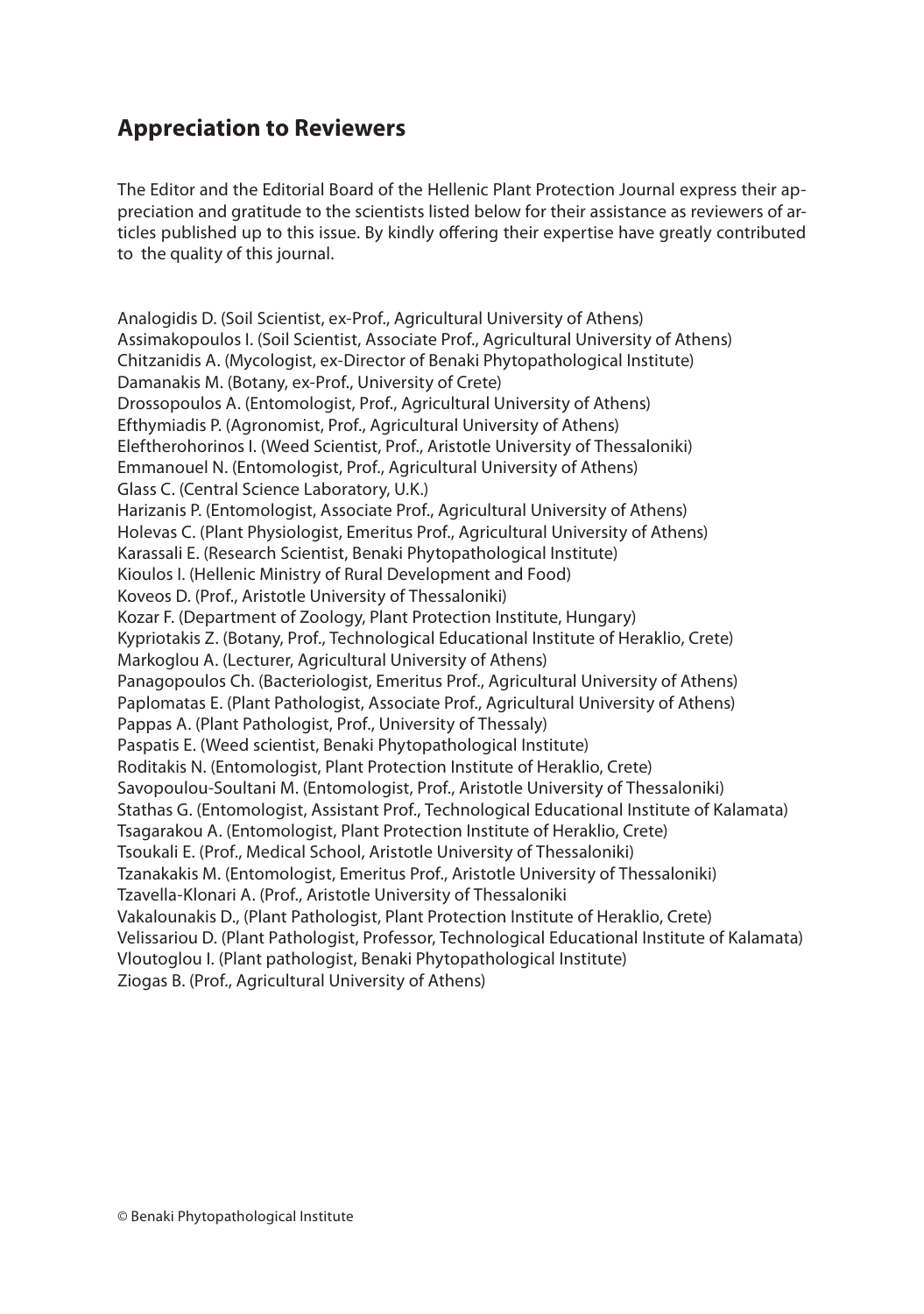Τόμος 2, Τεύχος 1, Ιανουάριος 2009 ISSN 1791-3691

### **Περιεχόμενα**

| C.R. Glass & K. Μαχαίρα                                                                                                                                                                |           |
|----------------------------------------------------------------------------------------------------------------------------------------------------------------------------------------|-----------|
| Αξιολόγηση της επικινδυνότητας κατά την επαγγελματική έκθεση σε<br>φυτοπροστατευτικά προϊόντα                                                                                          | $1-9$     |
| Γ.Ε. Τρωγιάνος, Ε. Ρουκουνάκη & Γ. Γκομόλη<br>Σύγκριση δύο μεθόδων προσδιορισμού του εδαφικού νιτρικού αζώτου                                                                          | $11 - 13$ |
| Χ.Ι. Αναγνωστόπουλος & Γ.Ε. Μηλιάδης<br>Επικύρωση μεθόδου προσδιορισμού υπολειμμάτων<br>φυτοπροστατευτικών προϊόντων σε αλεύρι σίτου με την τεχνική της<br>αέριας χρωματογραφίας       | $15 - 22$ |
| Κ.Ν. Γιαννοπολίτης & Β. Κατή<br>Επίδραση του υπερφωσφορικού λιπάσματος στην προσρόφηση του<br>ζιζανιοκτόνου glyphosate από τέσσερα ελληνικά αγροτικά εδάφη                             | $23 - 32$ |
| O. Demirözer, M.B. Kaydan, I. Karaca & Y. Ben-Dov<br>Πρώτη αναφορά δύο κοκκοειδών Diaspididae από την τριανταφυλλιά<br>ροδελαίου, Rosa damascena, στην Τουρκία                         | $33 - 35$ |
| Σ. Λυμπεροπούλου & Κ.Ν. Γιαννοπολίτης<br>Galinsoga ciliata (Raf.) S.F. Blake και Sida spinosa L. Πρώτη καταγραφή<br>των δύο ζιζανίων στην Ελλάδα                                       | $37 - 40$ |
| Α. Μιχαηλάκης, Α.-Ε. Πορίχη & Γ.Θ. Κολιόπουλος<br>Επίδραση του pyriproxyfen, ενός ρυθμιστή ανάπτυξης εντόμων, σε<br>προνύμφες κουνουπιών του είδους Culex pipiens (Diptera: Culicidae) | $41 - 46$ |

Κριτές των άρθρων που δημοσιεύτηκαν